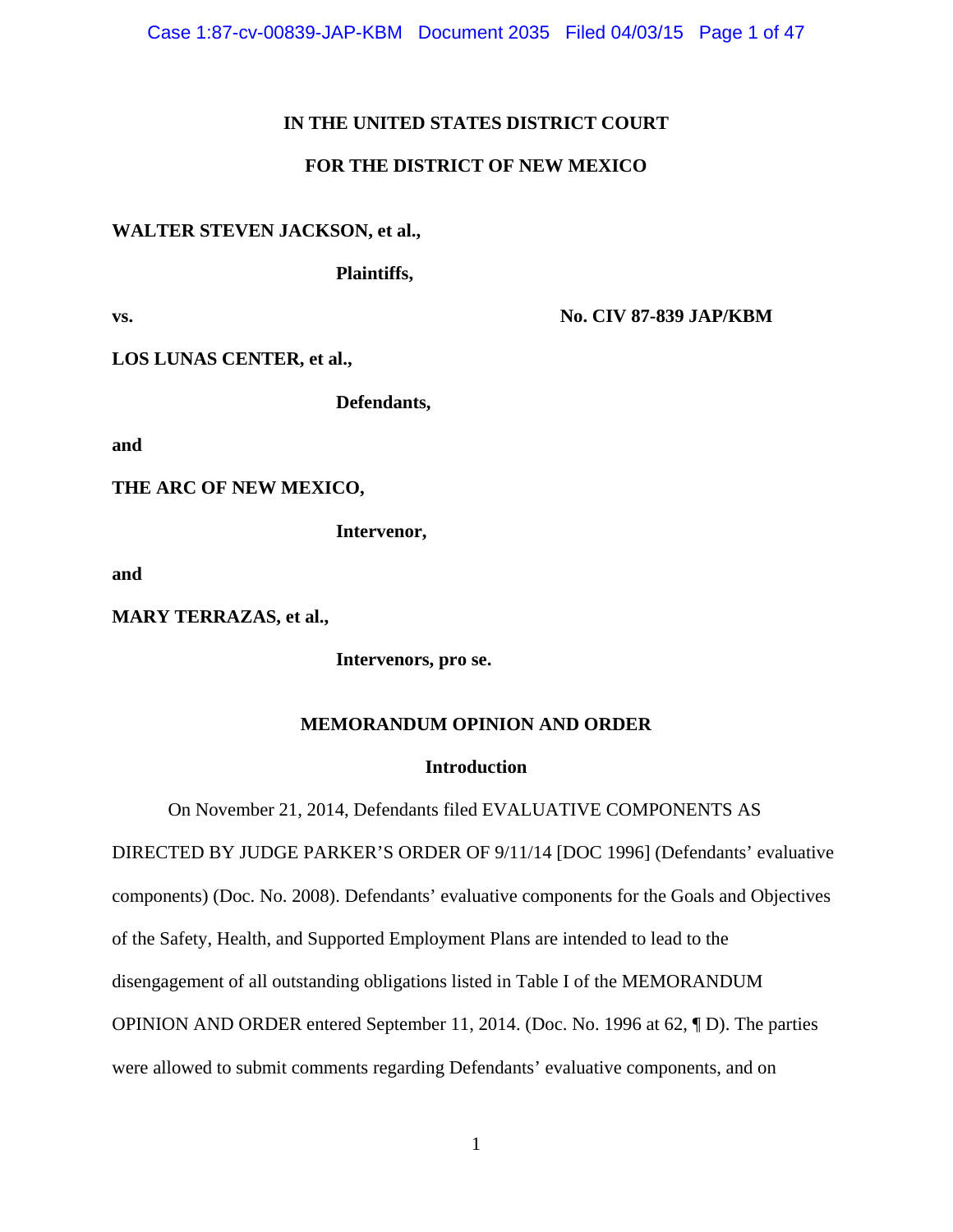December 12, 2014, Plaintiffs filed COMMENTS REGARDING DOC. 2008 DEFENDANTS' EVALUATIVE COMPONENTS AS DIRECTED BY JUDGE PARKER'S ORDER OF 9/11/14 [DOC. 1996] (Plaintiffs' Comments) (Doc. No. 2014).

Consistent with the process set forth in the JOINT STATUS REPORT (Doc. No. 1986 at 2–3), on December 31, 2014, the Jackson Compliance Administrator (JCA) Sue A. Gant Ph.D. filed FORMAL RECOMMENDATION[S] (Doc. No. 2016). On January 15, 2015, Defendants filed OBJECTIONS TO THE JACKSON COMPLIANCE ADMINISTRATOR'S PROPOSED EVALUATIVE COMPONENTS (Defendants' Objections) (Doc. No. 2022).

On January 27, 2015, the Court conducted a telephonic conference (Doc. No. 2027) on Plaintiffs' January 24, 2015 letter request that they be permitted to file a response to Defendants' Objections. Plaintiffs' counsel primarily argued that Defendants' evaluative components were no different than the JCA's Formal Recommendations, notwithstanding Defendants Objections to the Formal Recommendations. The Court allowed Plaintiffs to file a list of those Objectives for which Plaintiffs believed Defendants' evaluative components mirrored Dr. Gant's recommendations. On February 2, 2015, Plaintiffs filed PLAINTIFFS' LIST OF EVALUATIVE COMPONENTS (Doc. No. 2028).

The Court held a status conference on February 11, 2015, so that counsel could address a number of the Court's questions concerning the definition of sustained substantial compliance and the proposed evaluative components. At the February 11 hearing, counsel for both parties responded to the Court's questions regarding the evaluative components.

The Court now decides Defendants' Objections to the JCA's Formal Recommendations to arrive at the final evaluative components for the Goals and Objectives of the Safety, Health,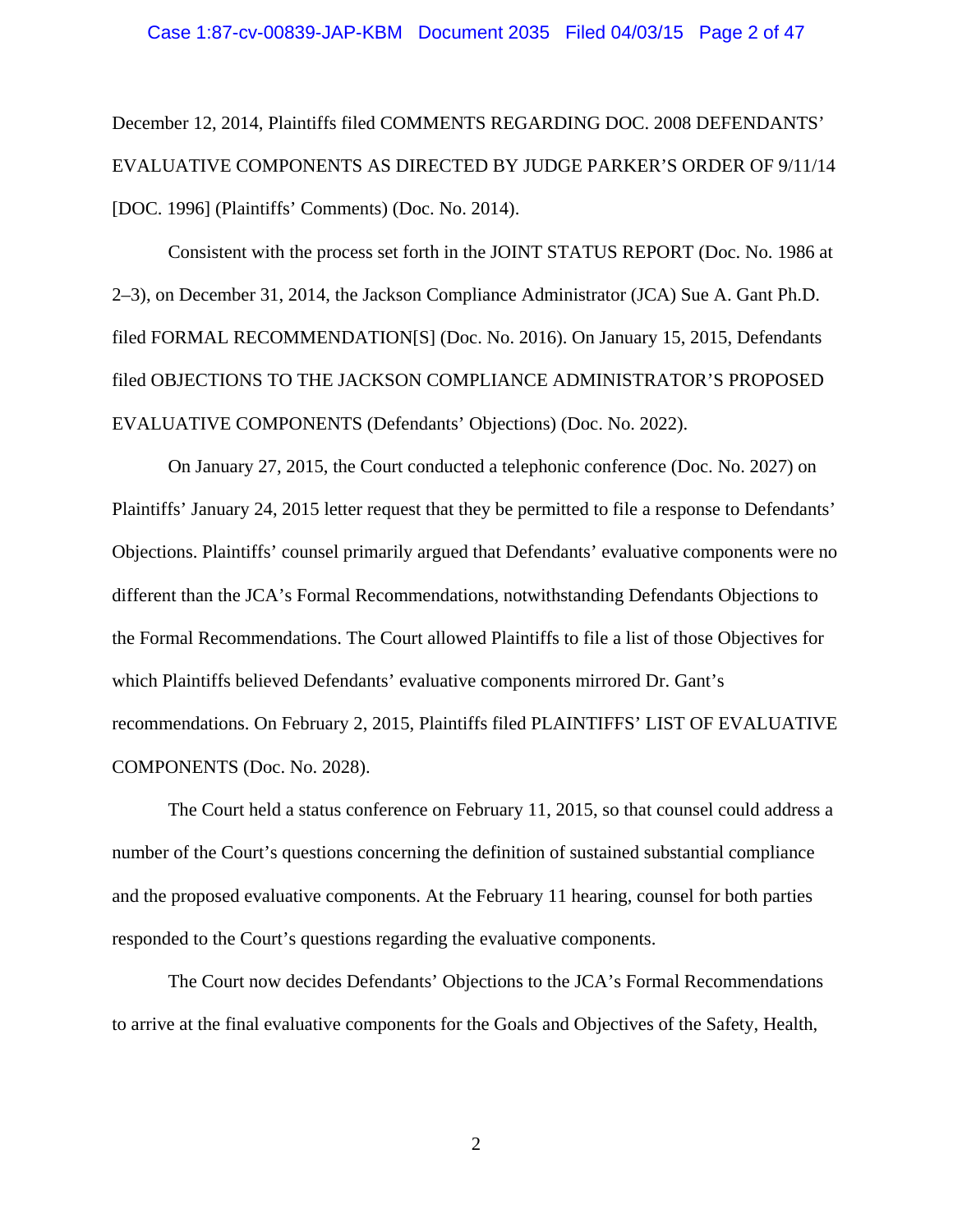#### Case 1:87-cv-00839-JAP-KBM Document 2035 Filed 04/03/15 Page 3 of 47

and Supported Employment Plans.<sup>1</sup> Defendants must demonstrate sustained substantial compliance with all of the final evaluative components, as well as other outstanding obligations (*see* Doc. No. 1996, Table II), and should diligently work to do so in order for the Court to end active oversight of this case.

#### **Discussion**

## I. Introductory Comments Regarding Proposed Evaluative Components and Recommendations

 Defendants recite the Goals and Objectives of the three plans and then propose evaluative components. Defendants refer to a "Component Manager," who apparently will oversee completion of the evaluative components in a specific area. Defendants provide no additional argument with their evaluative components, although Defendants' Objections present numerous arguments why Defendants believe the Court should adopt their evaluative components instead of the JCA's. Defendants' Objections at 1–7. Many of Defendants' evaluative components propose a threshold of 80% compliance.

 In their comments, Plaintiffs ask the JCA to reject "the substantial majority" of Defendants' evaluative components based on Plaintiffs' position that Defendants' evaluative components do not provide the plaintiff class with the benefits of the Court's Orders. Plaintiffs' Comments at 1. Plaintiffs contend that there are five recurring problems with Defendants' evaluative components 1) the evaluative components do not reflect a substantive outcome but instead reflect a process for taking action; 2) the evaluative components describe what Defendants will do, not what difference it will make to a Jackson Class Member (JCM) or how completion of the components will improve the service system; 3) the evaluative components do not relate to any significant change or improvement to the current practice; 4) the evaluative

 $<sup>1</sup>$  As noted under Section II of this Order, the JCA and the parties may agree to make some changes to the</sup> Court's final evaluative components.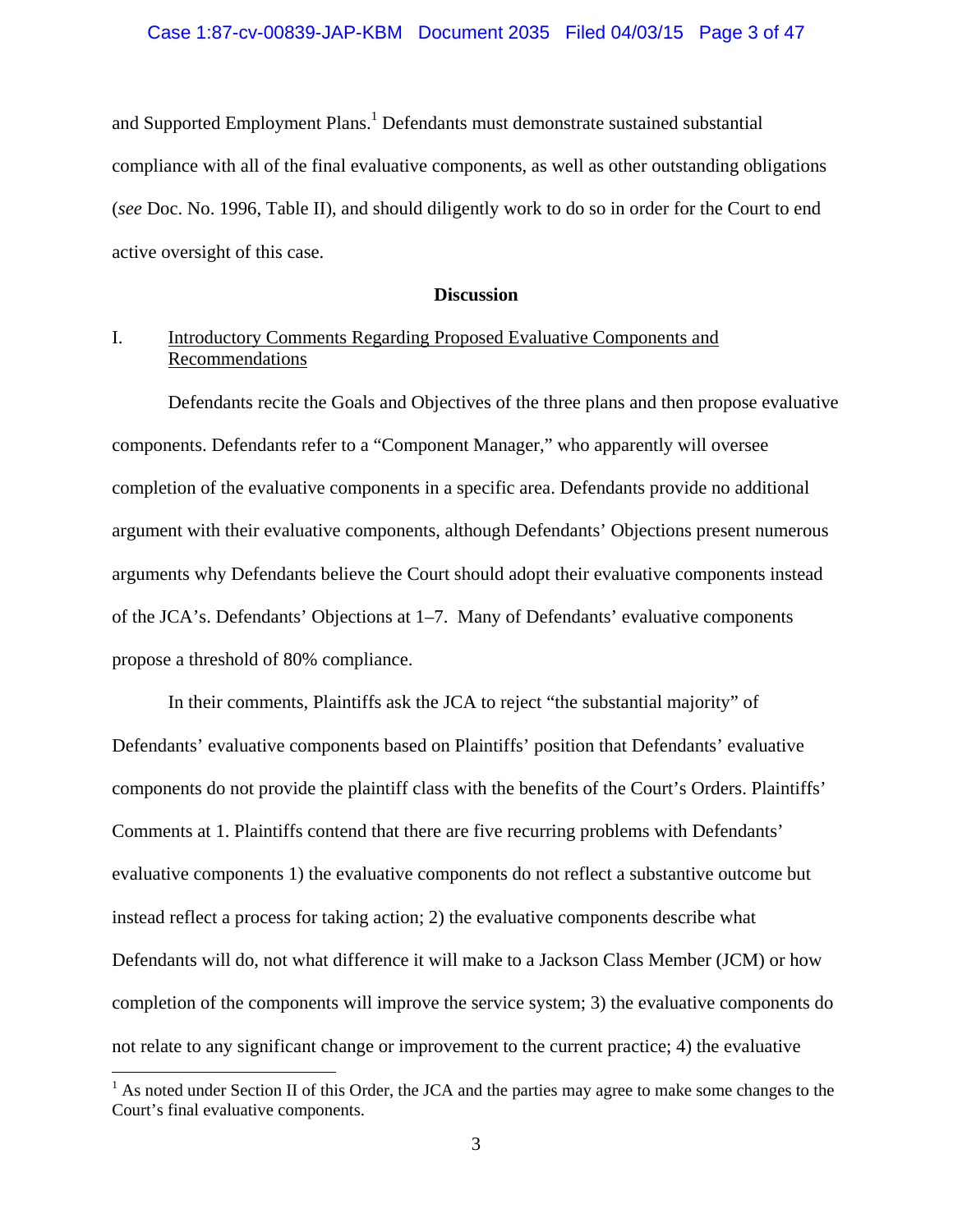## Case 1:87-cv-00839-JAP-KBM Document 2035 Filed 04/03/15 Page 4 of 47

components are not objective or measurable; and 5) the evaluative components use measurements or percentages that are unreasonable and not consistent with professional standards. *Id.* at 2–4.

At the February 11 status conference, Plaintiffs' counsel emphasized that while the parties had proposed many different action steps to be completed through the years, the completion of those steps did not necessarily reflect an improvement in services to the JCMs. According to Plaintiffs, Defendants' evaluative components merely describe what Defendants will do rather than show how certain steps will impact or improve services to the JCMs. In addition, Plaintiffs argue that Defendants' proposed 80% compliance threshold in a number of areas is an inadequate level of compliance "when important human needs, such as medical care or safety are at issue." Plaintiffs' Comments at 3. Plaintiffs add "comments" in response to almost all of Defendants' evaluative components. However, Plaintiffs do not propose specific evaluative components for the Objectives.

In the Formal Recommendations, the JCA provides a 2-page overview and a 27-page list of Objectives and recommended evaluative components. The JCA proposes five "core elements" that she believes are key in meeting Defendants' obligations to the JCMs: "1) activities demonstrate achievement of intended outcomes; 2) performance deviation be promptly detected and remediated; 3) criteria that [are] developed that are feasible, reliable and most likely to yield action which will improve practice; 4) gathering only enough data to allow realistic analysis; and 5) using information for continuous evaluation and practice improvement at the individual, program[,] and systems level." JCA's Formal Recommendations, Introduction at 1. The JCA believes that Defendants' proposed 80% compliance threshold is artificial and would subject JCMs to harm. She recommends the use of "reasonable solutions intended to institutionalize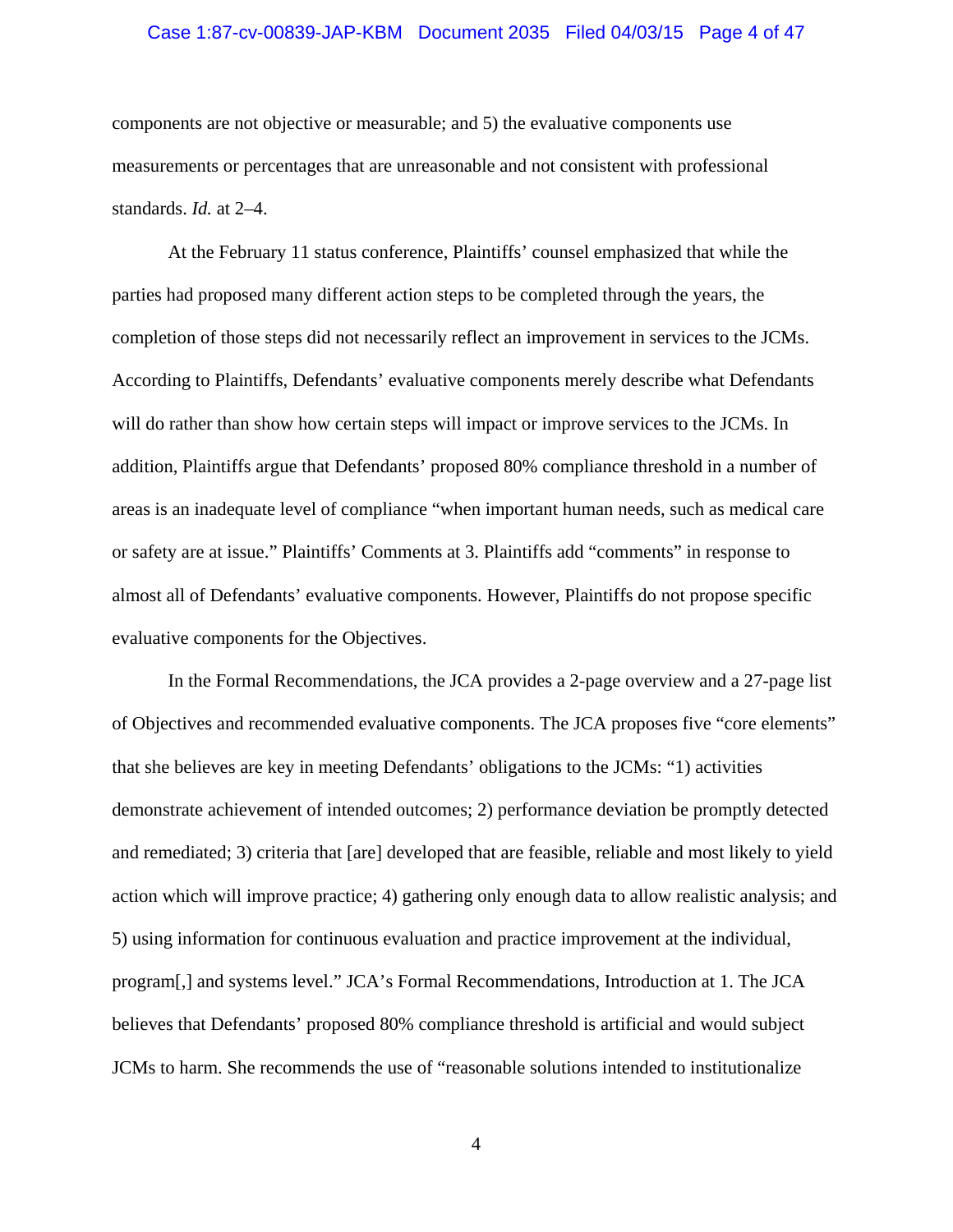## Case 1:87-cv-00839-JAP-KBM Document 2035 Filed 04/03/15 Page 5 of 47

policy and practice that allows defendants to achieve and sustain intended outcomes." *Id.* at 2. The JCA also proposes that Defendants provide quarterly written status reports to the Court, the JCA, and the parties that demonstrate progress or identify barriers.

Defendants' Objections state that the "DOH [the Department of Health] criteria for all [O]bjectives represent a comprehensive set of indicators that address the [O]bjectives and can be used to monitor and improve the systems and the processes and the entities that execute them across the Developmental Disabilities Supports Division (DDSD) and its providers." Defendants' Objections at 4. According to Defendants, the JCA's Formal Recommendations "stop short of being effective evaluative components because they are not sufficiently objective to provide a clearly understood performance target." *Id.* Defendants urge the Court to adopt their proposed evaluative components based on Defendants' positions that their proposals "are consistent with expectations for good levels in systems such as those in place for DDSD and their providers" and "are consistent with expectations for controlling human performance in such systems and reflective of the limitations of the data sets and measurement approaches that can be used on the systems." *Id.*

Defendants attach a 78-page chart to their Objections comparing the JCA's Formal Recommendations to Defendants' evaluative components. *Id.* at 9–87. In the chart, Defendants set forth an "Objective Measurement Description" of each Objective, re-stating what Defendants' believe each Objective generally requires. Defendants then recite the evaluative components from their November 2014 filing (Doc. No. 2008) and state Objections to the JCA's Formal Recommendations. Suffice it to say, there is little agreement between the parties or between Defendants and the JCA.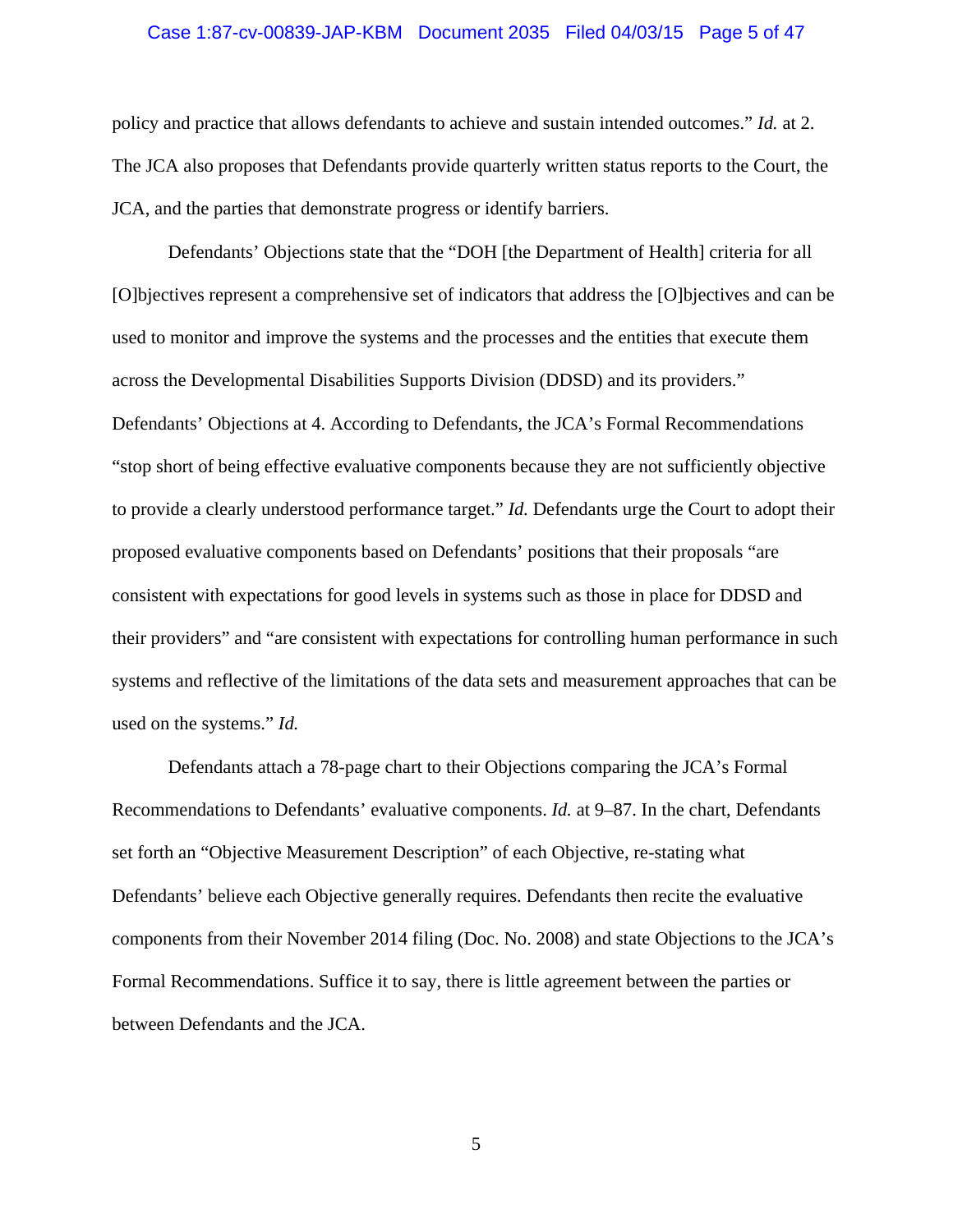#### Case 1:87-cv-00839-JAP-KBM Document 2035 Filed 04/03/15 Page 6 of 47

 The Court has reviewed the JCA's Formal Recommendations and the parties' positions and proposals. The Court sets out, under Section II of this Order, specific rulings and comments pertaining to some of the final evaluative components.

 The Court further observes that in some instances, the JCA's proposed evaluative components merely repeat steps contained under other Objectives. For example, under Health Objective H1.2, the Court requires in evaluative component H1.2a that Defendants accurately document each JCM's healthcare needs, conditions, and risk factors in the JCM's health care plan. The JCA recommends a similar evaluative component be included in Health Objective H1.3a – "Each JCM has an accurate health record." After setting forth evaluative components under one Objective, the Court does not restate the same or similar evaluative components under other Objectives.

 The Court also avoids using evaluative components for Objectives that already contain specific, required steps. For example, Health Objective H1.8 states that each JCM will receive medications in the doses prescribed, in the manner and frequency prescribed, and at the time prescribed. There is no need to repeat the same language as an evaluative component under Health Objective H1.8.

 With respect to using percentile thresholds for compliance, the Court finds that such figures are arbitrary and difficult to apply. *See Fortin v. Comm'r of the Dep't of Mass. Pub. Welfare*, 692 F.2d 790, 795 (1st Cir. 1982) ("[N]o particular percentage of compliance can be a safe-harbor figure, transferable from one context to another. Like reasonableness, substantiality must depend on the circumstances of each case, including the nature of the interest at stake and the degree to which noncompliance affects that interest."). The Court will not use percentile compliance thresholds in the final evaluative components.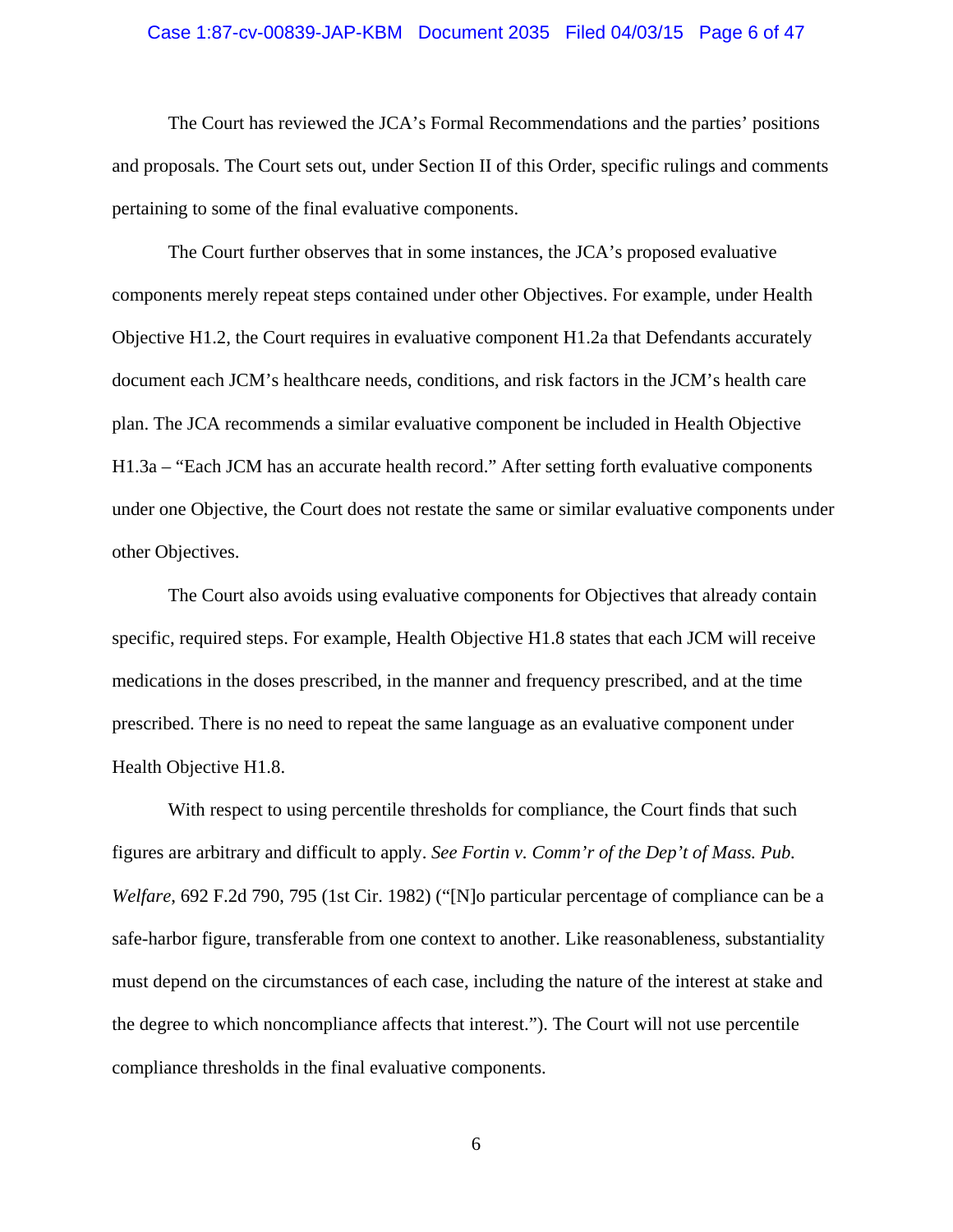In deciding the Objections, the Court sets out the Goals and each Objective at issue from

the Safety, Health, and Supported Employment (SE) plans. Doc. 1996, Table I. The Court then

presents the final evaluative components for each Objective. In some instances, the Court

comments about why it did not adopt the positions of the JCA and parties. Table IV, attached to

this Order, contains a list of the final evaluative components without comments.

II. Final Evaluative Components<sup>2</sup> for Health, Safety, and Supported Employment Plans

# **HEALTH PLAN**

## A. **HEALTH GOAL 1**

Consistent, informed and effective healthcare coordination.

## 1. *Health Objective H1.1*

Expectations for healthcare coordination are appropriate as evidenced by well-defined roles and responsibilities that are carried out and measured at the provider, region and state level.

**H1.1a** The Department of Health (DOH) must define healthcare coordination roles and responsibilities at the provider, regional, and state levels in DOH policies, procedures, and standards.

**H1.1b** The DOH must disseminate the definitions referred to in H1.1a to all pertinent providers.

**H1.1c** The definitions of healthcare coordination roles and responsibilities must contain measurable performance indicators so that the DOH can assess whether the assigned responsibilities are carried out at the provider, regional, and state levels.

**H1.1d** The DOH must annually evaluate the performance of healthcare coordination roles and responsibilities consistent with the measurable performance indicators through the use of field surveys or other appropriate tools.

**H1.1e** The DOH must take prompt corrective action for healthcare coordination performance that does not meet the measurable performance indicators.

**Component Manager:** DDSD Clinical Services Bureau Chief.

Court's Comments: The Court does not use the term "best practice" as proposed by the JCA (Health Objective H1.1d). The determination of

 $2^{2}$  Evaluative components are assigned numbers consistent with the Objective to which they relate. The Court uses a bold font and underlining for emphasis in the numbering of the final evaluative components. For example, the first three final evaluative components for Health Objective H1.1 appear as **H1.1a**, **H1.1b**, **H1.1c**.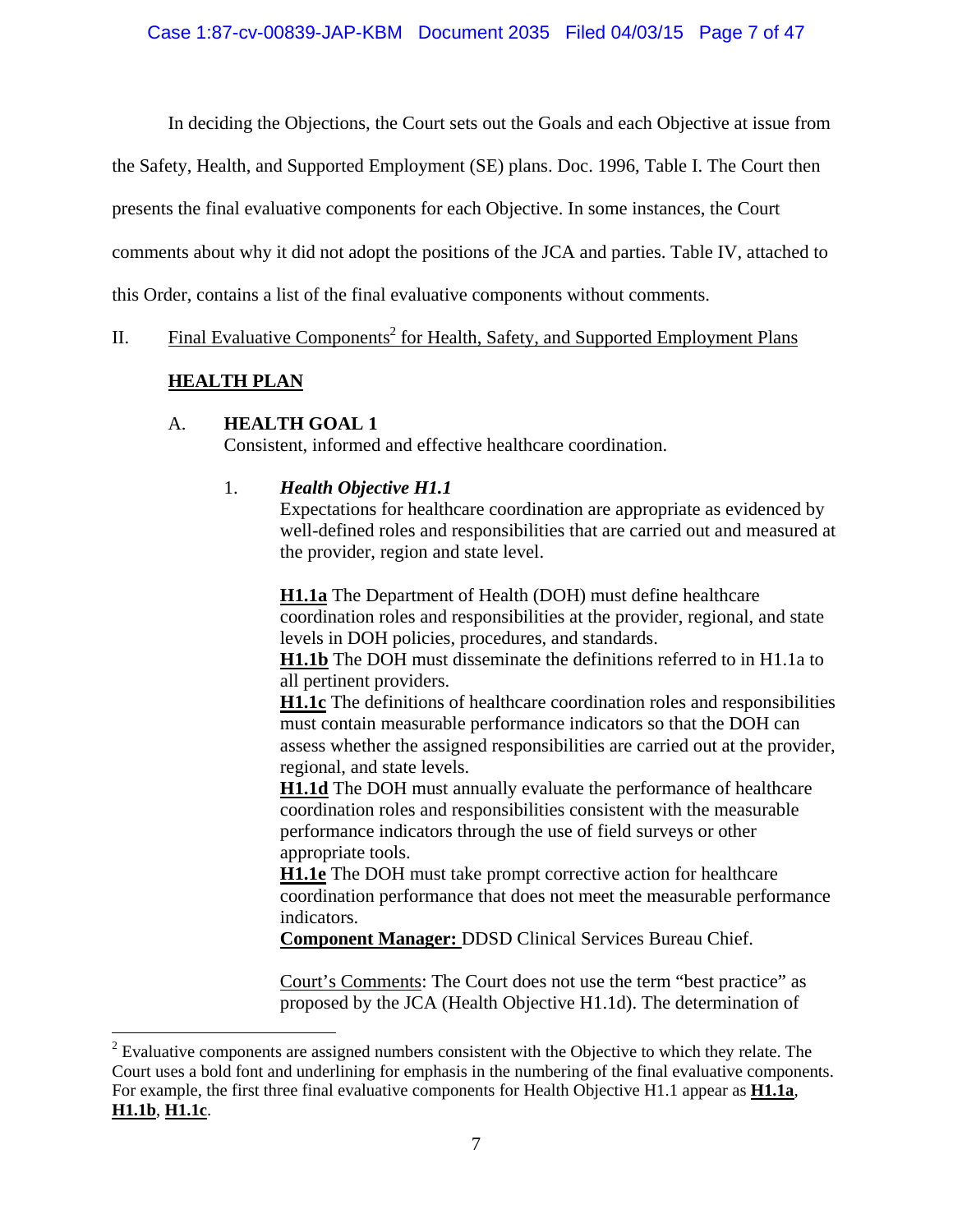"best practice" may pertain to an assessment of substantial compliance. To the extent the Court's final evaluative components are inconsistent with Defendants' proposals, the Court overrules Defendants' Objections.

# 2. *Health Objective H1.2*

Nurses routinely monitor Jackson Class Members' individual health needs through (1) oversight, (2) communication with DSP (Direct Support Professionals), and (3) corrective actions in order to implement the Jackson Class Members' health plans, to ensure that the Jackson Class Members' health needs are being met, and to timely respond to changes in Jackson Class Members' health status.

**H1.2a** Defendants<sup>3</sup> must ensure that each JCM's healthcare needs, conditions, and risk factors are accurately documented in the JCM's healthcare plan.

**H1.2b** DSP and their supervisors must receive training by nurses in order to competently and correctly implement each JCM's healthcare plan. **H1.2c** Nurses must visit each JCM in accordance with DOH requirements. **H1.2d** Nurses must meet with DSP as needed to monitor each JCM's health status.

**H1.2e** Defendants must ensure prompt revision of a JCM's healthcare plan if there is a change in the JCM's health status.

**Component Manager:** DDSD Clinical Services Bureau Chief

Court's Comments: The Court generally follows the JCA's Formal Recommendations. But, the Court does not include the JCA's recommendation that "[g]uidelines and performance expectations for nursing" be "established and used to evaluate the adequacy of nurse practice." JCA's Formal Recommendations at 1 (H1.2e). That action falls outside the more specific aim of Health Objective H1.2. To the extent the Court's final evaluative components are inconsistent with Defendants' proposals, the Court overrules Defendants' Objections.

## 3. *Health Objective H1.3*

Teams use accurate health records for Jackson Class Members.

**H1.3a** Defendants must monitor the accuracy of each JCM's healthcare plan, including the JCM's current health records.

**H1.3b** Each JCM's "Therap eCHATs" ("Electronic Comprehensive Assessment Tool") must be updated within 45 days before an IDT (Interdisciplinary Team) Meeting at which the JCM's annual ISP (Individual Service Plan) is created.

<sup>&</sup>lt;sup>3</sup> When the Court is not certain who specifically should take a certain action, the Court refers to "Defendants" or to the department being discussed in the recommendations and proposals. However, Defendants can best determine the appropriate individuals or departments that should take specific actions.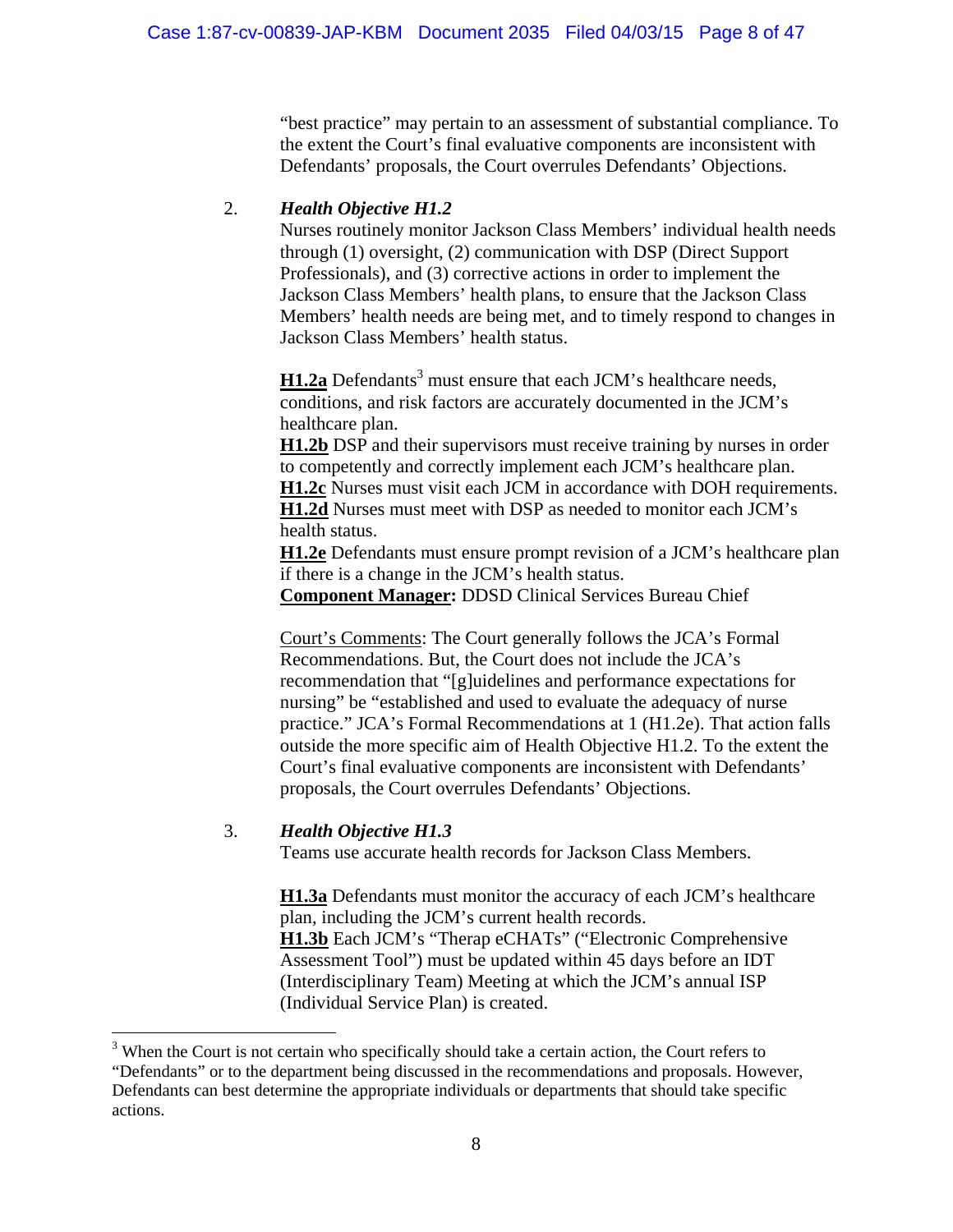**Component Manager:** DDSD Bureau of Systems Improvement Chief.

Court's Comments: In some instances, the JCA's Formal Recommendations restate elements of the Objective. In that event, the Court omits duplicative language. Defendants argue that the JCA proposes "actions" rather than evaluative components. The Court does not see such a clear distinction between actions and evaluative components. The Court contemplated that the evaluative components would encompass specific steps for Defendants to complete in order to satisfy the Objectives. The substantial compliance inquiry asks whether Defendants took the required specific steps in furtherance of the essential purposes and intent of the consent decree. To the extent the Court's final evaluative components are inconsistent with Defendants' proposals, the Court overrules Defendants' Objections.

## 4. *Health Objective H1.4*

Teams (including the individual) have information (education, consultant and technical assistance) needed to achieve goals stated in individual Healthcare Plans, MERPs [Medical Emergency Response Plans], CARMPs [Comprehensive Aspiration Risk Management Plans] and written direct support instructions as appropriate to the individual.

**H1.4a** DDSD must identify healthcare professionals with specialized skills to provide needed information, consultation, and technical assistance to IDTs, based on an accurate assessment of the JCM's healthcare needs. **H1.4b** Each JCM must have access to healthcare professionals with specialized skills, as needed. **Component Manager:** DDSD Medical Director.

Court's Comments: To the extent the Court's final evaluative components are inconsistent with Defendants' proposals, the Court overrules Defendants' Objections.

## 5. *Health Objective H1.5*

 Identified health needs for Jackson Class Members, including daily medical considerations, are addressed in individualized healthcare plans, MERPs, CARMPs, and written direct support instructions as appropriate to the Jackson Class Members. Healthcare plans are reviewed and promptly modified in response to changes in health status.

**H1.5a** Defendants must prepare quarterly reports on a sample<sup>4</sup> of the JCMs to monitor the accuracy of the JCMs' individual healthcare plans. **H1.5b** Defendants must take action to correct inaccuracies in the JCMs' individual healthcare plans.

<sup>&</sup>lt;sup>4</sup> The Court understands that, as of January, 2015, 292 JCMs remain of the original class of 552. It should not be burdensome to obtain a scientifically valid sample of the current number of JCMs.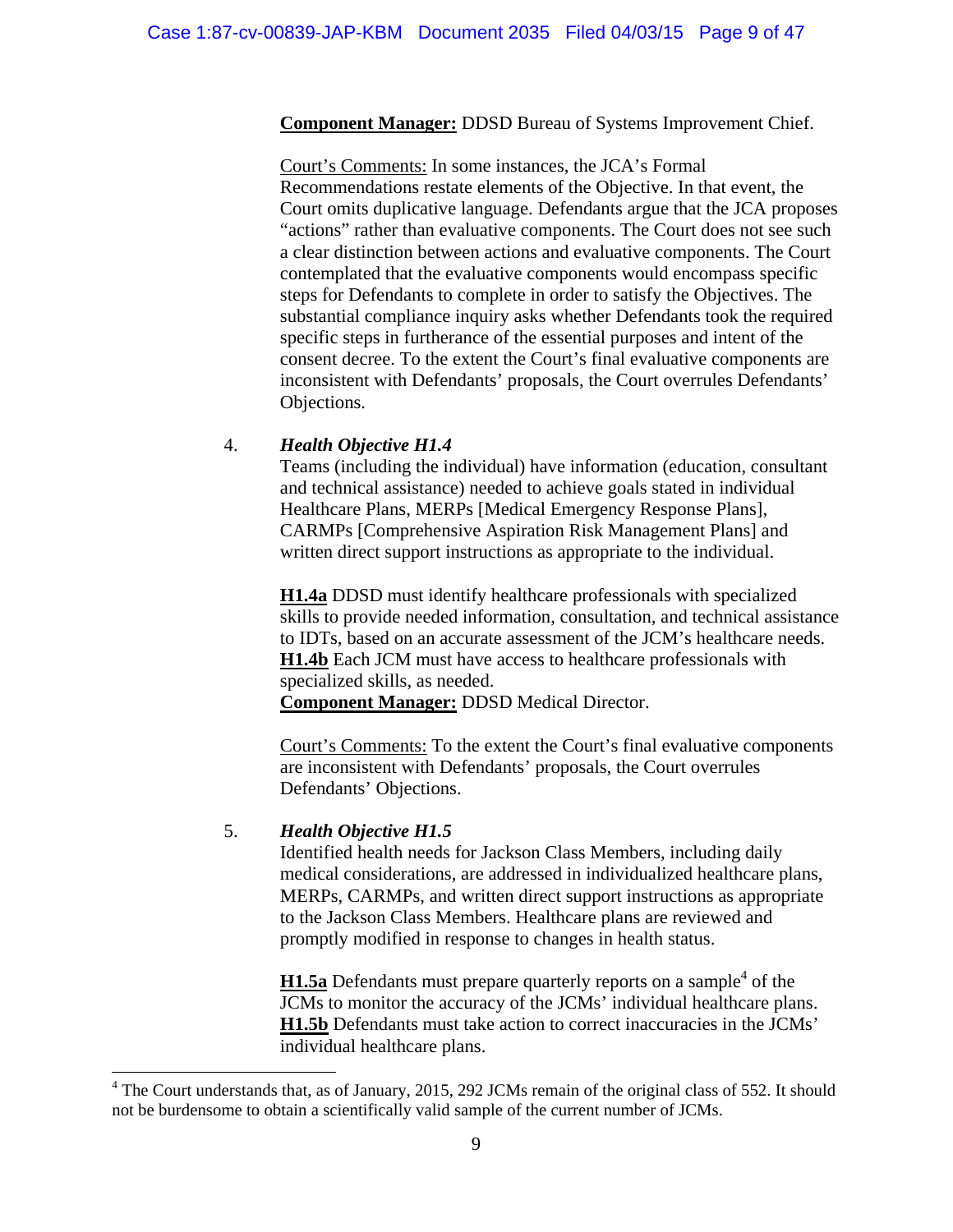**Component Manager:** DDSD Clinical Services Bureau Chief.

 Court's Comments: Because some of the proposed evaluative components under Health Objective H1.2 apply also to Health Objective H1.5, the final evaluative components under Health Objective H1.2 are not repeated under Health Objective H1.5. Moreover, because Health Objective H1.5 contains specific steps that Defendants must satisfy, the Court does not repeat those steps in the final evaluative components. Although Defendants propose that the JCM's healthcare plans cover health issues listed as "Required in the current e-CHAT summary sheet," the Court does not know what the summary sheets contain. Thus, the Court is unable to determine if the summary sheet requirements are appropriate final evaluative components. If the parties and the JCA agree to an evaluative component regarding a summary sheet, it can be added as H1.5c. To the extent the Court's final evaluative components are inconsistent with Defendants' proposals, the Court overrules Defendants' Objections.

#### 6. *Health Objective H1.6*

 Current and complete information is provided to the healthcare professionals treating or evaluating the individual.

**H1.6a** Healthcare professionals, who treat or evaluate a JCM, must have a copy of the JCM's accurate "Health Passport."

 **H1.6b** Each JCM's healthcare plan must indicate that the JCM's accurate and up-to-date Health Passport is to be provided to treating or evaluating healthcare professionals.

 **H1.6c** A JCM's provider or case manager must ensure that a JCM's accurate Health Passport is provided to treating and evaluating healthcare professionals.

 **Component Manager:** DDSD Clinical Services Bureau Chief.

 Court's Comments: Both the JCA and Defendants contemplate that printed or hard copies of the JCM's healthcare records are provided to healthcare professionals. The Court requires that healthcare professionals receive accurate and current healthcare information, regardless of format. In addition, Defendants appear to distinguish between internal and external healthcare professionals. All treating and evaluating healthcare professionals must have accurate and current healthcare information. To the extent the Court's final evaluative components are inconsistent with Defendants' proposals, the Court overrules Defendants' Objections.

## 7. *Health Objective H1.7*

 The team assures recommendations from healthcare professionals are reviewed with the individual and guardian in a manner that supports informed decision making and [are] either implemented, or documented in a Decision Consultation Form if recommendation is declined.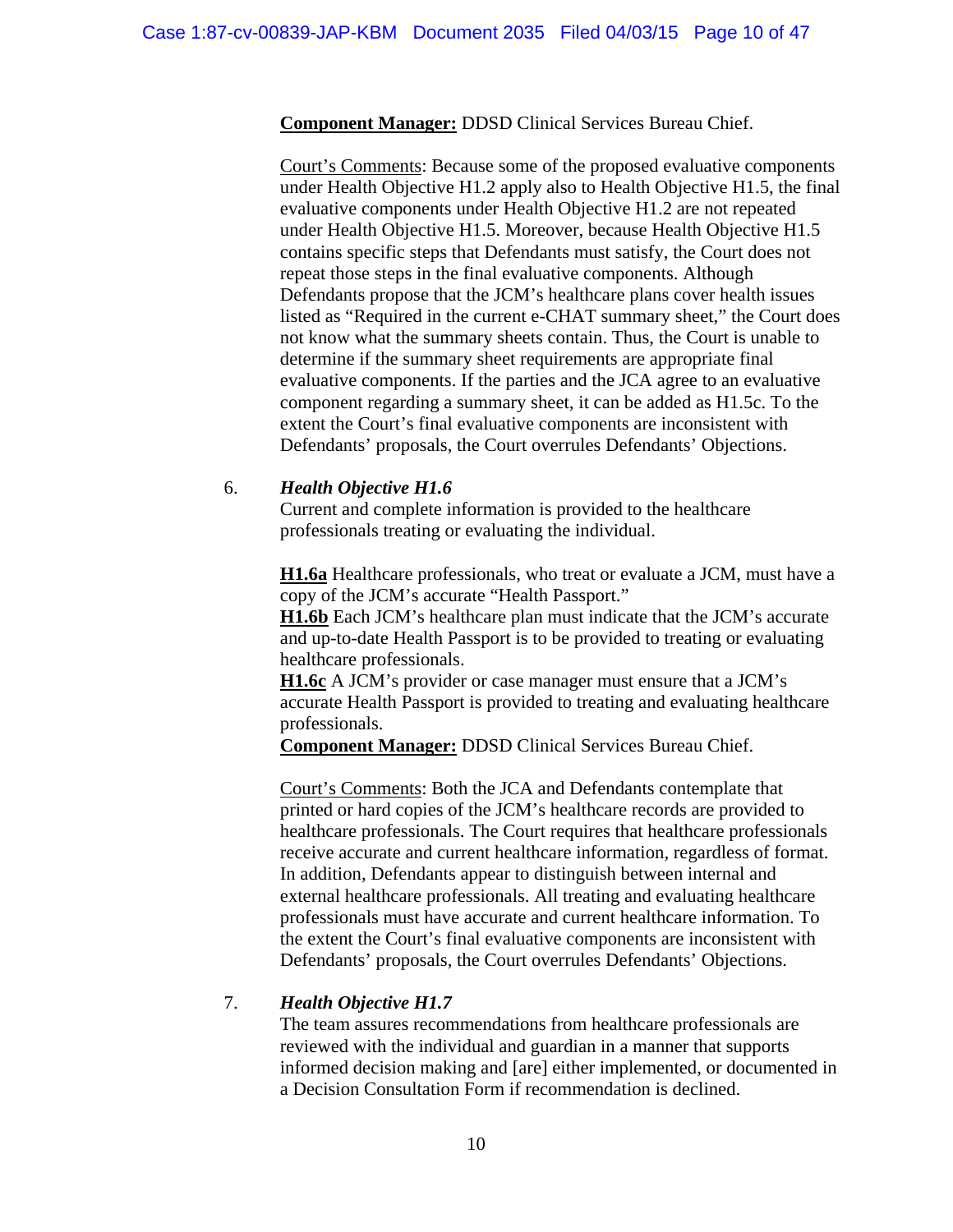**H1.7a** A JCM's IDT must ensure that a healthcare professional's recommendations and assessments (1) are promptly communicated to the nurse, guardian, DSP, and entire healthcare team, as needed, and (2) are implemented, unless the IDT declines the healthcare professional's recommendations by completing a Decision Consultation Form. **H1.7b** A JCM's healthcare records must accurately identify and reflect any recommendations and assessments of the JCM's treating and evaluating healthcare professionals.

**H1.7c** Defendants, through appropriate personnel, e.g., provider agencies and case managers, must ensure that a healthcare professional's recommendations are implemented within the prescribed timeframe. **H1.7d** The JCM's IDT must complete a Decision Consultation Form, as appropriate, for use by the JCM's healthcare professionals. The Decision Consultation Form must be kept in the JCM's healthcare records. **Component Manager:** DDSD Statewide Case Management Lead.

 Court's Comments: To the extent the Court's final evaluative components are inconsistent with Defendants' proposals, the Court overrules Defendants' Objections.

## 8. *Health Objective H1.8*

Each Jackson Class Member will receive the Jackson Class Member's medications (1) in the doses prescribed, (2) in the manner and frequency prescribed, and (3) at the times prescribed.

**H1.8a** Defendants must monitor the accuracy of dispensation of prescription medications to each JCM.

**H1.8b** Defendants must take prompt action to correct any failure to properly dispense medications to a JCM in accordance with prescriptions. **Component Manager:** DDSD Clinical Services Bureau Chief

Court's Comments: The JCA's Formal Recommendations restate the elements of Health Objective H1.8 which do not need to be repeated as final evaluative components. To the extent the Court's final evaluative components are inconsistent with Defendants' proposals, the Court overrules Defendants' Objections.

# B. **HEALTH GOAL 2**

Early identification of deteriorating health.

# 1. *Health Objective H2.1*

Jackson Class Members receive age appropriate preventive/early detection screening/immunizations for health risk factors.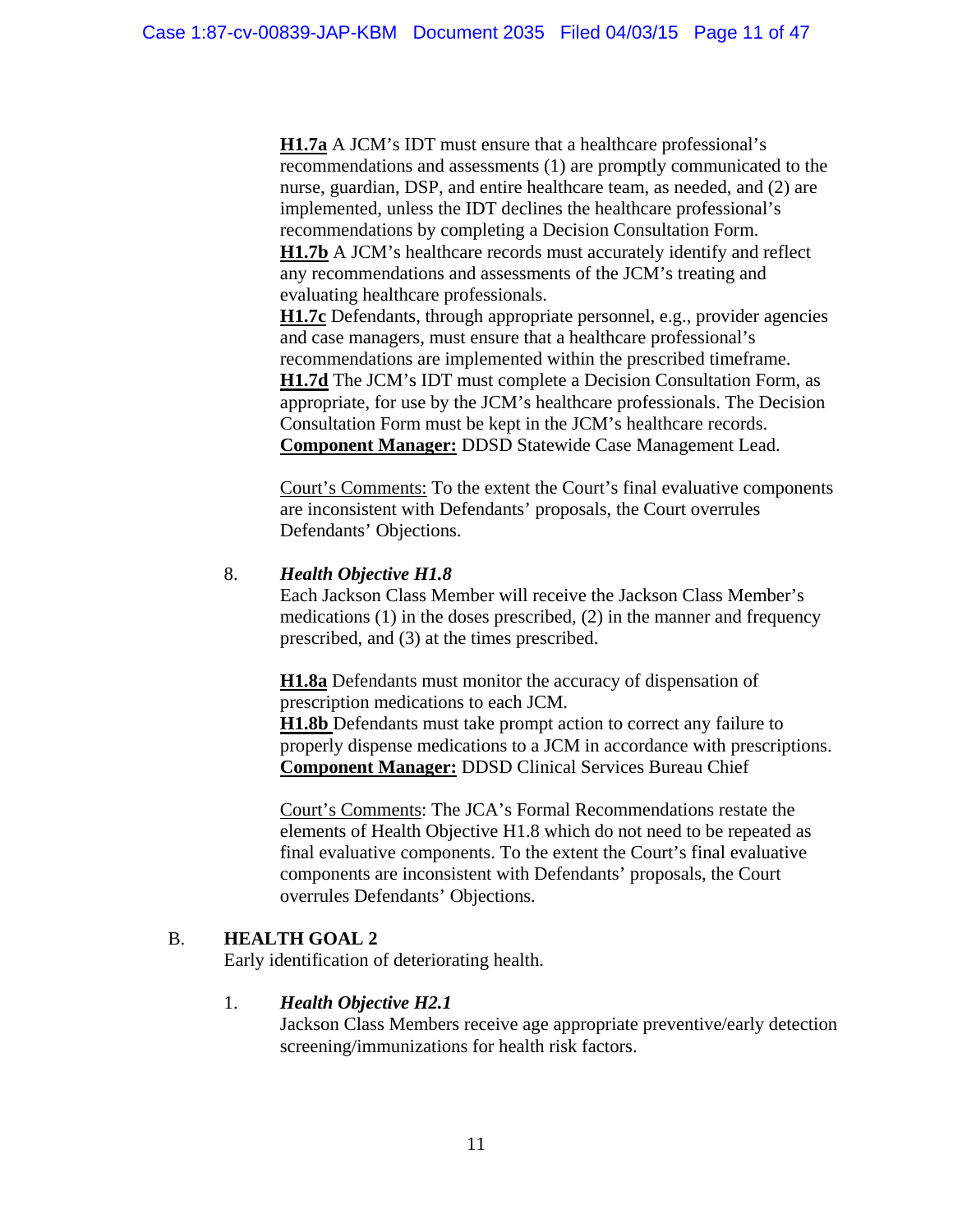**H2.1a** The DOH must publish and implement routine preventive and early detection healthcare screening standards, adjustable for the age and the specific condition of each JCM. Defendants may adopt, if appropriate for a JCM, the national screening and immunization standards, that Defendants refer to as the "US Preventive Services Task Force A and B Recommendations" and the "Immunization Practices clinical preventive services."

**H2.1b** Each JCM must receive routine preventive screening and immunizations consistent with the DOH's standards unless the JCM, in conjunction with the JCM's guardian and primary healthcare provider, makes an informed choice to reject the recommended screening and immunization standards.

**Component Manager:** DDSD Clinical Services Bureau Chief.

Court's Comments: To the extent the Court's final evaluative components are inconsistent with Defendants' proposals, the Court overrules Defendants' Objections.

# C. **HEALTH GOAL 3**

Jackson Class Members receive prompt, knowledgeable and effective responses to health symptoms and needs.

## 1. *Health Objective H3.1*

Jackson Class Members receive increased intensity of services during acute episodes or illnesses.

**H3.1a** A nurse's monitoring, including nursing assessments and oversight, must increase during a JCM's acute episodes or illnesses.

**H3.1b** Face-to-face visits by a nurse must occur and must be documented in response to a JCM's acute episodes or illnesses.

**H3.1c** The failure of a nurse to monitor a JCM's acute episodes or illnesses must be promptly corrected.

**Component Manager:** DDSD Clinical Services Bureau Chief.

Court's Comments: To the extent the Court's final evaluative components are inconsistent with Defendants' proposals, the Court overrules Defendants' Objections.

# 2. *Health Objective H3.2*

Direct Service Personnel/supervisors are able to identify subtle signs of change/acute symptoms.

**H3.2a** The DOH must issue and must implement healthcare guidelines for use by healthcare provider staff about the timely identification of and response to changes in the health status of a JCM so that a JCM does not experience unnecessary pain, loss of optimal function, or regression. The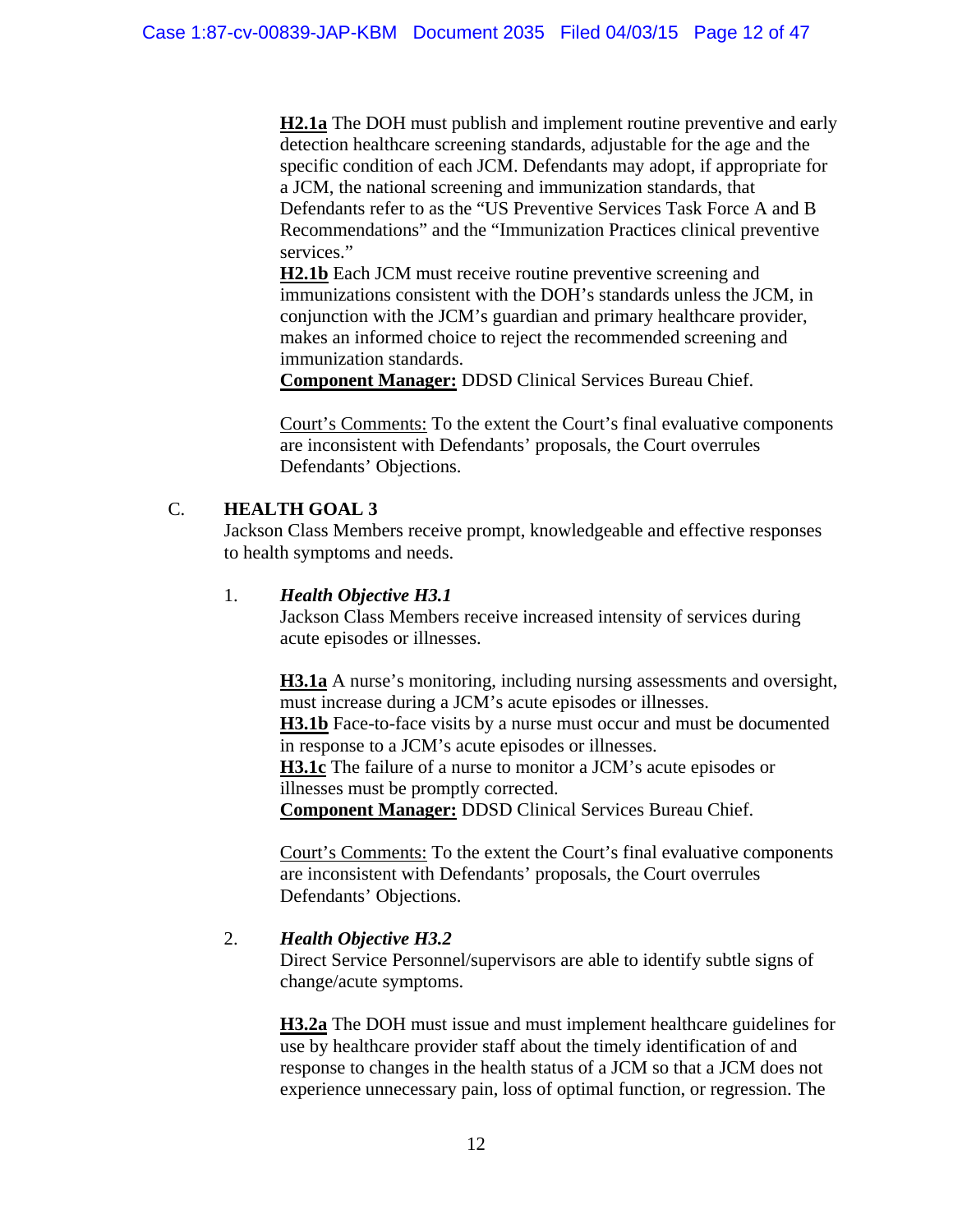DOH may develop "fact sheets" that define a specific health condition, related signs and symptoms, and recommended actions, or the DOH may develop other pertinent policies and procedures that provide the required guidance.

**H3.2b** Each JCM's ISP must contain individual-specific information on how to identify subtle signs of change or acute symptoms.

**H3.2c** DSP and supervisors must receive and must complete appropriate training on how to timely identify signs of change or acute symptoms in a JCM.

**H3.2d** DSP and supervisors must promptly document in the ISP or Healthcare Plan any acute symptoms and any signs of change in a JCM's health status.

**Component Manager:** DDSD Training Unit Manager.

Court's Comments: To the extent the Court's final evaluative components are inconsistent with Defendants' proposals, the Court overrules Defendants' Objections.

## 3. *Health Objective H3.3*

When informed of signs of change in health status (including chronic and acute pain) agency nurses take immediate action.

**H3.3a** The DOH or pertinent agency must develop and must publish effective pain management strategies for addressing a JCM's chronic and acute pain.

**H3.3b** The DOH or pertinent agency must communicate these effective pain management strategies to the JCM's treating healthcare professionals. **H3.3c** The DOH must evaluate the effectiveness of pain management strategies and must record the effectiveness of those strategies in the JCM's e-CHAT, healthcare plan, and nursing report.

**H3.3d** Nurses must identify and must respond to signs of a JCM's chronic and acute pain and must take prompt action to reduce or to eliminate the JCM's pain.

**Component Manager:** DDSD Clinical Services Bureau Chief.

Court's Comments: To the extent the Court's final evaluative components are inconsistent with Defendants' proposals, the Court overrules Defendants' Objections.

# 4. *Health Objective H3.4*

When an individual is receiving healthcare in an out of home setting, critical health and functional information will be provided and the individual's existing adaptive equipment that can be used in that setting will be offered.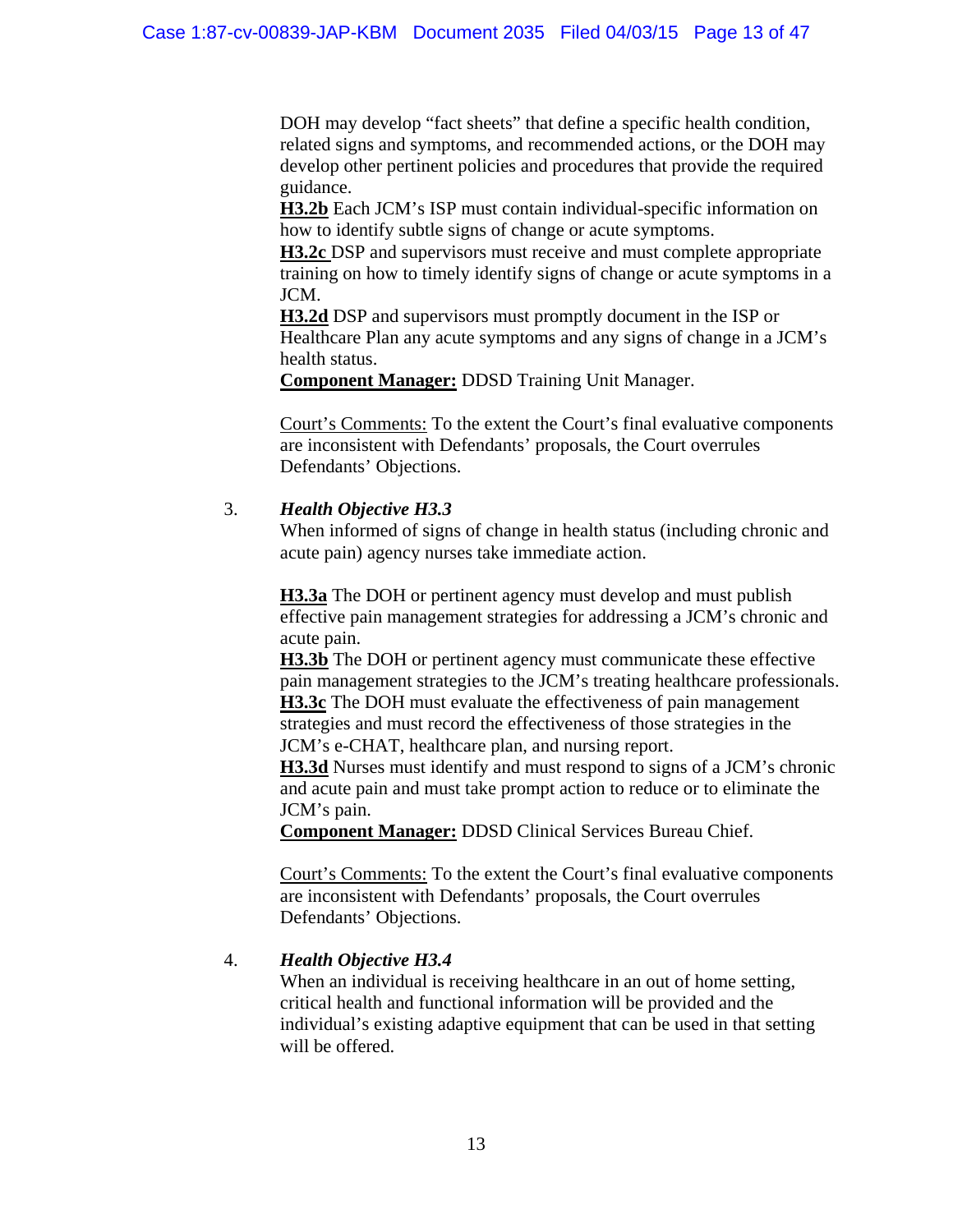**H3.4a** The DOH must develop and must implement a procedure to ensure communication of a JCM's need for existing adaptive equipment and supports to an out-of-home provider.

**H3.4b** The out-of-home provider must receive a JCM's Health Passport, along with information concerning the JCM's mobility, comfort, safety, and sensory items within 24 hours of the JCM's placement with an out-ofhome provider.

**H3.4c** The necessary adaptive supports already used by a JCM must be offered to the out-of-home provider within 24 hours of the JCM's placement with an out-of-home provider.

**Component Manager:** Jackson Compliance Officer.

Court's Comments: The JCA's Formal Recommendations include additional evaluative components concerning discharge planning. Health Objective H3.4 does not encompass discharge planning although Health Objective H3.5 addresses it. To the extent the Court's final evaluative components are inconsistent with Defendants' proposals, the Court overrules Defendants' Objections.

## 5. *Health Objective H3.5*

 When a JCM is receiving healthcare in an out-of-home setting, the IDT will plan for a smooth transition back to the JCM's home as soon as medically feasible.

**H3.5a** The JCM's IDT, case managers, and pertinent healthcare staff (including Regional Office and Agency nurses), along with the out-ofhome facility's discharge planners, must promptly meet together to plan for a JCM's discharge as soon as it is medically feasible to ensure a safe discharge, provided the guardian consents to discharge.

**H3.5b** The JCM's e-CHAT and other healthcare records must be promptly updated by appropriate healthcare providers to indicate healthcare and adaptive supports that the JCM received from the out-of-home provider in order to ensure a safe and smooth transition back to the JCM's home.  **Component Manager:** Jackson Compliance Officer.

 Court's Comments: Defendants' evaluative components are not sufficiently specific in referring to "transition discussions." Defendants' Objections at 25 (H3.5). To the extent the Court's final evaluative components are inconsistent with Defendants' proposals, the Court overrules Defendants' Objections.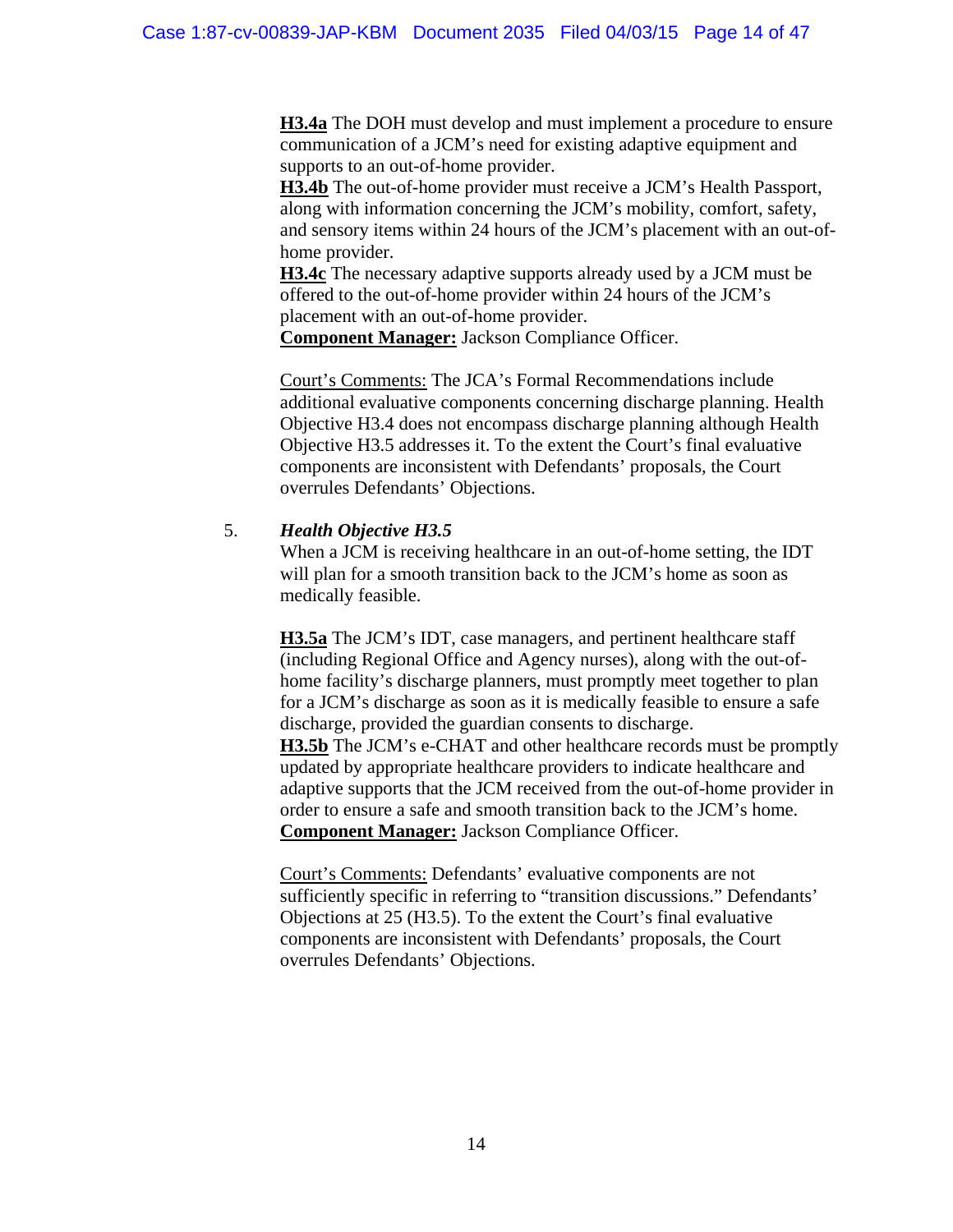# D. **HEALTH GOAL 4**

Competent and consistent care in line with recommendations and good practice.

# 1. *Health Objective H4.1*

Competent personnel (nurses, DSP, front line supervisors, ancillary providers, and case managers), who have received and passed competency based training related to prevention and early identification, provide services to Jackson Class Members. (Ashton #6, 7, 8)

**H4.1a** The parties and the JCA must develop a mandatory competency based training program.

**H4.1b** Nurses, DSP, front-line supervisors, ancillary providers, and case managers must satisfactorily complete the mandatory competency based training program.

**H4.1c** The DOH must independently measure compliance by nurses, DSP, front-line supervisors, ancillary providers, and case managers with mandatory competency based training.

**H4.1d** The DOH must take prompt remedial action for nurses, DSP, frontline supervisors, ancillary providers, and case managers who are found deficient in the mandatory competency based training.

**H4.1e** Nurses, DSP, front-line supervisors, ancillary providers, and case managers must receive information specific to Ashton #6, 7, and 8, as outlined in the Health Communications Matrix.

**Component Manager:** Jackson Compliance Officer.

Court's Comments: To the extent the Court's final evaluative components are inconsistent with Defendants' proposals, the Court overrules Defendants' Objections.

# 2. *Health Objective H4.2*

IDTs provide for the changing health supports class members need as they age including advanced care planning and have access to palliative care consistent with their individual needs.

**H4.2a** Case managers and agency nurses must provide up-to-date information and resources to JCMs and their guardians about advanced care planning and palliative or end-of-life care so that the JCMs and their guardians can make informed choices.

**H4.2b** The DOH must identify, and must document on an annual basis in the pertinent healthcare records, those JCMs who want advanced care planning, including palliative care, and those JCMs who decline advanced care planning.

**H4.2c** The DOH must provide advanced care planning and palliative care to those JCMs who choose to have advanced care planning and palliative care.

**Component Manager:** DDSD Statewide Case Management Lead.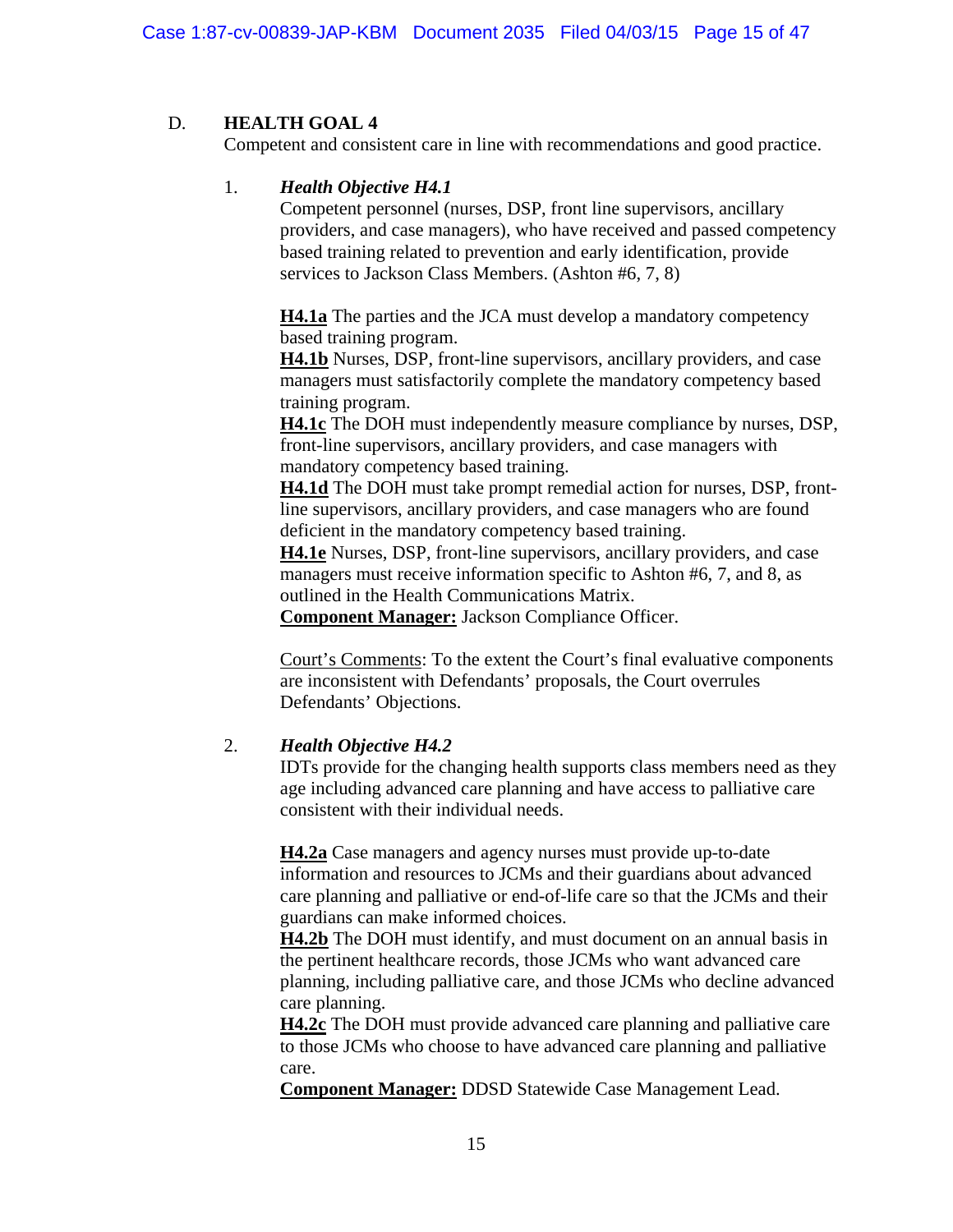Court's Comments: To the extent the Court's final evaluative components are inconsistent with Defendants' proposals, the Court overrules Defendants' Objections.

## 3. *Health Objective H4.3*

Quality Assurance information is used to improve health outcomes.

**H4.3a** The DOH must identify gaps in healthcare services to JCMs and must develop strategies to improve healthcare services to JCMs. **H4.3b** The DOH must use existing quality assurance information and tools – including the measurements found in the CPR (Community Practice Review), Out-of-Home Placement, Emergency Services Utilization, ANE (Abuse, Neglect, and Exploitation) Reporting, and Provider QA (Quality Assurance) Reports – to improve healthcare services to JCMs and to fill in gaps in healthcare services to JCMs. **Component Manager:** QMB Bureau Chief.

Court's Comments: It is difficult to develop appropriate and specific final evaluative components for this open-ended Objective. The Court considered proposals by the JCA and by Defendants in an attempt to describe meaningful evaluative components. To the extent the Court's final evaluative components are inconsistent with Defendants' proposals, the Court overrules Defendants' Objections.

# **SAFETY PLAN**

# A. **SAFETY GOAL 1**

The recommendations from the JCA's report on the incident management system prepared by Eva Kutas are implemented. Incidents of abuse, neglect and exploitation are timely reported, professionally investigated, and needed corrective actions are promptly implemented and sustained.

# 1. *Safety Objective S1.1*

Define "Abuse, Neglect and Exploitation" (ANE) consistent with New Mexico Statutory Adult Protective Services (APS) definitions.

**S1.1a** The DOH must promulgate revised regulations that define ANE consistent with APS definitions.

**Component Manager**: Incident Management Bureau (IMB) Bureau Chief.

Court's Comments: Defendants state they have satisfied the requirements of Safety Objective S1.1, as evidenced in the Eva Kutas progress report of 1/9/15. The JCA's Formal Recommendations include additional evaluative components directing DHI to review samples of intake reports to ensure consistency with the new APS definitions. The Court finds that the JCA's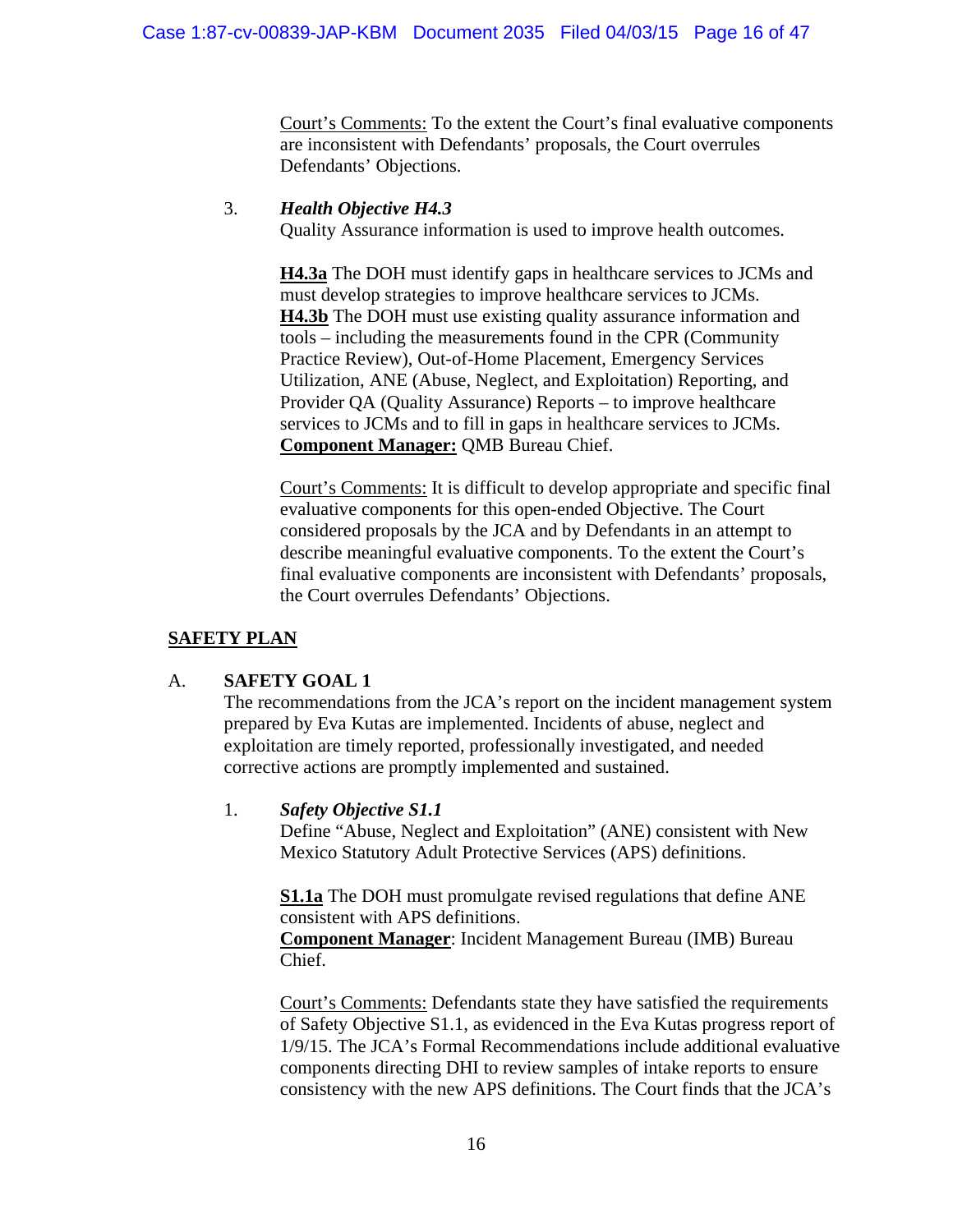Formal Recommendations fall outside the scope of Safety Objective S1.1. To the extent the Court's final evaluative component is inconsistent with Defendants' proposals, the Court overrules Defendants' Objections.

## 2. *Safety Objective S1.2*

Provide educational information about how to detect ANE.

**S1.2a** The DOH must develop and must provide annually educational information to providers, physicians, clinicians, families, guardians, and law enforcement about detecting ANE.

**Component Manager**: IMB Bureau Chief and Division of Health Improvement (DHI) Trainer.

Court's Comments: The JCA's Formal Recommendation that JCMs be informed of their right to be safe (S1.2b) exceeds the scope of Safety Objective S1.2. Defendants propose using a chart to track the dates and number of times they provide educational information about how to detect ANE. Defendants should use the chart as described at page 30 of Defendants' Objections. To the extent the Court's final evaluative component is inconsistent with Defendants' proposals, the Court overrules Defendants' Objections.

## 3. *Safety Objective S1.3*

The individuals listed in POA [Plan of Action] CIMS B [Community Incident Management System] [regional coordinators, agency coordinators, direct contact staff, DD[S]D staff, case managers, agency executive staff, IMB investigators, agency IMCs, agency direct service staff] will receive the training described in the Eva Kutas Recommendations #7 and #8 and will pass a formal test of the individuals' knowledge and understanding of IMB provider policy requirements.

**S1.3a** All current and new staff as listed in POA CIMS B and the DDSD staff ( Regional Directors, Assistant Regional Office Bureau Chief, and the DDSD Training Unit) must successfully complete competency based training that incorporates the principles of adult learning described in Kutas Recommendations # 7 and #8.

**S1.3b** All current and new staff in POA CIMS B and the DDSD staff must complete competency based training from a DHI trainer before working alone with JCMs and their guardians.

**S1.3c** All current and new staff in POA CIMS B and the DDSD staff must demonstrate a knowledge and understanding of the training received in S1.3a and S1.3b by passing a formal test.

**S1.3d** All current and new staff listed in POA CIMS B and the DDSD staff must receive refresher competency based training on an annual basis. **Component Manager**: DHI Deputy Director.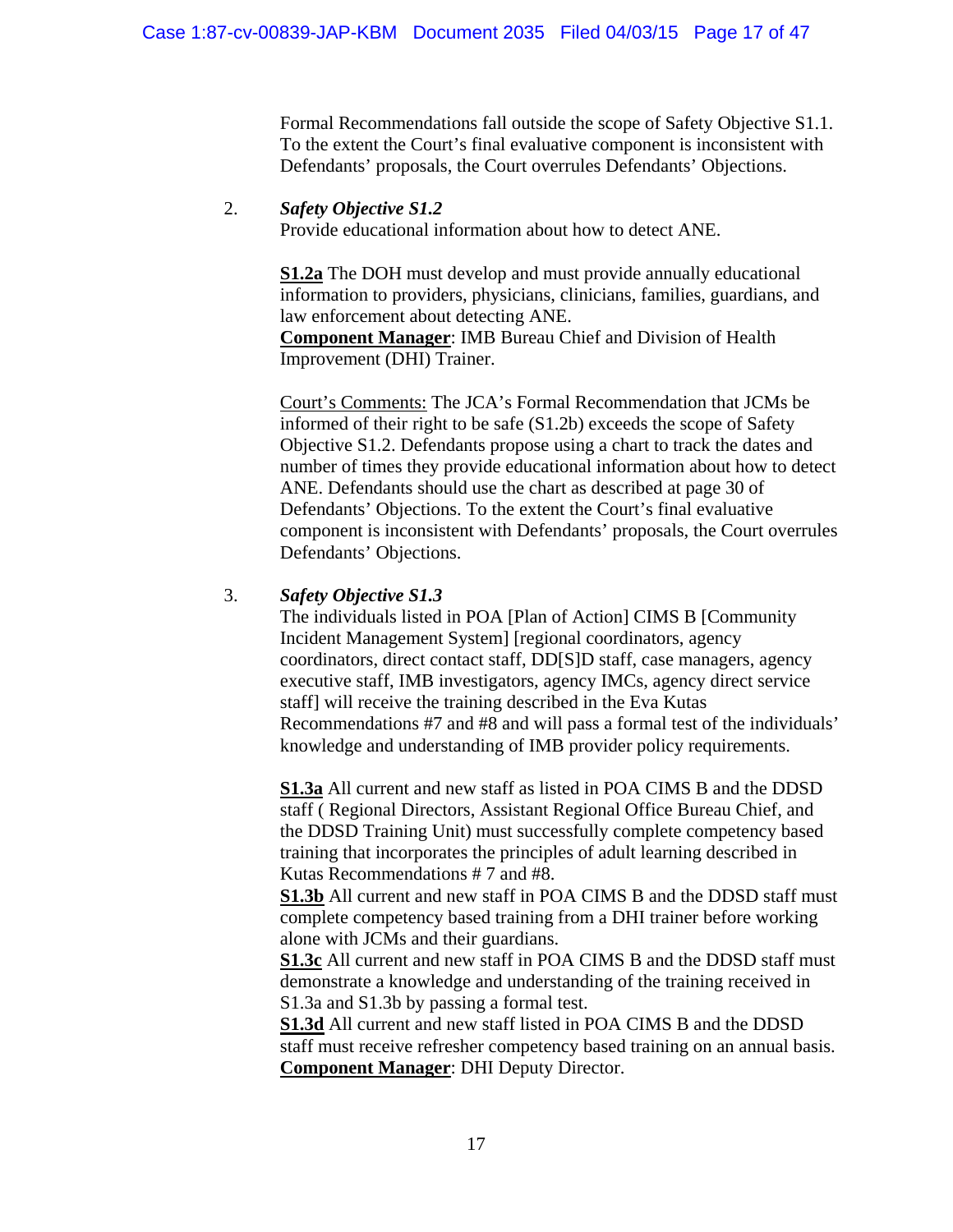Court's Comments: The Court's final evaluative components are a combination of the proposals by the JCA and Defendants. The Court does not include all of the JCA's Formal Recommendations as they exceed the scope of Safety Objective S1.3. To the extent the Court's final evaluative components are inconsistent with Defendants' proposals, the Court overrules Defendants' Objections.

# 4. *Safety Objective S1.4*

ANE is reported immediately.

**S1.4a** The DOH must maintain a toll-free 24 hour, 7 days a week, telephone number to receive reports of ANE. **S1.4b** The DOH must communicate to its staff and the providers who have contact with JCMs that ANE of JCMs must be reported immediately. **S1.4c** IMB must formally document reports of ANE of JCMs and must take corrective action when ANE is not reported immediately. **Component Manager**: IMB Bureau Chief.

Court's Comments: Defendants state that they have designated a statewide toll-free telephone number for IMB reporting of ANE. Thus, the Court requires that Defendants maintain this telephone number and service. To the extent the Court's final evaluative components are inconsistent with Defendants' proposals, the Court overrules Defendants' Objections.

# 5. *Safety Objective S1.5*

Providers will take immediate action to develop a safety plan after an allegation of ANE to protect the alleged victim(s) during the course of an investigation.

**S1.5a** Providers for JCMs must immediately develop, with IMB approval and monitoring, an Immediate Action and Safety Plan (IASP) in all cases of reported ANE.

**S1.5b** The DOH must monitor providers for compliance with IASPs and must take corrective action as needed.

**Component Manager**: IMB Bureau Chief.

Court's Comments: Defendants are willing to increase their earlier proposed percentile threshold to 90% from 80%. Defendants' Objections at 33 (S1.5). However, as stated earlier, the Court will not use percentages in the final evaluative components. Defendants argue that they completed the requirements for a safety plan and its approval process, as indicated in Eva Kutas' progress report of 1/9/15. *Id.* To the extent the Court's final evaluative components are inconsistent with Defendants' proposals, the Court overrules Defendants' Objections.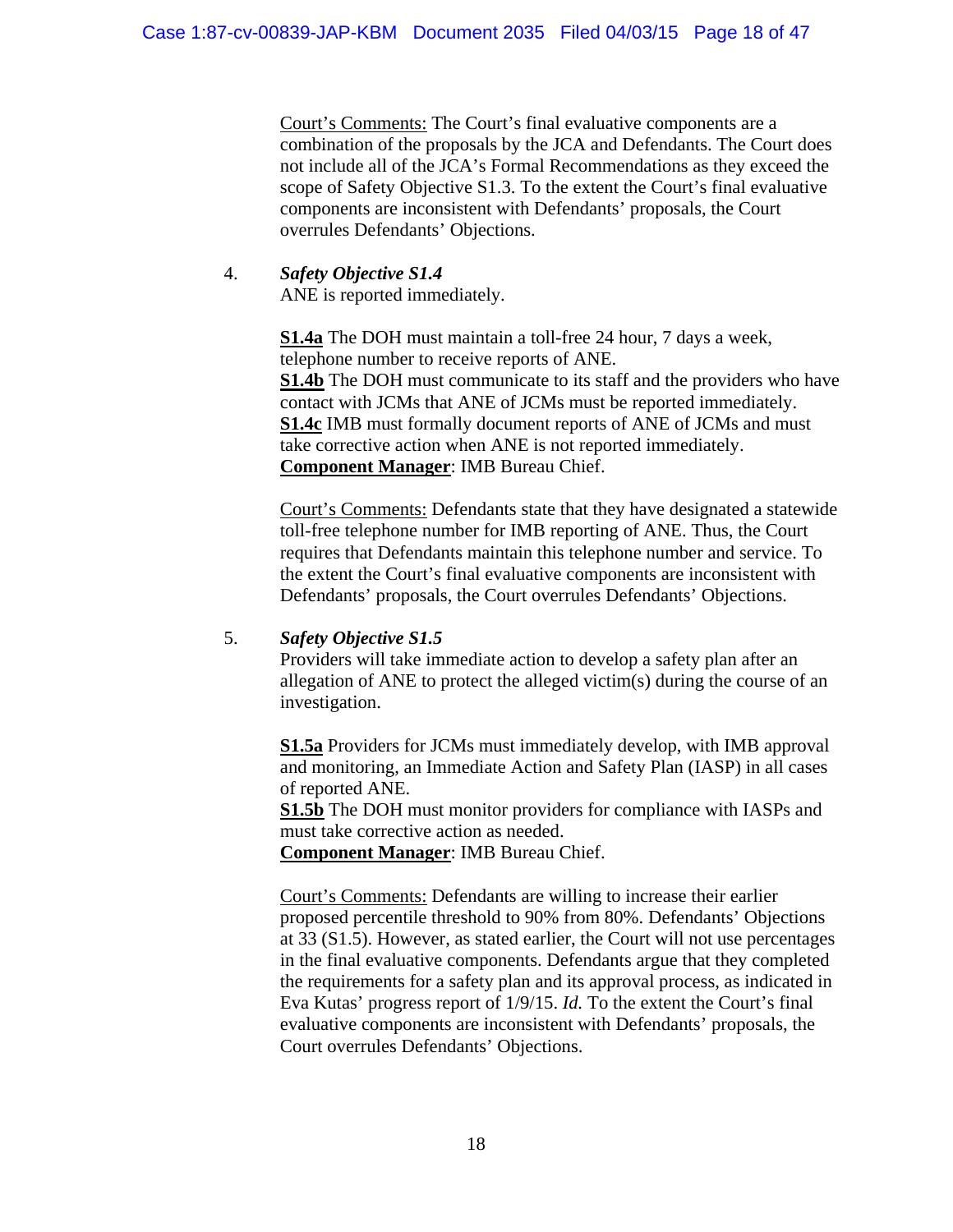6. *Safety Objective S1.6*

Severity of the alleged ANE dictates the investigation response.

**S1.6a** The DOH must establish a priority of investigation responses consistent with the applicable policy which requires investigative responses be three hours or less for emergencies, 24 hours or less for Priority 1 incidents, and 5 days or less for Priority 2 incidents. **Component Manager**: IMB Bureau Chief.

Court's Comments: The parties do not say where the policy addressing response times can be found. However, Defendants set forth the pertinent response times for emergency, Priority 1, and Priority 2 incidents, and the Court accepts that this information accurately reflects the parties' understanding. *See* Defendants' Objections at 34 (S1.6). Defendants further state that revision of the IMB timelines for reporting and investigative responses, using prioritization categories based on severity, is complete as indicated in the Eva Kutas progress report of 1/9/15. *Id.* The Court finds that the JCA's Formal Recommendation that DOH conduct quarterly assessments falls outside the scope of Safety Objective 1.6. JCA's Formal Recommendations at 8. To the extent the Court's final evaluative component is inconsistent with Defendants' proposals, the Court overrules Defendants' Objections.

- B. **KUTAS RECOMMENDATION #2**: The NM DOH Incident Management Bureau's Abuse, Neglect and Exploitation (ANE) response system will conform to NAPSA [National Adult Protective Services Association] Guidelines for ANE investigation and protective services.
	- 1. *Safety Objective S[Kutas]2.1*<sup>5</sup>

Competent ANE Investigators conduct professionally adequate investigations.

**S2.1a** ANE Investigators must pass Core Competency and Field Training before conducting investigations of ANE. **S2.1b** The Supervisory Review Tool must be used to assess an ANE investigation in every case of ANE. **S2.1c** ANE investigations must not be closed until they meet the standards of the Supervisory Review Tool, which verifies whether the investigation meets the standard for professionally adequate investigations. **S2.1d** The DOH must review ANE intake and investigation quality, consistent with the Kutas quality indicators, on a quarterly basis.

 $<sup>5</sup>$  The numbering of some Safety Objectives and their evaluative components is confusing. For example,</sup> Safety Objective 2.1 under Kutas Recommendation #2 ("Competent ANE Investigators….") might be confused with Safety Objective 2.1 ("All deaths are reviewed…."). The Court did not use the JCA's numbering sequence (e.g., S1 2.1 for Kutas Recommendations) and instead, identified the Safety Objectives that pertain to the Kutas Recommendations.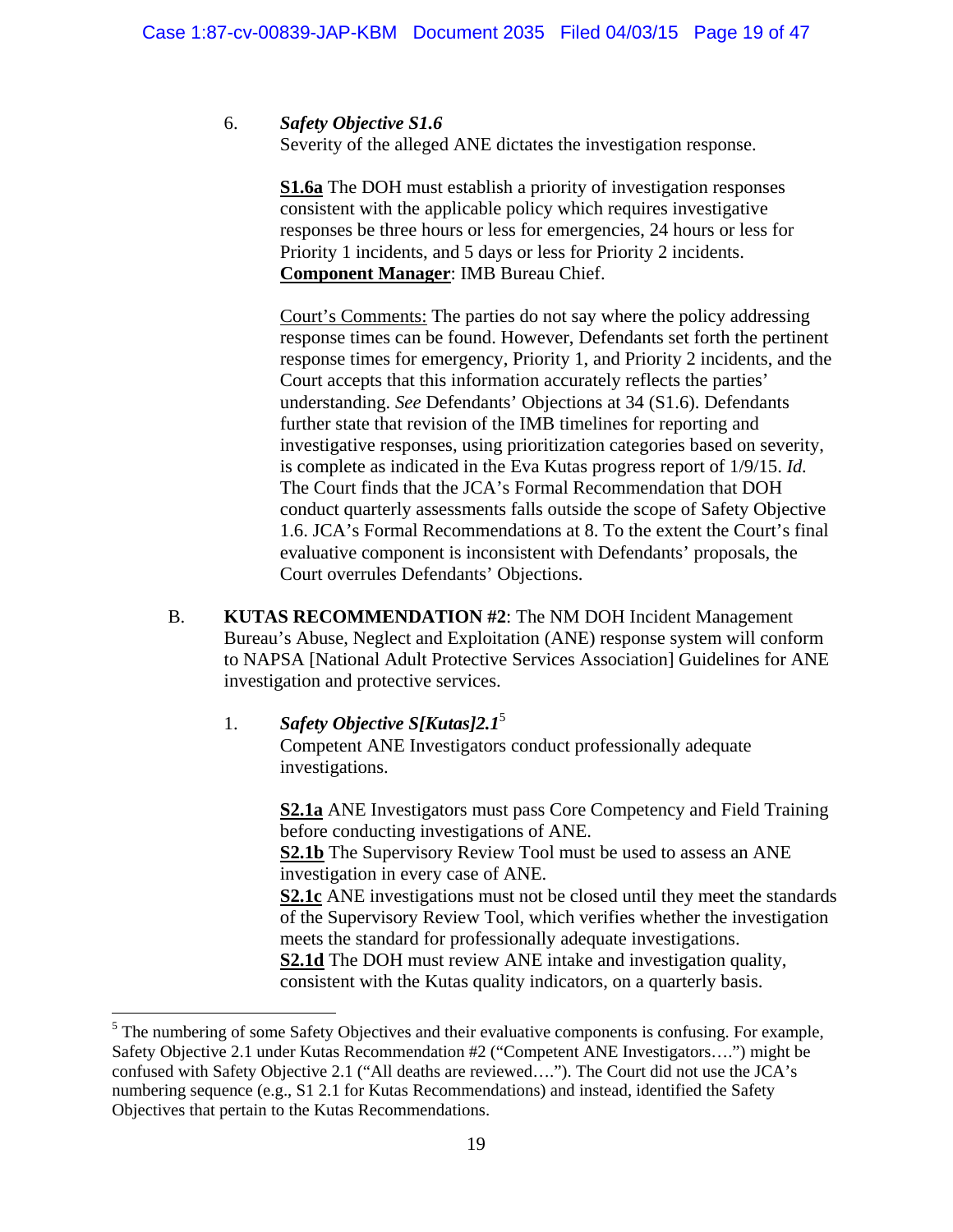# **Component Manager**: IMB Bureau Chief.

Court's Comments: Defendants did not object to the JCA's Formal Recommendations or to the language used by the JCA in the evaluative components. Thus, the Court assumes that Defendants understand the meaning of requiring DOH to "review ANE intake and investigation quality." *See* Defendants' Objections at 35. To the extent the Court's final evaluative components are inconsistent with Defendants' proposals, the Court overrules Defendants' Objections.

C. **KUTAS RECOMMENDATION #3**: A single professionally appropriate investigation is conducted that eliminates duplication and minimizes the impact on victims and witnesses.

# 1. *Safety Objective S[Kutas]3.1*

Consistent with the IGA (Inter-Governmental Agreement), IMB will be the primary authority for ANE investigations.

**S3.1a** The DOH must promulgate administrative rules that delineate the IMB's responsibilities as they relate to the IMB's primary authority to conduct single ANE investigations.

**S3.1b** The DOH must monitor the IMB's compliance with these administrative rules on a quarterly basis and must promptly correct any deficiencies.

**Component Manager**: IMB Bureau Chief.

Court's Comments: The JCA's Formal Recommendation that the IMB conduct appropriate investigations for all ANE allegations is duplicative of Safety Objective S2.1. To the extent the Court's final evaluative components are inconsistent with Defendants' proposals, the Court overrules Defendants' Objections.

D. **KUTAS RECOMMENDATION #4**: The ANE system of reporting and investigation is transparent. What happens is easily seen and understood. Individuals, families, guardians, providers, case managers and others receive relevant and necessary information about reports and findings that are used to keep individuals safe and address identified system issues.

# 1. *Safety Objective S[Kutas]4.1*

Provide information regarding ANE reports/investigations to designated stakeholders.

**S4.1a** The DOH must provide timely information regarding ANE reports, investigations, and findings to JCMs, stakeholders (families, guardians, providers, case managers), and other individuals or staff who need that information to ensure the safety of JCMs.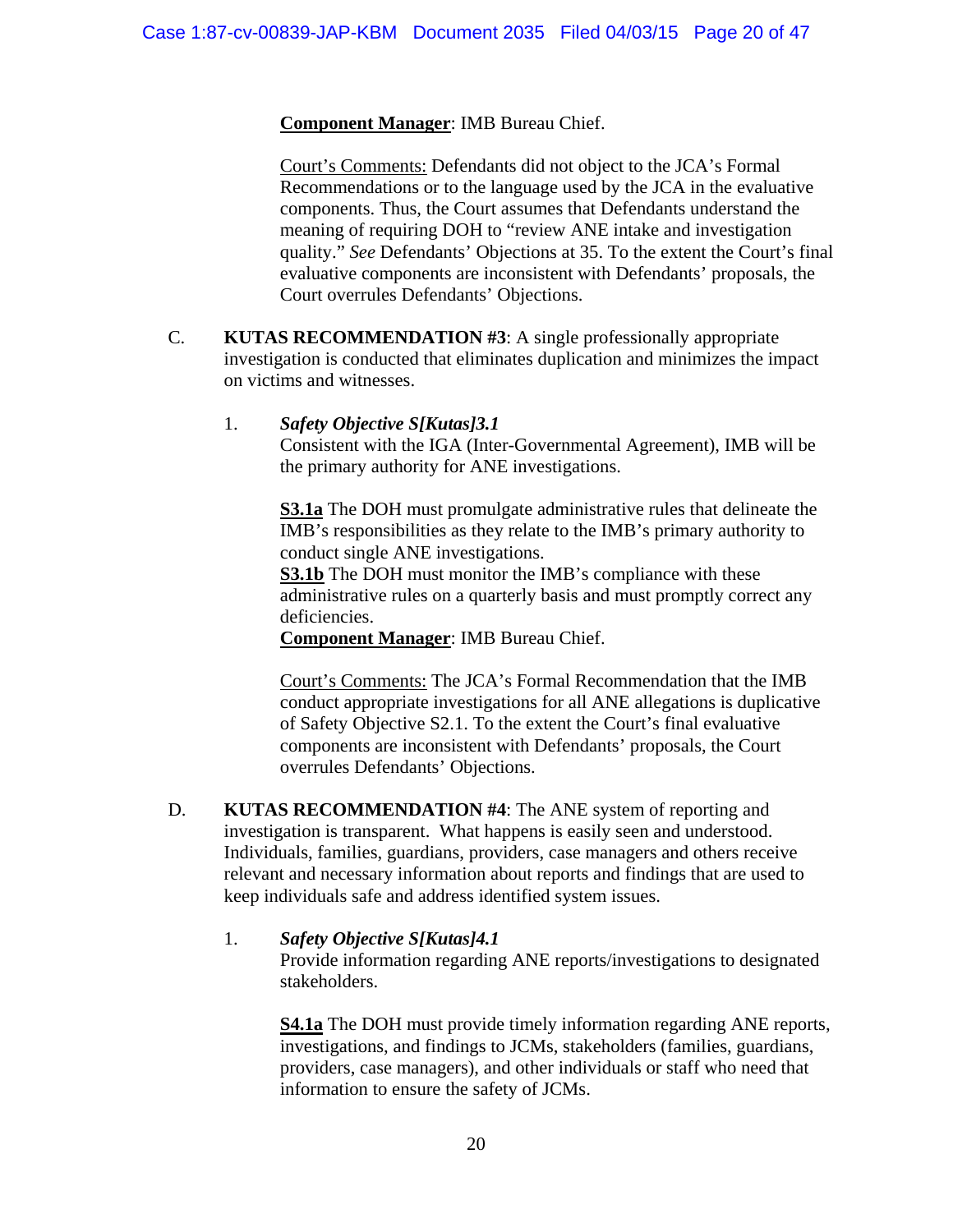**S4.1b** The reporter of ANE must receive information from the DOH about the status of the ANE report and any findings.

**S4.1c** Notification of substantiation of ANE reports must comply with New Mexico Administrative Code 7.1.14.12 (Notification of Investigation Results).

**Component Manager**: IMB Bureau Chief.

 Court's Comments: To the extent the Court's final evaluative components are inconsistent with Defendants' proposals, the Court overrules Defendants' Objections.

E. **KUTAS RECOMMENDATION #5**: The findings of investigations result in actions that are beneficial to the alleged victim, effectively remediate problems, increase safety and prevent recurrence.

# 1. *Safety Objective S[Kutas]5.1*

Risk of ANE is reduced when individual/systems issues are identified and prevent[ive] and remedial measures are taken.

**S5.1a** When there is substantiated ANE, Defendants must take immediate preventive and remedial action at the individual, program, and system levels.

**S5.1b** When there is substantiated ANE, the appropriate case managers must ensure that identified health and safety risks for a JCM are addressed and remediated.

**S5.1c** Providers and appropriate regional office staff must review ANE investigations and findings to determine if responses to substantiated ANE are timely, effective, and sustained.

**S5.1d** When there is substantiated ANE, the JCM's ISP must include pertinent information about the ANE investigation and the ANE report for purposes of reducing and preventing ANE.

**Component Manager**: IMB Bureau Chief.

Court's Comments: To the extent the Court's final evaluative components are inconsistent with Defendants' proposals, the Court overrules Defendants' Objections.

F. **KUTAS RECOMMENDATION #6**: People are protected from abuse, neglect and exploitation by a reliable ANE system.

# 1. *Safety Objective S[Kutas]6.1*

Use ANE information to improve health/safety.

**S6.1a** The DOH must implement an integrated data system to identify patterns concerning ANE at the individual, program, and systems levels.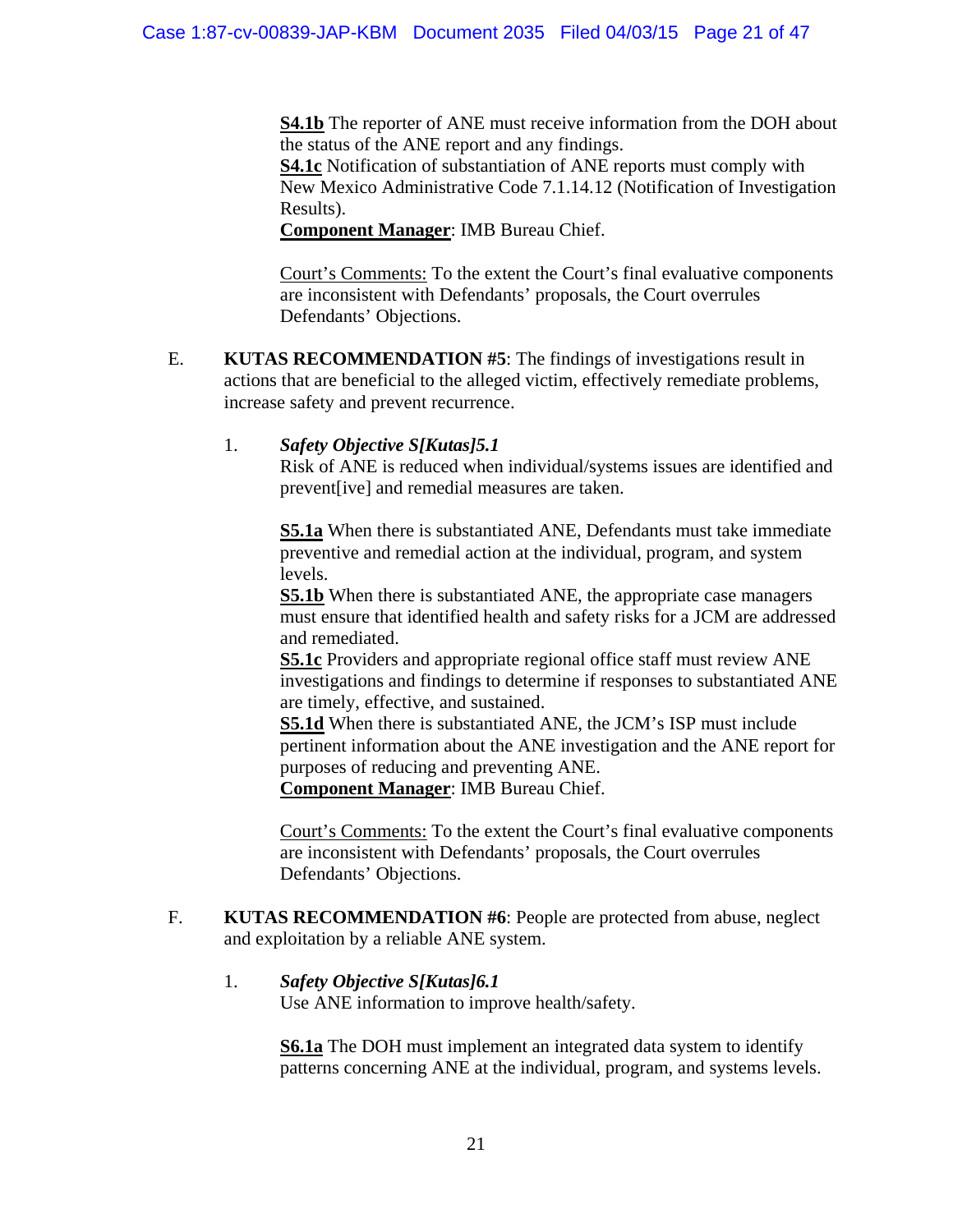**S6.1b** Quarterly, the DHI and DDSD must examine IMB data and must identify patterns of ANE, indicated, for example, by multiple reports of ANE by providers or JCMs, by substantiated cases of ANE, by use of emergency services in response to ANE, and by out-of-home placements resulting from ANE.

**S6.1c** The DOH must disseminate to providers and pertinent personnel information about ANE, including patterns of ANE, identified "systems" issues concerning ANE, and identified causes and contributing factors of ANE.

**Component Manager**: IMB Bureau Chief and DDSD Assistant Regional Office Bureau Chief.

Court's Comments: To the extent the Court's final evaluative components are inconsistent with Defendants' proposals, the Court overrules Defendants' Objections.

# G. **SAFETY GOAL 2**

 Deaths are reviewed in a timeframe consistent with DOH policy by a team of qualified, independent healthcare professionals and relevant administrative personnel. Detailed findings and recommendations, as appropriate are issued and recommendations from the MRC and corrective actions are implemented. Deaths are reviewed as a learning opportunity to improve quality at the individual, program and systems level. Incidents, deaths and significant events are documented and analyzed, root causes are identified and deficiencies are adequately remediated.

## 1. *Safety Objective S2.1*

All deaths are reviewed and a root cause analysis is done of preventable deaths. The findings from the root cause analysis will be used to strategically reduce the likelihood of preventable deaths.

**S2.1a** Qualified independent healthcare professionals and relevant administrative personnel must timely report and review all JCM deaths. **S2.1b** The DOH must timely provide autopsy reports and independent healthcare professionals' reports of JCMs' deaths to the Mortality Review Committee (MRC), that then reviews and analyzes all JCM deaths, and makes findings and recommendations.

**S2.1c** The DOH must identify and take appropriate remedial actions in response to the MRC's findings and recommendations.

**S2.1d** The DOH mortality review process must be consistent with the components in the General Accounting Office Mortality Review Report, GAO-08-529, as tailored for New Mexico's population and demographics. **S2.1e** In response to analysis of JCMs' deaths and the mortality review process, the DOH must identify root causes of the JCM deaths and must remediate identified deficiencies in the mortality review process so as to reduce the likelihood of preventable deaths.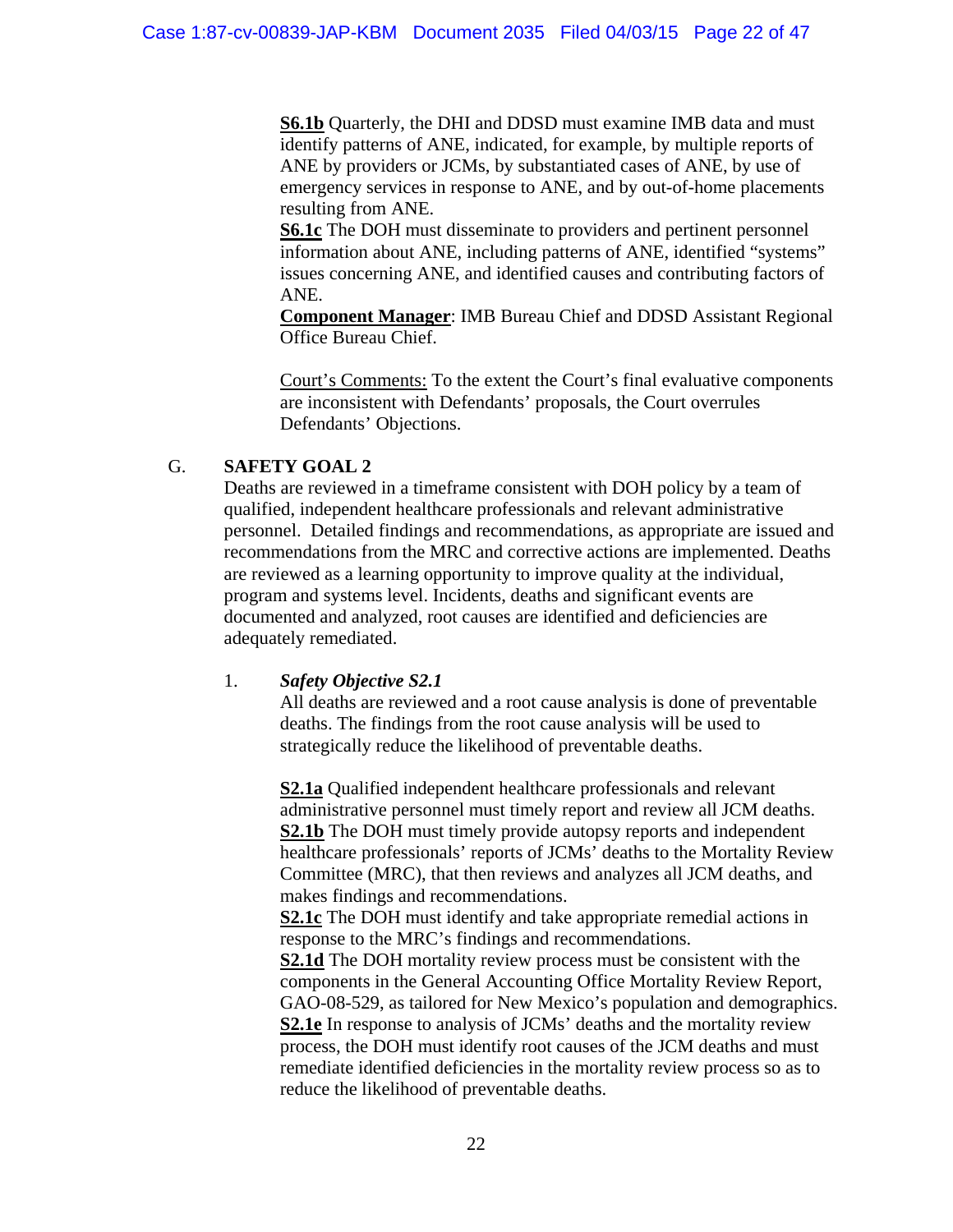# **Component Manager**: DDSD Medical Director.

Court's Comments: To the extent the Court's final evaluative components are inconsistent with Defendants' proposals, the Court overrules Defendants' Objections.

# H. **SAFETY GOAL 3**

The quality of services, settings, and supports provided by community agencies are evaluated at least annually through the Community Practice Review and at other intervals as appropriate, through provider reviews; any deficiencies are identified, corrective actions are taken and sustained on an individual, program and regional basis.

# 1. *Safety Objective S3.1*

Establish and use indicators to measure quality of DD [Developmentally Disabled] Services in New Mexico.

**S3.1a** The DOH must establish "DD key indicators" at the individual, program, and systems levels that guide programs and services for JCMs. **S3.1b** The DOH must ensure that the DD key indicators are present in the DDW provider agreements, DDW (Developmentally Disabled Waiver) standards, and the QMB (Quality Management Bureau) review tool. **S3.1c** The DOH must identify and must document a JCM's preferences and needs, through the use of DD key indicators, the CPR (Community Practice Review), and other JCM data, with respect to gaining skills, increasing independence, and participating in integrated community activities.

**S3.1d** The DOH and providers must respect a JCM's informed choices for program development and services to meet the JCM's preferences and needs.

**S3.1e** Providers must use information from the DD key indicators, the CPR, and the JCM to promptly correct deficiencies in programs and services and to improve practice.

**Component Manager**: DDSD Bureau of Systems Improvement Bureau Chief.

Court's Comments: The Court did not use the JCA's Formal Recommendations that were general and open-ended, e.g., "JCM[s] are safe and protected from harm," "JCMs have opportunities for meaningful and empowering relationships." JCA's Formal Recommendations at 11. To the extent the Court's final evaluative components are inconsistent with Defendants' proposals, the Court overrules Defendants' Objections.

# 2. *Safety Objective S3.2*

Community Practice Reviews are provided by competent personnel as evidenced by reviewers who have passed competency based training.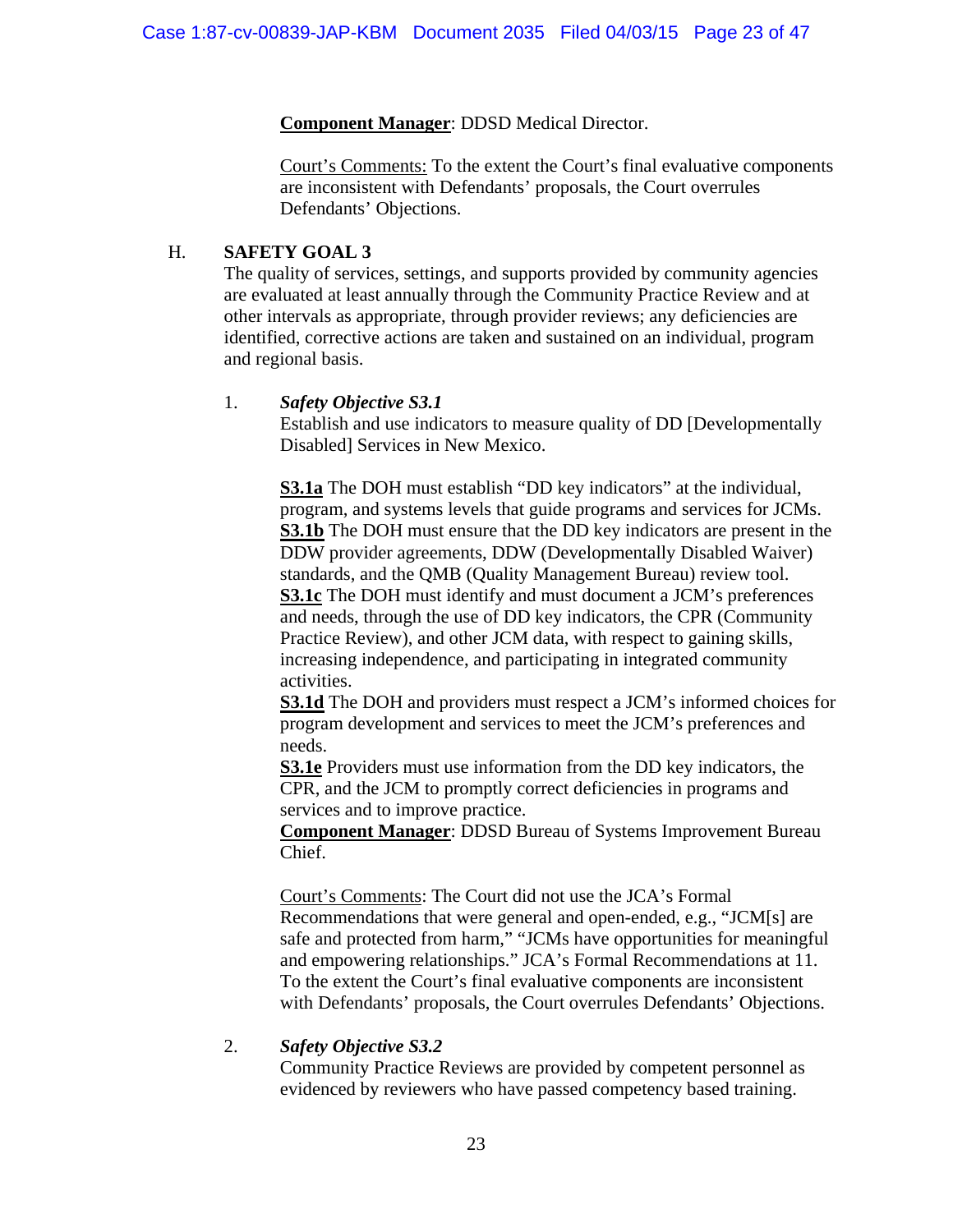**S3.2a** Community Practice Reviewers must satisfactorily complete the DOH mandatory competency-based training, including "Online Pre-Service Manual Part 1, person Centered Planning 2 day, Health and Wellness Coordination, and Advocacy Strategies," before participating in the CPR.

**S3.2b** The Community Monitor must be satisfied with the selection and training of the Community Practice Reviewers and of the Case Judges who review the Community Practice Reviewers' findings.

**S3.2c** The Community Monitor must determine the CPR sampling methodology, protocol instrument, reviewers' guidelines, scoring, and evidence used to assess compliance with the elements of the CPR, consistent with related requirements in the JSD (Joint Stipulation on Disengagement)

**Component Manager**: Community Monitor/Jackson Compliance Officer.

Court's Comments: To the extent the Court's final evaluative components are inconsistent with Defendants' proposals, the Court overrules Defendants' Objections.

3. *Safety Objective S3.3*

Implement the CPR.

**S3.3a** The DOH must annually conduct the CPR consistent with the Community Monitor's existing sampling methodology, protocol instrument, reviewers' guidelines, scoring, and evidence. **S3.3b** The Community Monitor must issue individual, regional, and

statewide reports that contain the Community Monitor's findings and recommendations.

**S3.3c** The DOH must continue to provide adequate resources to support the implementation of the CPR for purposes of demonstrating sustainability.

**Component Manager**: DDSD Litigation Management Unit and Jackson Compliance Officer.

Court's Comments: The JCA's Formal Recommendation that Defendants "implement an individual quality review as part of a quality improvement system," falls outside the scope of Safety Objective S3.3. JCA's Formal Recommendations at 12 (S3.3d). Defendants request an evaluative component stating that they must fulfill the requirements of implementing the CPR process for one additional year after the Court makes a finding that Defendants have satisfied all outstanding obligations. Defendants' Objections at 45 (S3.3). This may be an appropriate yardstick although it could also be interpreted to mean that Defendants may stop using the CPR process after that year. Because Defendants' proposed evaluative component is unclear, the Court does not include it as a final evaluative component. To the extent the Court's final evaluative components are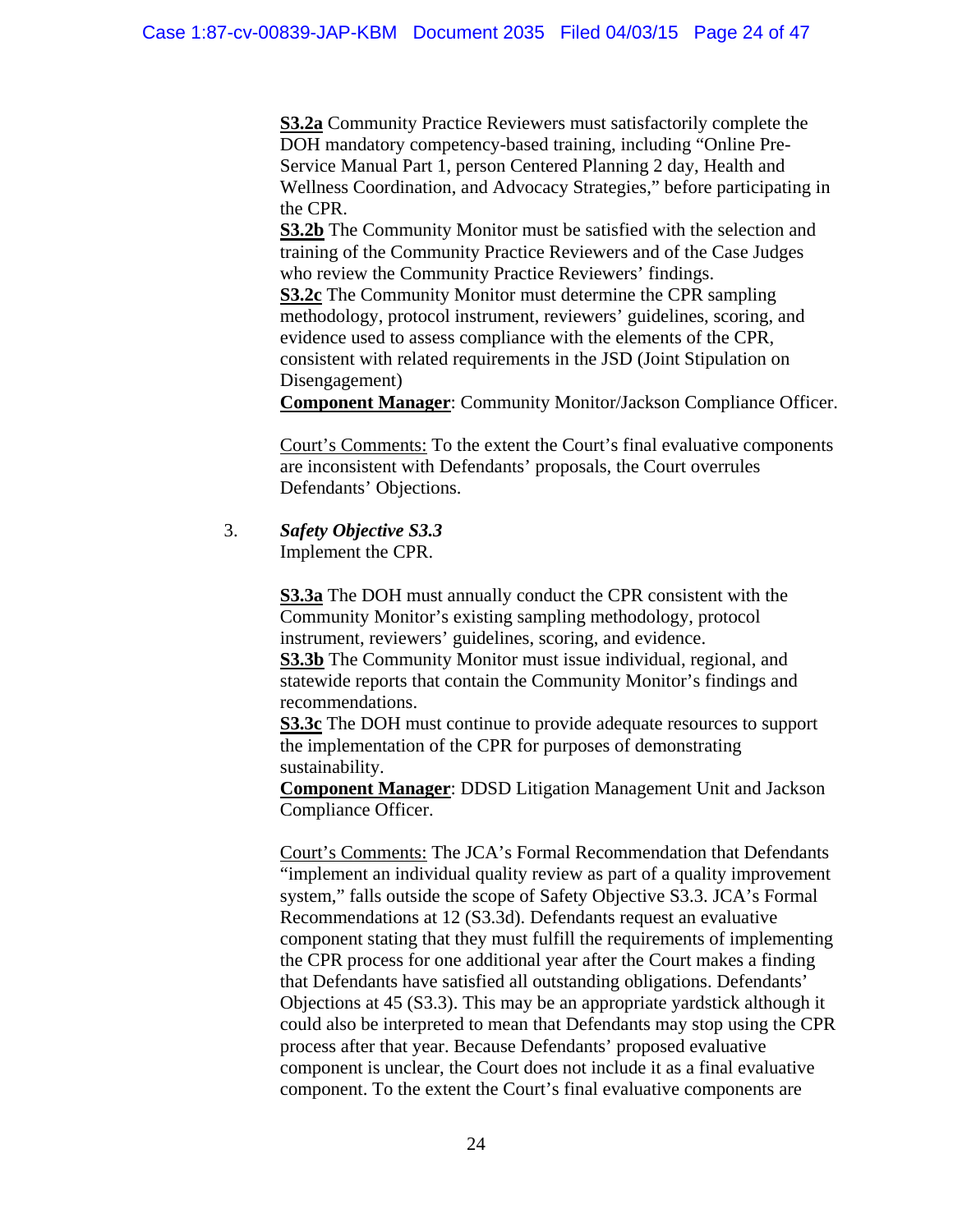inconsistent with Defendants' proposals, the Court overrules Defendants' Objections.

## 4. *Safety Objective S3.4*

Use the findings from the CPR to improve services for class members and to improve the system of services for Jackson class members.

**S3.4a** DDSD must work with service providers and case management agencies that have "repeat findings" of deficiencies or problems to improve and sustain improvement with respect to the identified deficiencies or problems.

**S3.4b** The DDSD and providers must use the 2013–2015 CPR findings and recommendations.

**S3.4c** DDSD must meet with providers that have high health risk-related findings and providers that have the highest number or 2013–2015 CPR findings of deficiencies to improve those providers' services to JCMs. **S3.4d** Defendants must identify actions taken in response to the 2013– 2015 CPR findings and ensure that deficiencies are remedied. **Component Manager**: Jackson Compliance Officer.

Court's Comments: To the extent the Court's final evaluative components are inconsistent with Defendants' proposals, the Court overrules Defendants' Objections.

# 5. *Safety Objective S3.5*

Competency based training is provided based in part on analysis of identified deficiencies from the CPR through the DDSD required trainings and to specific entities as appropriate.

**S3.5a** DDSD must evaluate CPR findings to identify deficiencies in its required competency-based training.

**S3.5b** Using its evaluation of CPR findings, the DDSD must modify existing competency-based training or must provide additional competency-based training to address identified deficiencies.

**S3.5c** Providers with identified deficiencies, and especially providers with repeat deficiencies, must receive competency-based training designed to address deficiencies.

**Component Manager**: DDSD Training Unit Manager.

Court's Comments: To the extent the Court's final evaluative components are inconsistent with Defendants' proposals, the Court overrules Defendants' Objections.

## 6. *Safety Objective S3.6*

Use information from the CPR in an integrated manner to inform program development and management for class members.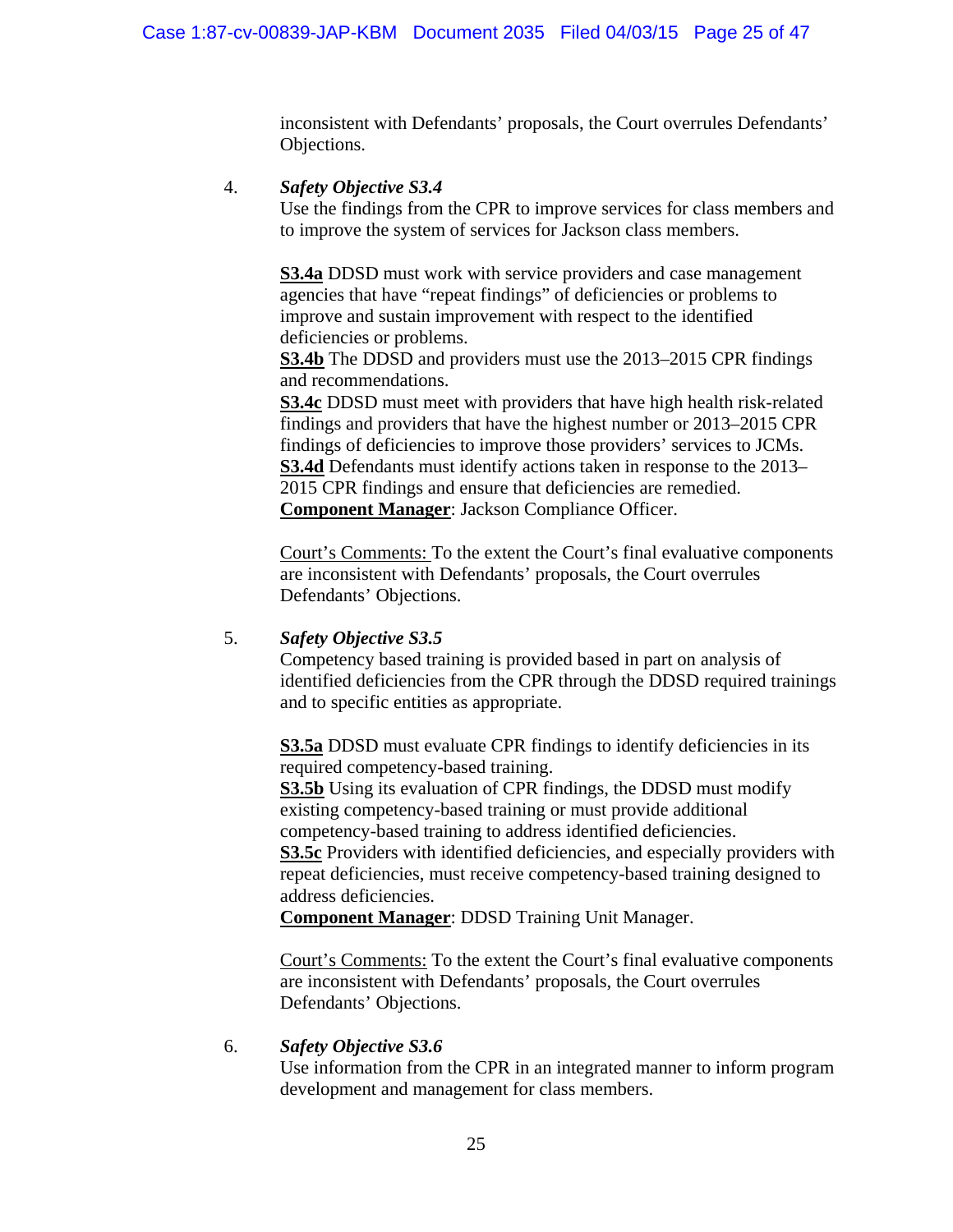**S3.6a** DDSD must develop, modify, and manage programs and services for JCMs based on identified correlations in the CPR information and other JCM data.

**S3.6b** DDSD must file semi-annual reports identifying program development and implementation.

**Component Manager**: Jackson Compliance Officer.

Court's Comments: Safety Objective S3.6 is very similar to Safety Objective S3.4. For example, Safety Objective S3.4 requires that Defendants use CPR information to improve services to JCMs, while Safety Objective S3.6 requires Defendants to use CPR information in an "integrated manner" to inform services to JCMs. Safety Objective S3.6 implies that the CPR data should be used with other information to develop and improve services to JCMs. Thus, the Court addresses only the requirement that integrated information be used and measured, and refers to Safety Objective S3.4 for other related final evaluative components. To the extent the Court's final evaluative components are inconsistent with Defendants' proposals, the Court overrules Defendants' Objections.

# 7. *Safety Objective S3.7*

Regulatory program reviews are completed by staff who have received and passed competency based training specific to their QMB roles and responsibilities.

**S3.7a** DHI/QMB staff must receive competency-based training for evaluating programs that serve JCMs.

**S3.7b** DHI/QMB staff must satisfactorily complete competency-based training before evaluating programs and providers that serve JCMs. **Component Manager**: QMB Bureau Chief.

Court's Comments: To the extent the Court's final evaluative components are inconsistent with Defendants' proposals, the Court overrules Defendants' Objections.

# 8. *Safety Objective S3.8*

Regulatory review of CM [case management] agencies by the QMB, will include a review of essential services as determined by professional assessments and IDT decisions of individual needs and preferences.

**S3.8a** QMB must identify and must review the essential services that should be provided to JCMs, consistent with IDT decisions and determinations by medical professionals, therapists, and nutritional experts.

**S3.8b** QMB must modify its CM data to reflect the identified essential services for JCMs.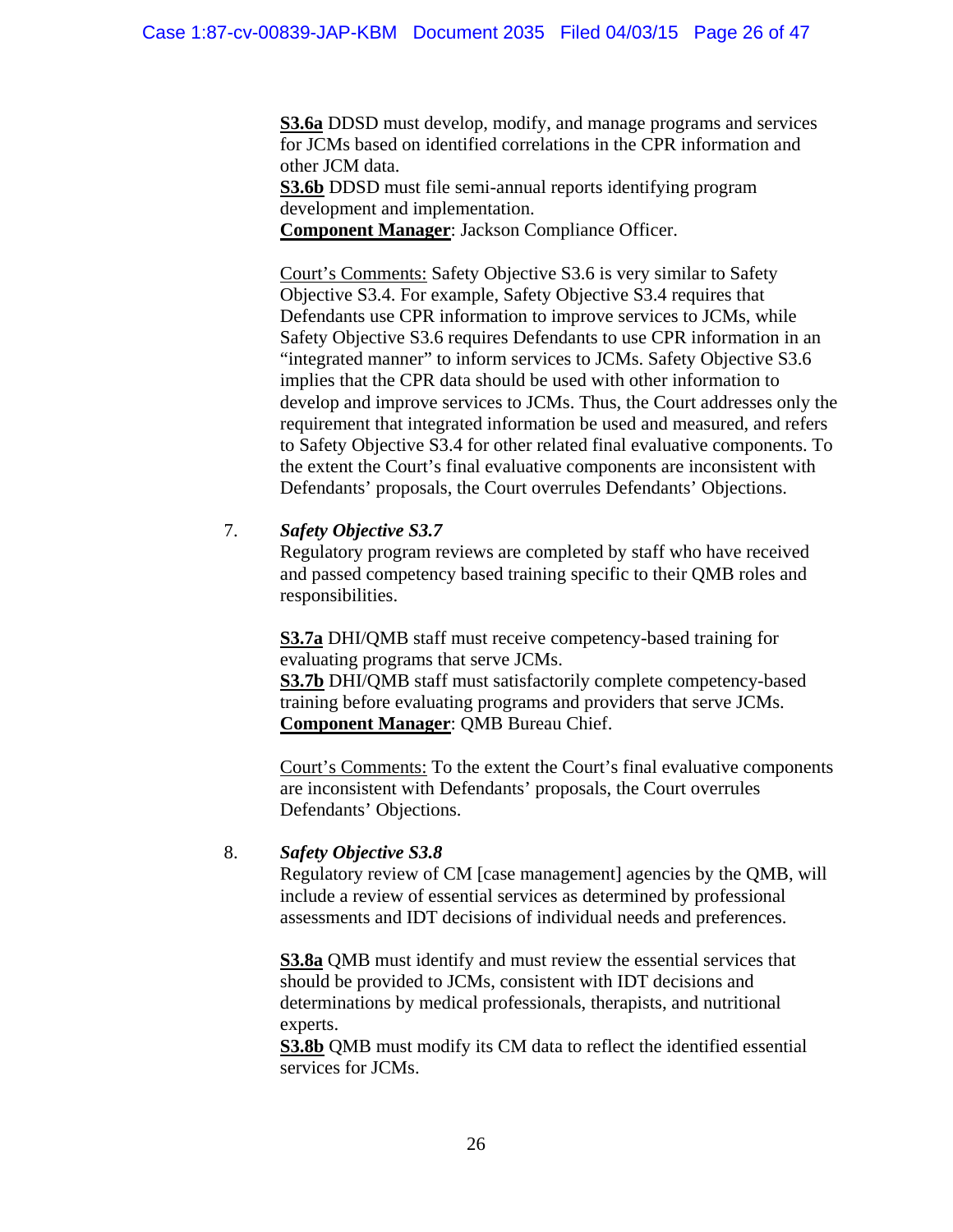**S3.8c** QMB must review CM agencies on an annual basis, using quality indicators consistent with the DDSD 2006 Case Management Manual Resource Guide and DDSD Service Standards, to ensure essential services are being provided to JCMs.

**Component Manager**: QMB Bureau Chief.

Court's Comments: The JCA recommends steps to assess the "implementation of the ISP" and "the extent to which services are delivered in accordance with the ISP." JCA's Formal Recommendations at 14 (S3.8b). However, that recommendation appears to expand the scope of Safety Objective S3.8. *But see* Safety Objective S5.3. To the extent the Court's final evaluative components are inconsistent with Defendants' proposals, the Court overrules Defendants' Objections

# I. **SAFETY GOAL 4**

Prompt and effective action is taken with respect to provider agencies where serious incidents, deaths, patterns of incidents or of significant events or serious programmatic deficiencies have been identified, in order to protect class members, to reduce the risk of future harm and to ensure that quality services and supports are provided.

# 1. *Safety Objective S4.1*

Examine current Quality Assurance and Quality Improvement processes and activities intended to safeguard Jackson Class Members and to improve the quality of provider performance in relation to Jackson Class Members. Take steps to increase transparency, accountability, and effective remediation. Establish measurable indicators that are consistent with the pertinent standards that address the quality of provider performance.

**S4.1a** The DOH, with stakeholder input, must analyze its quality assurance and quality improvement systems and must modify these systems accordingly to improve the quality of services and of provider performance for JCMs.

**S4.1b** The DOH must annually evaluate the quality of providers' services and must promptly issue "provider report cards" that identify strengths, deficiencies, and remediation plans of the providers.

**S4.1c** The DOH must allow public access of the provider report cards. **S4.1d** Increased transparency and accountability of providers' services must be measured by the Provider Selection Guide (a DOH publication). **S4.1e** The DOH must review a provider more frequently in cases where there is evidence that the provider has an increased number of deficiencies or increasingly serious deficiencies.

**Component Manager**: DDSD Bureau of Systems Improvement Chief.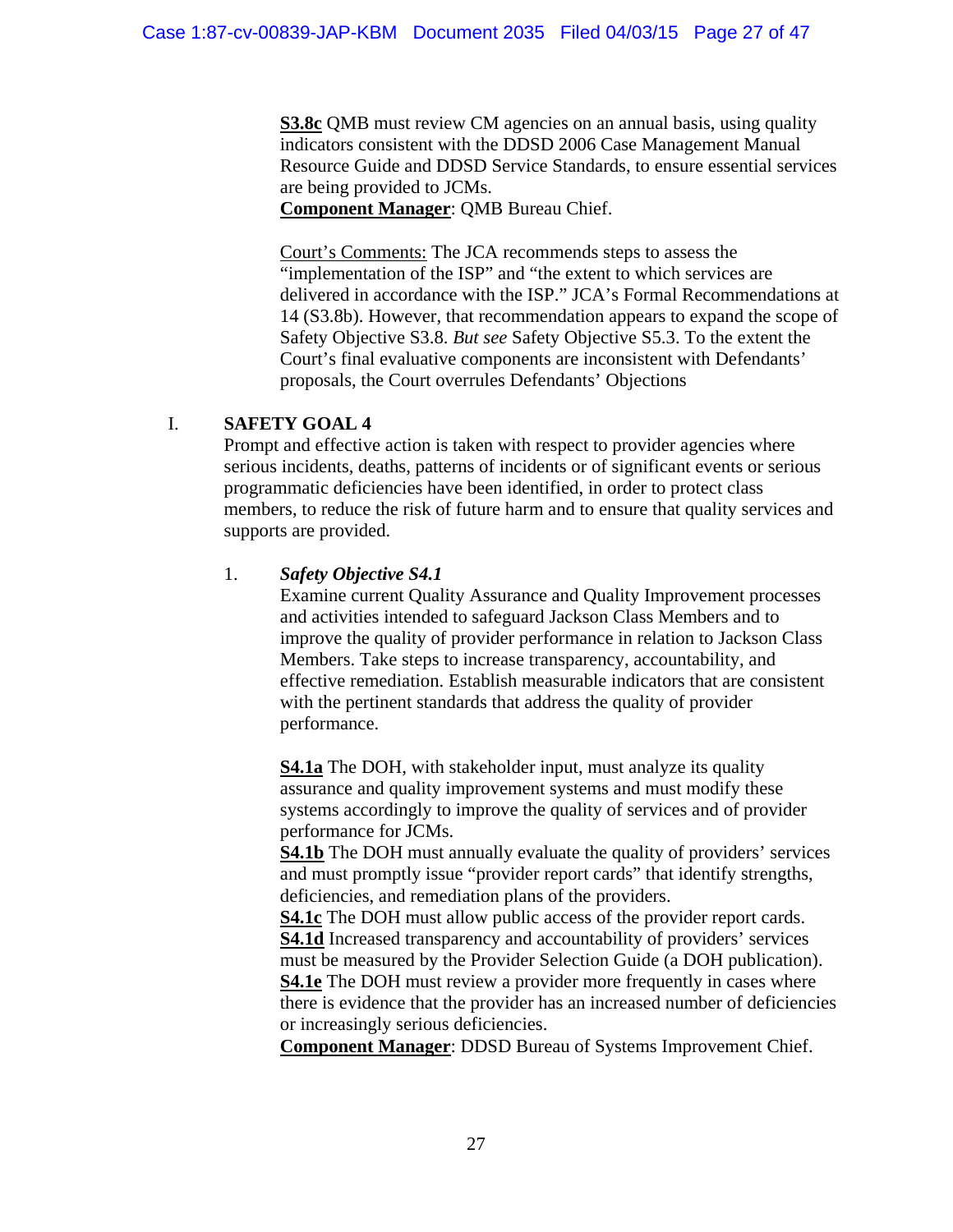Court's Comments: Defendants believe that the JCA expands the purpose of Safety Objective S4.1 with her recommendation that the public have access to provider performance report cards. Defendants' Objections at 51–52 (S4.1). However, the Court finds that public access is part of the transparency and accountability expressly contemplated by Safety Objective S4.1. Although the JCA proposes several evaluative components directed at the use of measurable indicators, Safety Objective S5.1 addresses this same issue. *See* Safety Objective S5.1 and evaluative component S5.1a for the development of measurable indicators that address quality of provider performance. To the extent the Court's final evaluative components are inconsistent with Defendants' proposals, the Court overrules Defendants' Objections.

# 2. *Safety Objective S4.2*

DOH response is proportionate to the seriousness of the contractor's alleged substandard performance when corrective action is not effectively implemented.

**S4.2a** Defendants must identify a contractor's deficiencies in cases where the contractor failed to effectively implement corrective action. **S4.2b** Defendants must take remedial action proportional to the seriousness of the alleged substantial performance by a contractor that fails to effectively implement an identified corrective action. **Component Manager**: Internal Review Committee Chair.

Court's Comments: The JCA's recommendation that "frequency and scope of reviews is dependent on the Provider's self-survey compared to the actual findings by QMB" is not clear. JCA's Formal Recommendations at 15 (S4.2c). Safety Objective S4.2 does not refer to a "review" or to a "self-survey." To the extent the Court's final evaluative components are inconsistent with Defendants' proposals, the Court overrules Defendants' Objections.

# J. **SAFETY GOAL 5**

Establish measurable indicators of quality and develop an integrated data collection system that collects, analyzes, and employs information from multiple sources to ensure that these quality indicators are met, the safety of Jackson Class Members is protected, and quality services are provided for Jackson Class Members.

# 1. *Safety Objective S5.1*

Providers will use the identified performance indicators as part of their agency quality assurance system to improve quality.

**S5.1a** The DOH must establish measurable quality indicators, including (1) implementation of a QA/QI (Quality Assurance/Quality Improvement)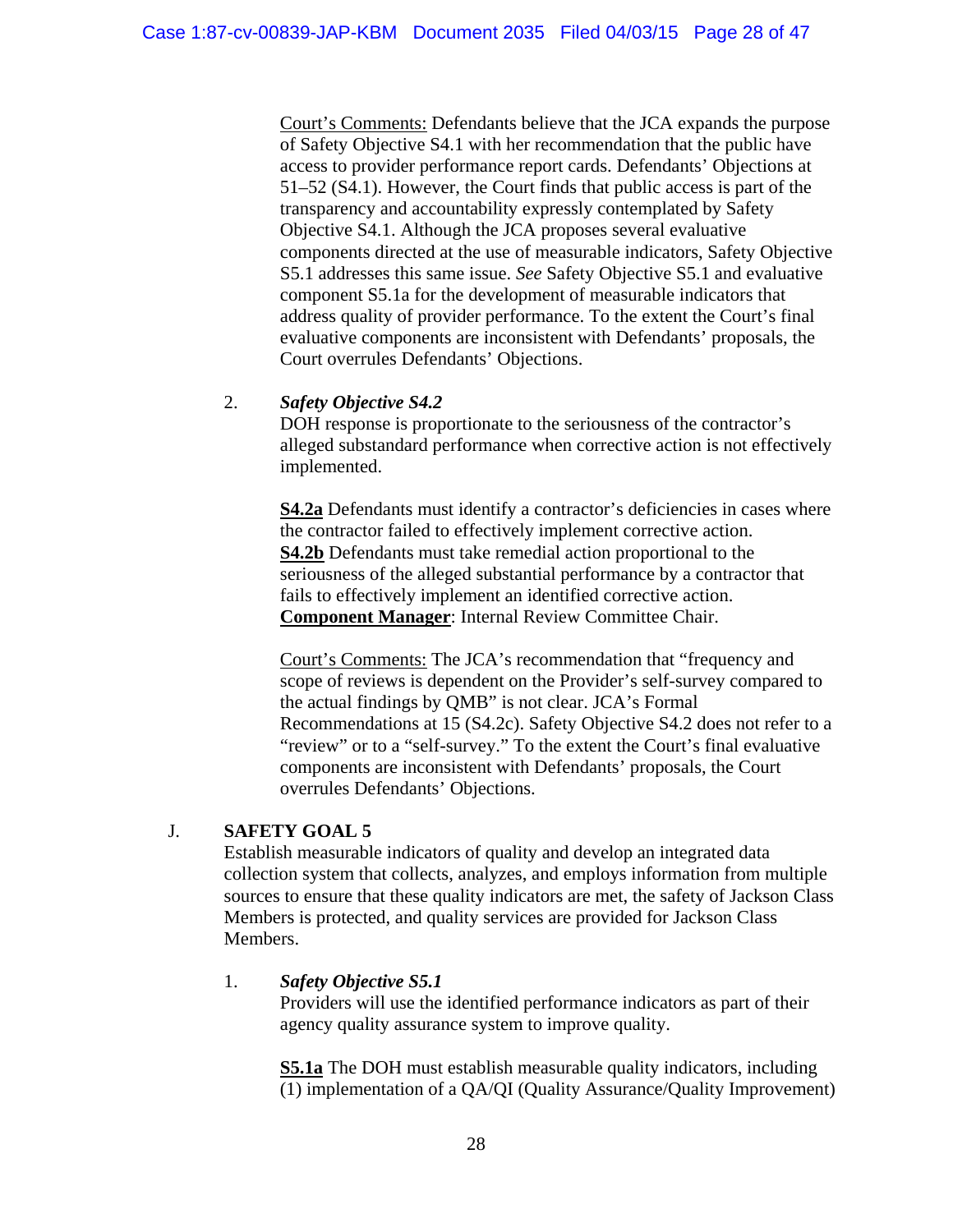Plan, (2) implementation of ISPs, (3) analysis of General Events Reports data, (4) compliance with Caregivers Criminal History Screening requirements, (5) compliance with Employee Abuse Registry requirements, (6) compliance with DDSD training requirements, (7) patterns of reporting incidents, and (8) results of improvement actions taken in previous quarters, at the individual, program, and systems levels. **S5.1b** The DOH must communicate these required measurable quality indicators to providers.

**S5.1c** Providers must use the required measurable quality indicators to improve the quality of their services to JCMs.

**S5.1d** The DOH must determine providers' compliance in using the measurable quality indicators through the use of QMB surveys for a fiscal year.

**Component Manager**: QMB Bureau Chief.

Court's Comments: The JCA's Formal Recommendations for Safety Objective S3.1 recite almost verbatim the proposed evaluative components for Safety Objective S5.1. JCA's Formal Recommendations at 11, 15–16. The Court avoids duplication of the final evaluative components in cases where the goals of certain Objectives may be similar. To the extent the Court's final evaluative components are inconsistent with Defendants' proposals, the Court overrules Defendants' Objections.

## 2. *Safety Objective S5.2*

Use significant events reported through GER (General Events Reporting)- including use of emergency services, falls, medication errors, and law enforcement incidents -- to support DD system management, that includes responses to significant events.

**S5.2a** The joint DDSD and DHI Significant Events Committee, and the DDSQI Developmental Disabilities Supports Division Quality Improvement must routinely use the GER information (as defined by Safety Objective S5.2) to support DD system management. **S5.2b** Defendants must use the GER information to identify the JCMs most at risk, to inform providers and regional Quality Assurance staff of JCMs most at risk, and to request the development and implementation of prevention plans specific to a JCM's identified risks. **S5.2c** Defendants must provide DDSQI with significant event information found in electronic reporting through Therap GER for use by members of

the joint DDSD and DHI Significant Events Committee in program development and improvement.

**S5.2d** The DOH must analyze significant event information, must identify undesirable trends or deficiencies in performance (e.g., failure to respond adequately to significant events), must develop remedial plans, and must evaluate effectiveness of remediation.

**Component Manager**: DDSD Deputy Director.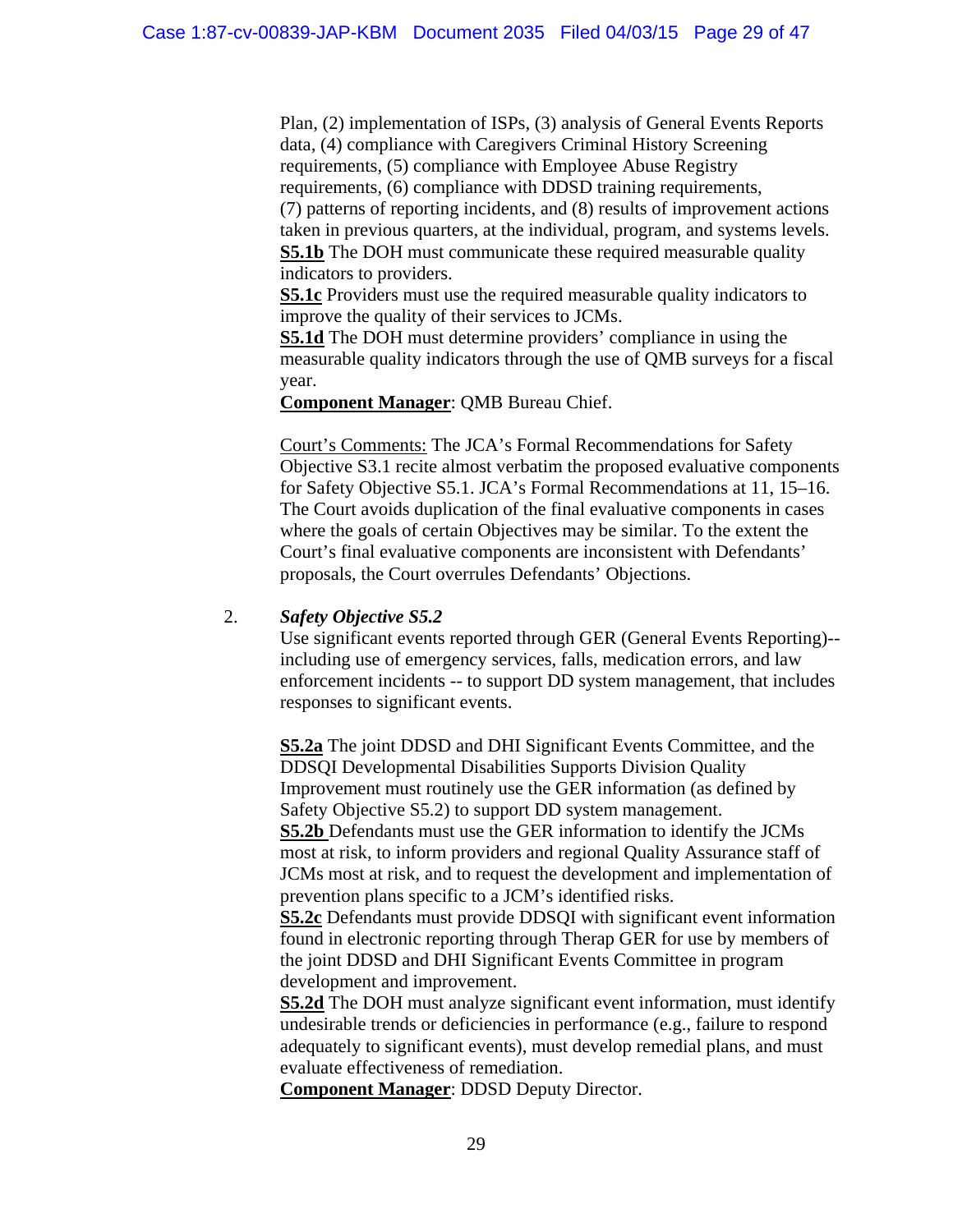Court's Comments: To the extent the Court's final evaluative components are inconsistent with Defendants' proposals, the Court overrules Defendants' Objections.

## 3. *Safety Objective S5.3*

Implement a responsive and effective case management system as evidenced by the provision of needed supports and services.

**S5.3a** Case managers must demonstrate that they know the current strengths, needs, preferences, and medical conditions of the JCMs they serve through updating each JCM's ISP to address these factors. **S5.3b** Case Managers must ensure that each JCM's ISP is properly implemented and should use the Omnicaid Claims Report to confirm that a JCM received the services identified on the ISP. **S5.3c** Case Managers must identify significant risks, needed supports, and unmet needs for each JCM; must convene the IDT promptly whenever a JCM is at risk or a JCM's needs are not being fully addressed; must ensure that the JCM's needs are addressed; and must seek assistance from the DOH if the IDT is unable to adequately meet a JCM's needs. **S5.3d** The DOH must monitor and evaluate the performance of each case management agency on an annual basis and must use its evaluation to determine whether the case management agency should be certified as a DD Waiver provider.

**Component Manager**: QMB Bureau Chief and Bureau of Systems Improvement Chief.

Court's Comments: To the extent the Court's final evaluative components are inconsistent with Defendants' proposals, the Court overrules Defendants' Objections.

## 4. *Safety Objective S5.4*

Develop and implement an effective, integrated DD Strategic Information Management System.

**S5.4a** The DOH must evaluate its integrated DD Strategic Information Management System, comprised of the electronic Health management System, DDSD (LTSD) reports, and HSD's (Human Services Department) Medicaid Management Information System (MMIS) (currently Omnicaid), in terms of that integrated system's capacity to use information through web-based reports for JCMs.

**S5.4b** The DOH must make DDSD (LTSD) reports available as webbased reports.

**S5.4c** The DOH must ensure that the "ad-hoc reports pulled from HSD's MMIS" are available from DDSD.

**S5.4d** The DOH must transition the "Therap reports on Provider Compliance" to DDSD. (If this does not reflect Defendants' proposed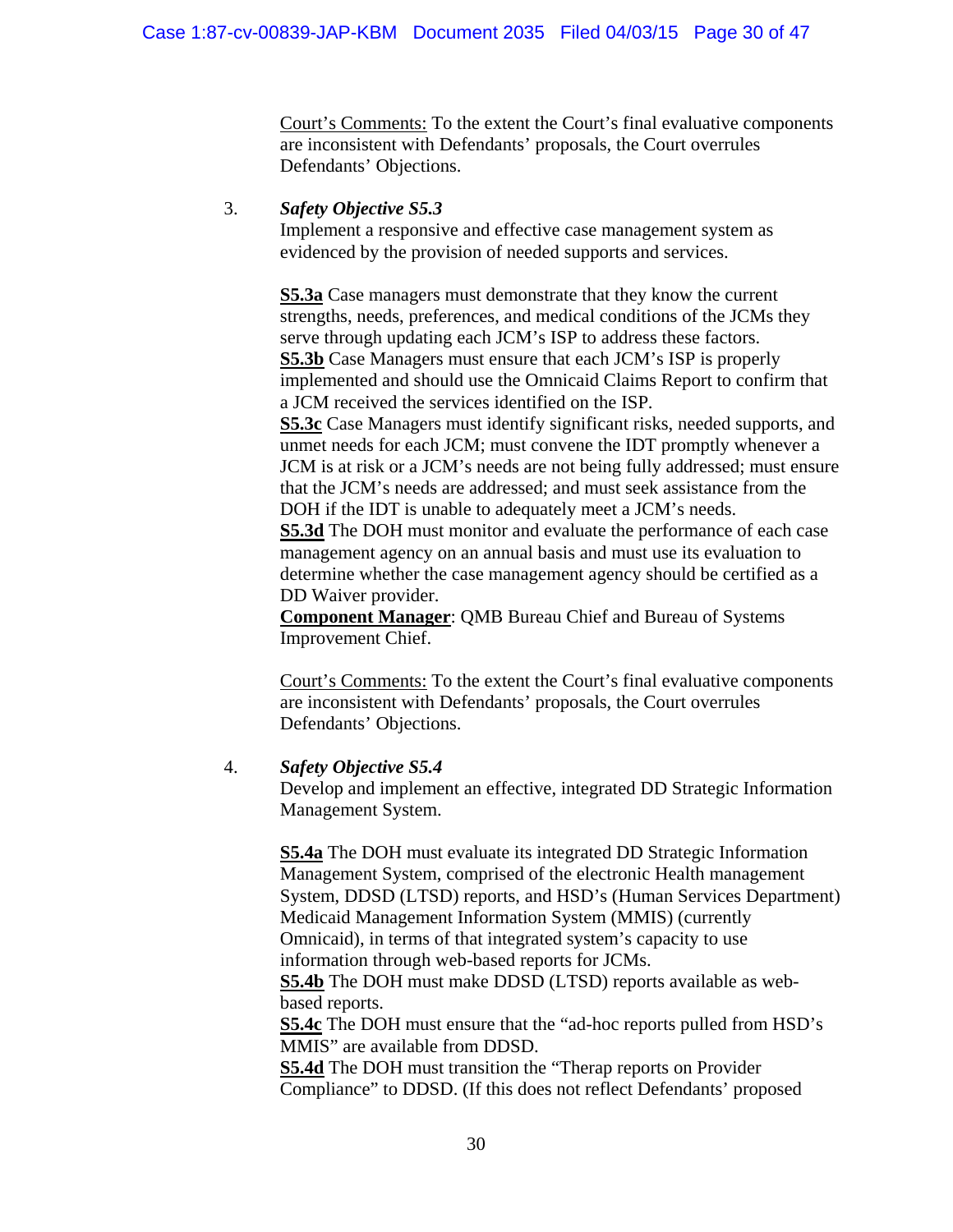evaluative component, which may not have been complete or clear, Doc. No. 2022 at 58, Defendants should correct evaluative component S5.4d as needed.)

**S5.4e** Defendants must evaluate the usefulness and gaps in the abovedescribed data collection system and must modify or update the system where practicable.

**Component Manager**: DDSD Bureau of Systems Improvement Chief.

Court's Comments: The JCA recommends that the DOH develop and operate "a computerized and integrated data management system that collects, analyzes, and employs information from all available data sources, including HSD's Medical Assistance Division, QMB findings, DDSD quality assurance reviews of ISPs, incident report data, IMB investigation data, mortality/morbidity information, GER information, Community Practice Review findings, RORIs (Regional Requests for Intervention), SSRs (Speciality Service Reports), IRC (Internal Review Committee) data, DDSQI reports, federal Center for Medicare and Medicare Services, and DDSD Regional Office technical assistance information" so that "administrators" have information about provider performance at all levels. JCA's Formal Recommendations at 17. Defendants argue that "integrating IT systems" as recommended by the JCA is a high risk effort and not in the best interests of the JCMs. Defendants' Objections at 59. Defendants contend that this type of project has a high failure rate even after a prolonged effort and the expenditure of a lot of money. Defendants further assert that designing and implementing an integrated computerized analysis system, as contemplated by the JCA, can only be accomplished if the data sets are consistent. Data pertaining to JCMs is qualitative or text-based rather than quantitative or numerical.

The JCA envisions an integrated computerized database that might greatly assist the administration of services to the JCMs. However, the reality is that such a system likely cannot be developed and implemented within the lifetimes of the dwindling class members. *See R.C. ex rel. Alab. Disabilities Advocacy Project v. Walley*, 270 F. App'x 989, 993 (11th Cir. Mar. 27, 2008) ("[f]ederal courts should not be in the business of running important functions of state government for decades at a time") (citation omitted). Moreover, the Court already requires sufficient data collection and reporting by Defendants as to specific plans and Objectives. The Court adopts Defendants' evaluative components without using the percentile thresholds. To the extent the Court's final evaluative components are inconsistent with Defendants' proposals, the Court overrules Defendants' Objections.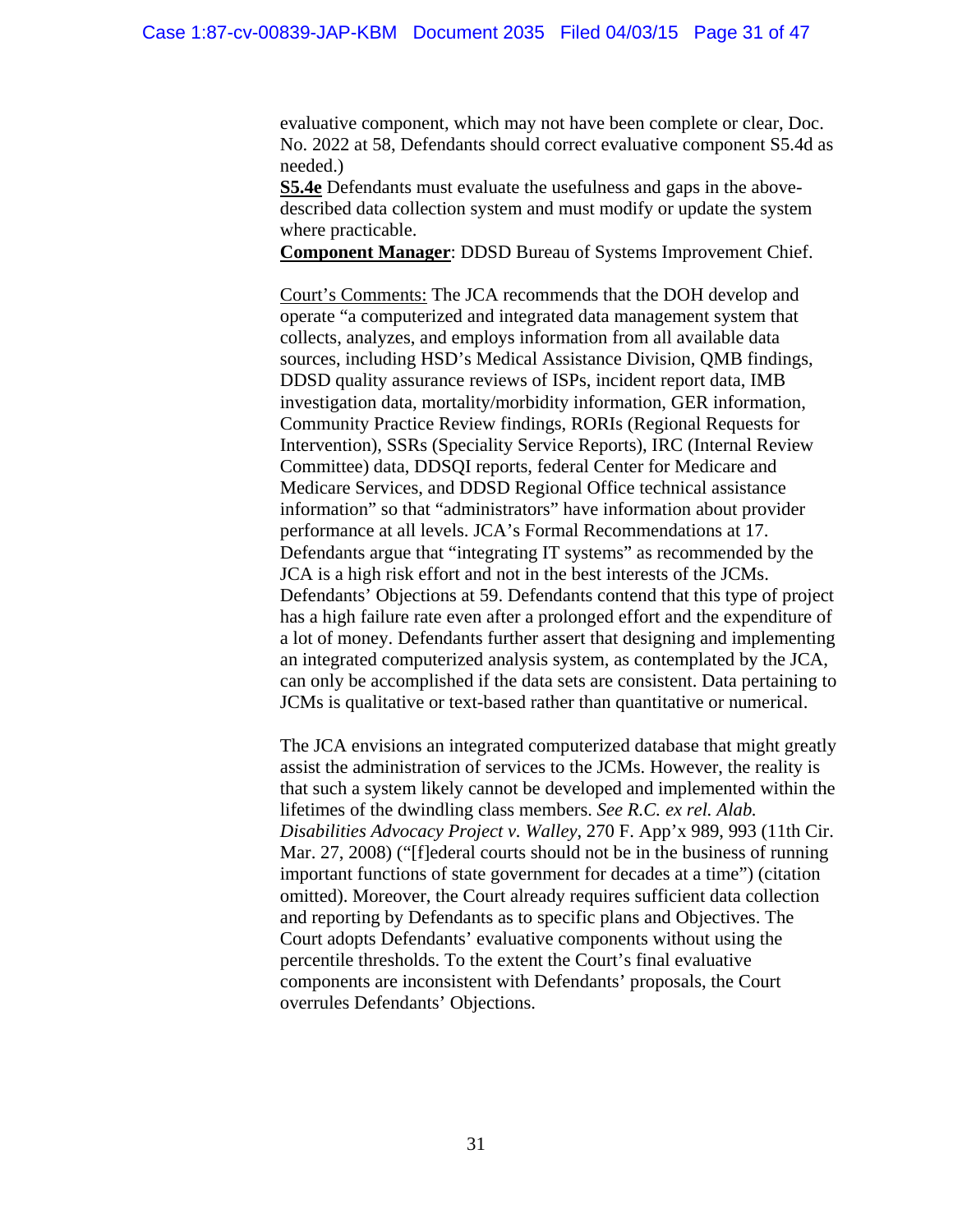# **SUPPORTED EMPLOYMENT PLAN**

#### A. **SUPPORTED EMPLOYMENT GOAL 1** People who want to work will work.

## 1. *Supported Employment Objective SE 1.1*

Achieve an annual increase of Jackson Class Members working "at criteria," in accordance with information gathered regarding the Jackson Class Members' abilities and desires to be employed, and the guardians' positions on employment of the Jackson Class Members. Defendants must provide technical, supported employment assistance to the Jackson Class Members and support for teams to assist all qualified and willing Jackson Class Members to obtain "at criteria" employment.

**SE1.1a** Defendants must obtain current statistics on JCMs who are not working at criteria, but who wish to work and are capable of working at criteria, provided the JCMs' guardians support working at criteria. **SE1.1b** Defendants must provide technical vocational assistance and support through job developers and job coaches for all JCMs identified in SE1.1a.

**SE1.1c** Defendants must achieve an annual increase in the number of JCMs working at criteria, consistent with SE1.1a.

**SE1.1d** Defendants must provide technical assistance to JCMs and their teams to obtain jobs for JCMs consistent with the federal definition of Supported Employment.

**Component Manager**: DDSD Supported Employment Lead.

Court's Comments: To the extent the Court's final evaluative components are inconsistent with Defendants' proposals, the Court overrules Defendants' Objections.

# 2. *Supported Employment Objective SE 1.2*

Defendants will increase the number of qualified providers statewide in order to increase the number of Jackson Class Members earning minimum wage or better, and to increase the average number of hours per week worked by Jackson Class Members. Defendants will develop a plan with time lines to provide quality supported employment at criteria to all priority class members who are determined to be appropriate for work.

**SE1.2a** Defendants must develop a written strategy and process to recruit and retain qualified employment providers for all JCMs who wish to and are able to work at criteria, with their guardians' consent. **SE1.2b** Defendants must provide a current written list of qualified employment providers to JCMs and their guardians.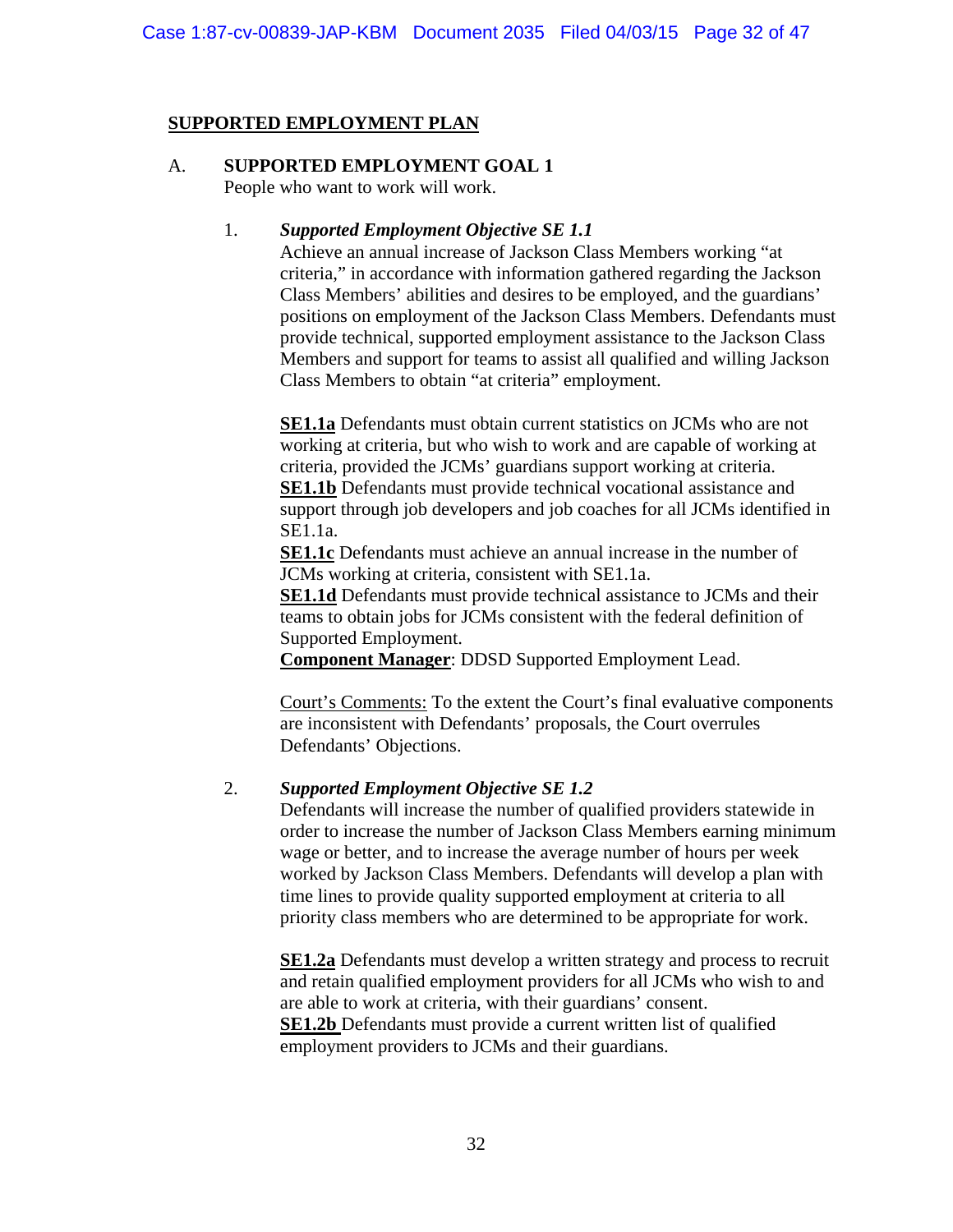**SE1.2c** Defendants must use the list of qualified employment providers to increase the number of JCMs earning minimum wage or better and to increase the number of hours per week worked by JCMs.

**SE1.2d** Defendants must create and must disseminate a timeline with target dates for the employment at criteria of all JCMs who wish to work, who can work, and who have the consent of the guardians to work at criteria.

**SE1.2e** Defendants must maintain and must report annual statistics on the number of (1) JCMs who wish to work at criteria, (2) JCMs who can work at criteria with their guardians' consent, and (3) JCMs who are working at criteria. Defendants must correlate these annual statistics with the target dates in the timeline.

**Component Manager**: DDSD Deputy Director.

Court's Comments: To the extent the Court's final evaluative components are inconsistent with Defendants' proposals, the Court overrules Defendants' Objections.

# 3. *Supported Employment Objective SE 1.3*

Personnel who develop or implement career development plans will receive and pass competency based training based on DDW standards on career development planning.

**SE1.3a** Defendants must develop competency based training on DDW standards for career development planning.

**SE1.3b** Personnel must have satisfactorily passed competency based training on DDW standards for career development planning before providing career development planning to JCMs and their guardians. **Component Manager**: DDSD Deputy Director.

Court's Comments: The JCA recommends that Defendants develop or recruit employment providers for JCMs, but that requirement is addressed under Supported Employment Objective SE1.2. The JCA also proposes that Defendants fund certain entities to provide vocational assistance to JCMs. JCA Formal Recommendations at 19 (SE1.3b, SE1.3c). That recommendation is outside the scope of Supported Employment Objective SE1.3. To the extent the Court's final evaluative component is inconsistent with Defendants' proposals, the Court overrules Defendants' Objections.

# 4. *Supported Employment Objective SE 1.4*

Increase capacity to create traditional and non-traditional paths to employment.

**SE1.4a** The DDSD Deputy Director must develop an approved action plan to deploy an SE expert or experts to work with qualified employment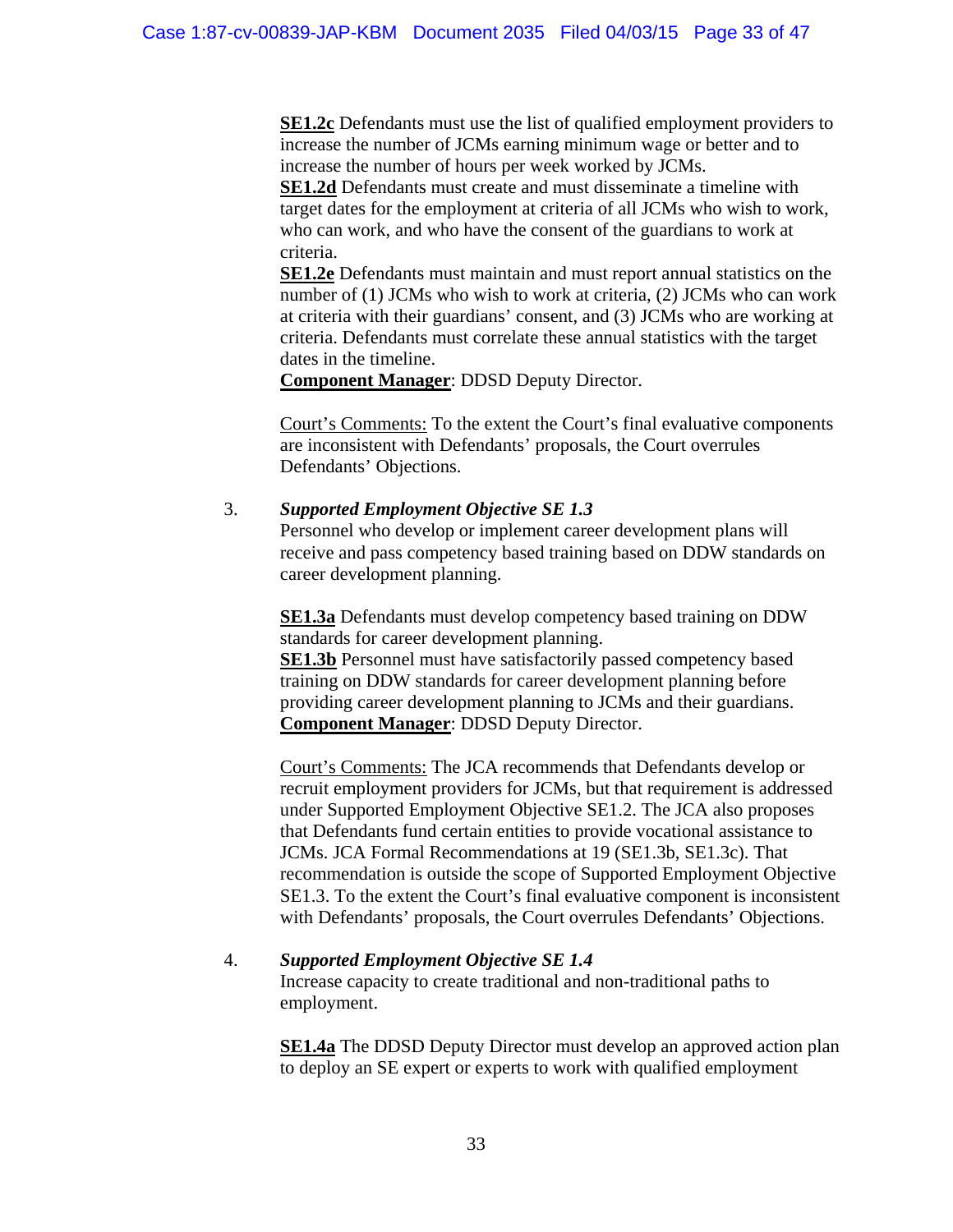providers to increase the number of traditional and non-traditional employment opportunities for JCMs to work at criteria. **SE1.4b** Defendants, through Partners for Employment, must deliver customized employment training to qualified employment providers in reference to employment of JCMs at criteria. **SE1.4c** Defendants must use funding available through the IGA for the

development of JCMs' vocational assessment profiles (VAPs). **SE1.4d** Defendants must demonstrate through annual statistics that they have increased the capacity to provide traditional and non-traditional paths for employment of JCMs at criteria.

**Component Manager**: DDSD Deputy Director.

Court's Comments: Some of the JCA's Formal Recommendations are unclear. Defendants object to the JCA's recommendation that "DD Waiver provider agencies have successfully completed competency-based training recommended by the Jackson Employment Expert and provide traditional and non-traditional paths to employment." JCA's Formal Recommendations at 19 (SE1.4c). Defendants argue the proposed strategy has had limited success and that the DOH field data does not indicate training will support this component. Defendants' Objections at 63 (SE1.4). The Court does not have sufficient information to evaluate the possible usefulness of the JCA's Formal Recommendation. To the extent the Court's final evaluative components are inconsistent with Defendants' proposals, the Court overrules Defendants' Objections.

# 5. *Supported Employment Objective SE 1.5*

Individual records (including ISPs) of Jackson Class Members will contain accurate employment plans that include information about the Jackson Class Members' desires to work, the Jackson Class Members' skills for existing jobs, and whether the guardians want the Jackson Class Members to work.

**SE1.5a** Defendants, through appropriately trained personnel, must update each JCM's ISP with a current and accurate employment plan, including information about the JCM's employment goals and whether the JCM wishes to work, has skills for existing work, seeks traditional or nontraditional work, and has the guardian's consent to work. **Component Manager** DDSD Supported Employment Lead.

Court's Comments: To the extent the Court's final evaluative component is inconsistent with Defendants' proposals, the Court overrules Defendants' Objections.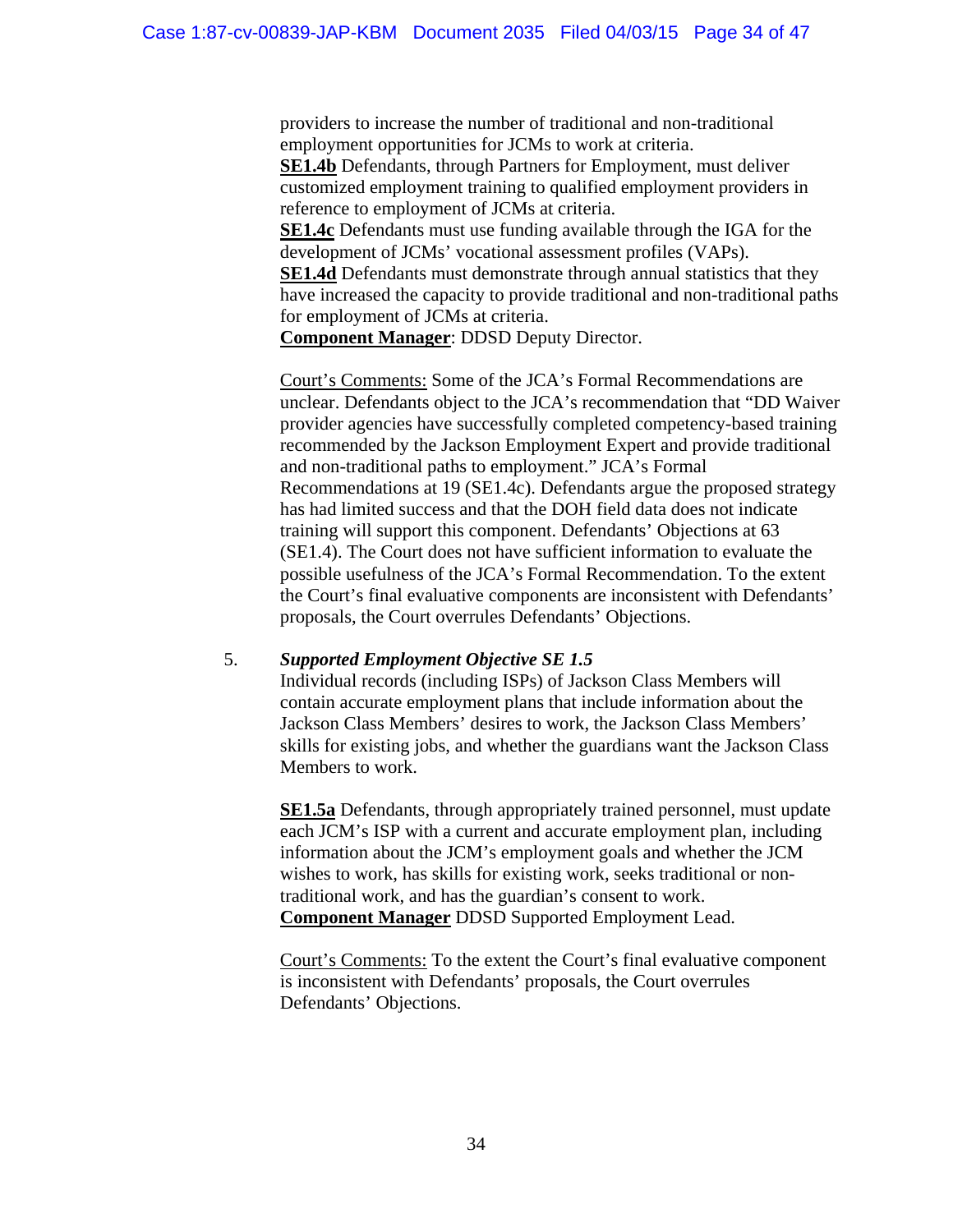# 6. *Supported Employment Objective SE 1.6*

 When there is a change in an individual's life that impacts their employment status, the team will meet within 10 days and take action to minimize the disruption to the class member's employment.

**SE1.6a** Defendants must have a system in place to minimize the disruption to a JCM's employment when a JCM suffers a "life change" (hospitalization, significant health status change, relocation to another city, loss of employment).

**SE1.6b** Defendants must promptly document any life change for a JCM in appropriate forms, including Case Management Site Visit Forms and IDT Meeting minutes.

**SE1.6c** The JCM's team must meet within ten (10) days of a JCM's life change to take approved actions to minimize a disruption in the JCM's employment.

**Component Manager**: DDSD Supported Employment Lead.

Court's Comments: Defendants appear to object to the requirement that action be taken within 10 days of a JCM's life change. Defendants' Objections at 65. Defendants state, for example, that the events that could impact a JCM's employment status may not be known to the case manager within 10 days of a particular event. Thus, Defendants decided that the mandatory case management visits that occur twice a month would identify any issue within a sufficient time frame for the team to act. To the extent that Defendants object to the use of a 10-day deadline, the Court overrules that objection. The Court's earlier Order and related Table reflected that the parties agreed to the language of Supported Employment Objective SE1.6. Doc. 1996, Table I. The Court does not use the JCA's Formal Recommendations, which essentially repeat the elements of the Objective. To the extent the Court's final evaluative components are inconsistent with Defendants' other proposals, the Court overrules Defendants' Objections.

## B. **SUPPORTED EMPLOYMENT GOAL 2**

Every class member will have access to a quality network of providers throughout the state. Providers who cannot achieve work goals are eliminated.

## 1. *Supported Employment Objective SE2.1*

Qualified regional providers will be available in each region for each individual seeking employment.

**SE2.1a** Defendants must develop a process to produce a list of qualified employment providers in all regions of the State for JCMs who seek employment.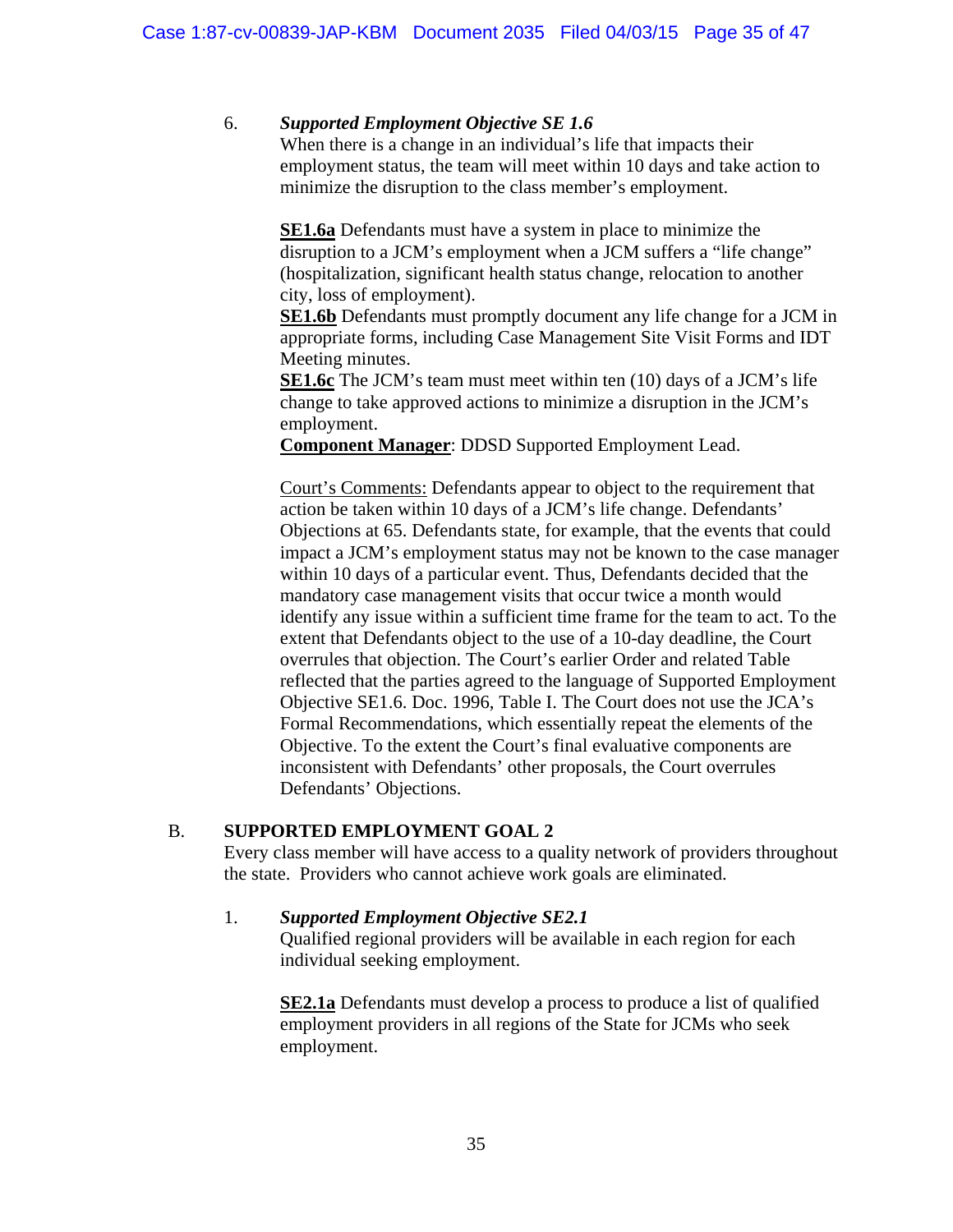**SE2.1b** Defendants must create written standards that qualified employment providers must meet, including standards addressing employment goals for JCMs.

**SE2.1c** Qualified employment providers that do not meet Defendants' standards must be placed on probation for a period not to exceed six (6) months. If a qualified employment provider does not meet Defendants' standards by the end of the probationary period, Defendants must eliminate that employment provider from the list.

**SE2.1d** Defendants must ensure that JCMs in every region of the State have some choice of qualified employment providers. Defendants need not provide qualified employment providers in regions of the State where there are no JCMs who seek employment.

**Component Manager**: DDSD Deputy Director.

Court's Comments: Defendants argue that the JCA's Formal Recommendation that JCMs have a choice of qualified providers is a "major expansion" of Supported Employment Objective SE2.1. Defendants' Objections at 66 (SE2.1). The Court disagrees. Supported Employment Objective SE2.1 specifically requires a "quality network of providers." (emphasis added). The term "network" implies that JCMs will have some choice of quality employment providers. The JCA also recommends that "providers who fail to achieve work goals" should not be considered "qualified." JCA's Formal Recommendations at 20 (SE2.1b). The meaning of "work goals" in the JCA's recommendation is not clear. In addition, Supported Employment Objective SE2.6 addresses almost this same issue–"Increase the number of qualified providers statewide. Qualified employment providers are defined as those that get [JCMs] jobs in the community, [help JCMs] maintain jobs[,] and help [JCMs] with career advancement." If the JCA and the parties wish to include this definition of "qualified [employment] providers" in a final evaluative component, they may agree to do so. To the extent the Court's final evaluative components are inconsistent with Defendants' proposals, the Court overrules Defendants' Objections.

## 2. *Supported Employment Objective SE2.2*

Defendants will implement the Employment First Policy that explicitly sets forth the role and importance of employment, as well as expectations for employment, in a Jackson Class Member's life.

**SE2.2a** The DOH must develop and must implement an Employment First Policy consistent with professionally accepted standards of practice that apply to a JCM.

**SE2.2b** The Employment First Policy must set forth in writing the role and importance of employment for a JCM and a JCM's expectation of employment.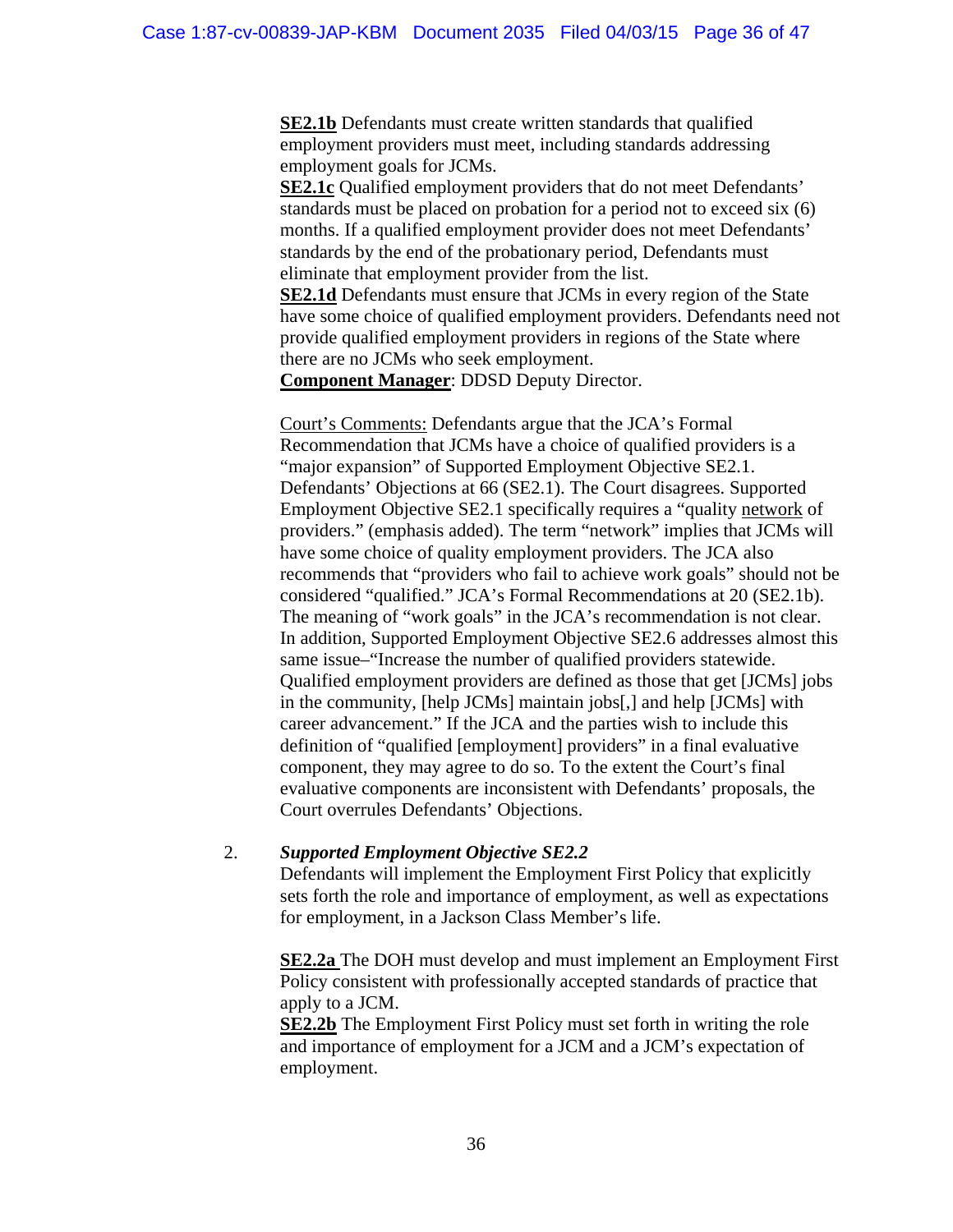**SE2.2c** The DOH must make available to a JCM and the JCM's family and guardian information on how to obtain vocational assistance, vocational assessment, assistance for non-traditional employment, and DVR services.

**Component Manager:** DDSD Supported Employment Lead.

Court's Comments: To the extent the Court's final evaluative components are inconsistent with Defendants' proposals, the Court overrules Defendants' Objections.

# 3. *Supported Employment Objective SE2.3*

Clarify what the employment first principle means in terms of day-to-day practice for all stakeholders (people with disabilities, family members, providers, guardians, advocates, case managers, DDSD, DVR, Partners for Employment).

**SE2.3a** Defendants must communicate to stakeholders, including pertinent agency personnel, the meaning of New Mexico's Employment First Policy as it relates to day-to-day practice and assistance to JCMs and their guardians.

**SE2.3b** Defendants must communicate information about New Mexico's Employment First Policy through formal training sessions, delivery of written materials, or other outreach efforts.

**SE2.3c** Defendants must use the proposed Communication Matrix–which contains columns indicating audience size, frequency of event, method of communication, key message delivered, and date of communication–to identify communications about New Mexico's Employment First Policy. **Component Manager**: DDSD Supported Employment Lead.

Court's Comments: To the extent the Court's final evaluative components are inconsistent with Defendants' proposals, the Court overrules Defendants' Objections.

# 4. *Supported Employment Objective SE2.4*

Identify quality employment providers based on employment outcome data.

**SE2.4a** Defendants must measure qualified employment providers through employment outcome data that includes each JCM's name, start and end date of each job, employer of record, wages earned, hours worked, and summary of qualified employment providers' assistance. **Component Manager**: DDSD Deputy Director.

Court's Comments: There is some overlap between Supported Employment Objectives SE1.2 and SE2.4. The Court does not repeat in SE2.4 final evaluative components that are found under Supported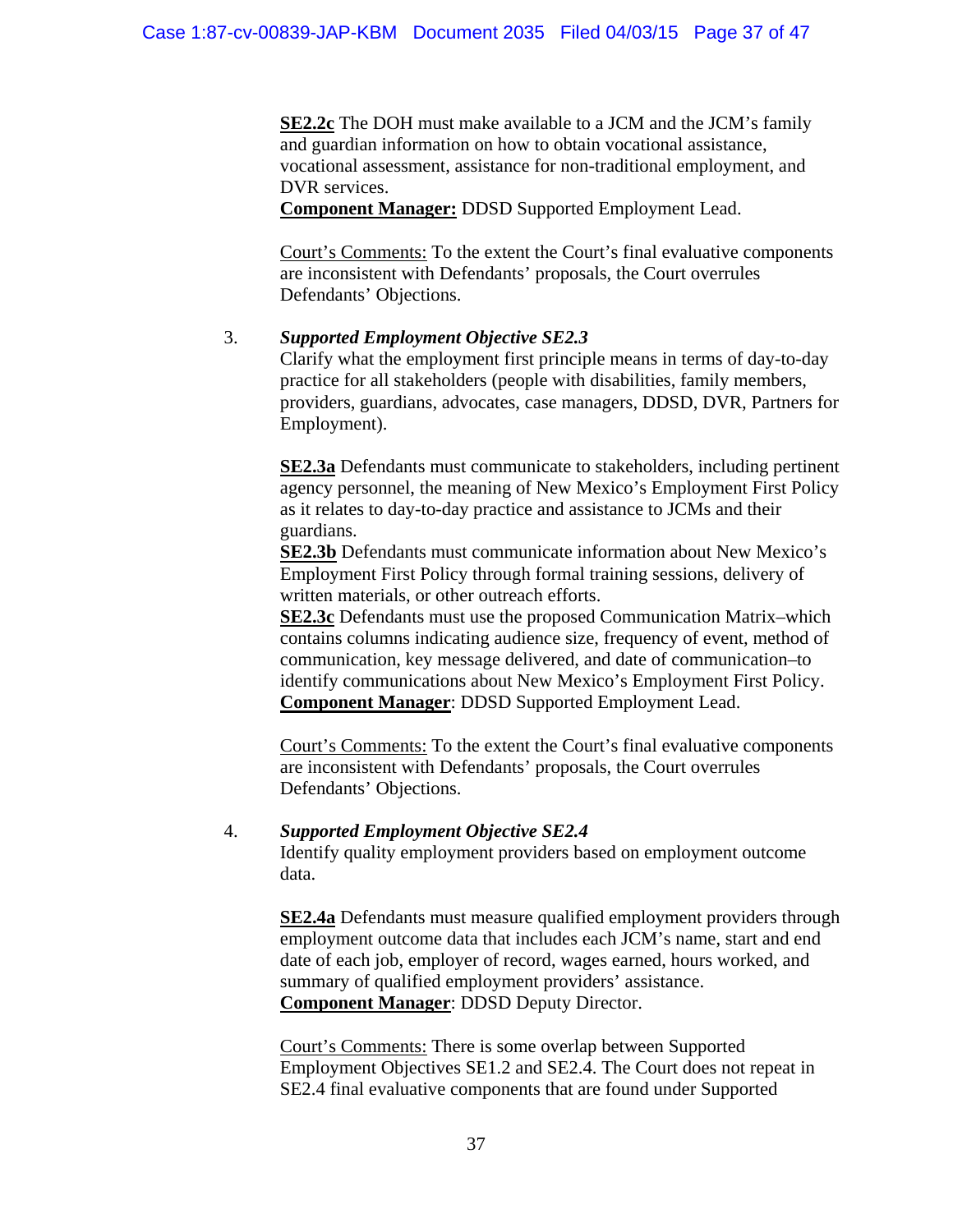Employment Objective SE1.2. To the extent the Court's final evaluative component is inconsistent with Defendants' proposals, the Court overrules Defendants' Objections.

# 5. *Supported Employment Objective SE2.5*

Review CPR and other employment data. Analyze data and use the resulting information annually to help make improvements to the employment system and improve provider performance.

**SE2.5a** Defendants must maintain and must analyze current employment data and the CPR.

**SE2.5b** Defendants, through the Statewide Supported Employment Lead or the Jackson Employment Expert, must use the resulting information to enhance employment outcomes for JCMs.

**Component Manager**: DDSD Deputy Director.

Court's Comments: Defendants do not clearly object to the JCA's Formal Recommendations at 22 (SE2.5a and SE2.5b), but state that Defendants have already established the initiative that is addressed by the JCA's proposals. Defendants' Objections at 70 (SE2.5). To the extent that the Court's final evaluative components do not fully capture the parties' intent with respect to Supported Employment Objective SE2.5, the JCA and the parties should confer and agree on appropriate final evaluative components. Where the Court's final evaluative components are inconsistent with Defendants' proposals, the Court overrules Defendants' Objections.

## 6. *Supported Employment Objective SE2.6* Increase the number of qualified providers statewide. Qualified providers are defined as those that get people jobs in the community, maintain jobs and help individuals with career advancement. **Component Manager**: DDSD Deputy Director.

Court's Comments: Supported Employment Objectives SE1.1 and SE1.2, along with other SE Objectives, already address the substance of Supported Employment Objective SE2.6. There is no need to add additional, final evaluative components to Supported Employment Objective SE2.6.

# 7. *Supported Employment Objective SE2.7*

CMs will demonstrate competence in facilitating IDTs regarding employment outcomes for class members. Competence will be demonstrated by passing competency based training regarding DOH employment policies.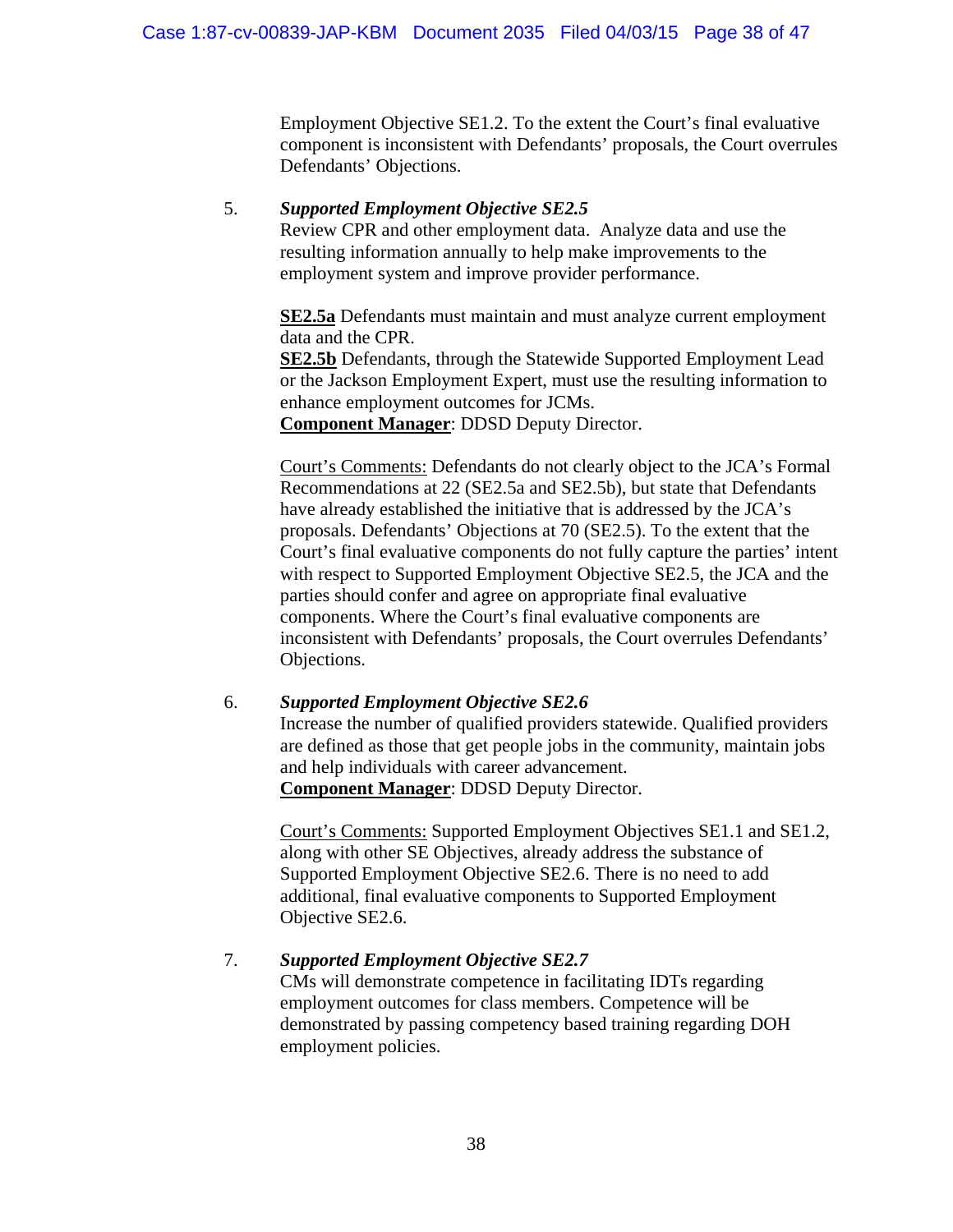**SE2.7a** DOH, in consultation with the Jackson Employment Expert, must provide competency-based training for all JCM case managers. **SE2.7b** DOH must identify JCM case managers who have not passed the competency-based training and must take appropriate actions until the case managers are successful.

**Component Manager**: DDSD Supported Employment Lead.

Court's Comments: Defendants state they have already developed, in consultation with the Jackson Employment Expert, the competency-based training for JCM case managers. Defendants' Objections at 72 (SE2.7). Defendants do not clearly object to the JCA's Formal Recommendations, which the Court adopts with minor changes. To the extent the Court's final evaluative components are inconsistent with Defendants' proposals, the Court overrules Defendants' Objections.

## 8. *Supported Employment Objective SE2.8*

DOH will disseminate information to CM[s], Providers and IDTs regarding strategies for overcoming identified barriers to employment and will promote use of the RORI system by CMs, providers and IDTs to seek assistance from DOH when they encounter obstacles related to employment. DOH will review and use the information from the RORIs at least annually.

**SE2.8a** The DOH must collect annual data and information useful in identifying barriers to employment and in developing strategies for overcoming barriers to employment for JCMs. The data and information may include CPRs, RORIs, and input from JCMs, JCMs' families and guardians, case managers, providers, DDSD personnel, DVR personnel, and advocates.

**SE2.8b** The DOH must disseminate the information addressed in SE2.8a to case managers, providers, JCMs, guardians, and IDTs. **SE2.8c** The DOH must collect RORI information on an annual basis and must promote RORI use to identify barriers that JCMs encounter in

obtaining employment.

**Component Manager**: DDSD Supported Employment Lead and Assistant Regional Office Bureau Chief.

Court's Comments: Some of the JCA's Formal Recommendations fall outside the scope of Supported Employment Objective SE2.8. To the extent the Court's final evaluative components are inconsistent with Defendants' proposals, the Court overrules Defendants' Objections.

## 9. *Supported Employment Objective SE2.9*

 Qualified employment providers have capacity to do individualized job development.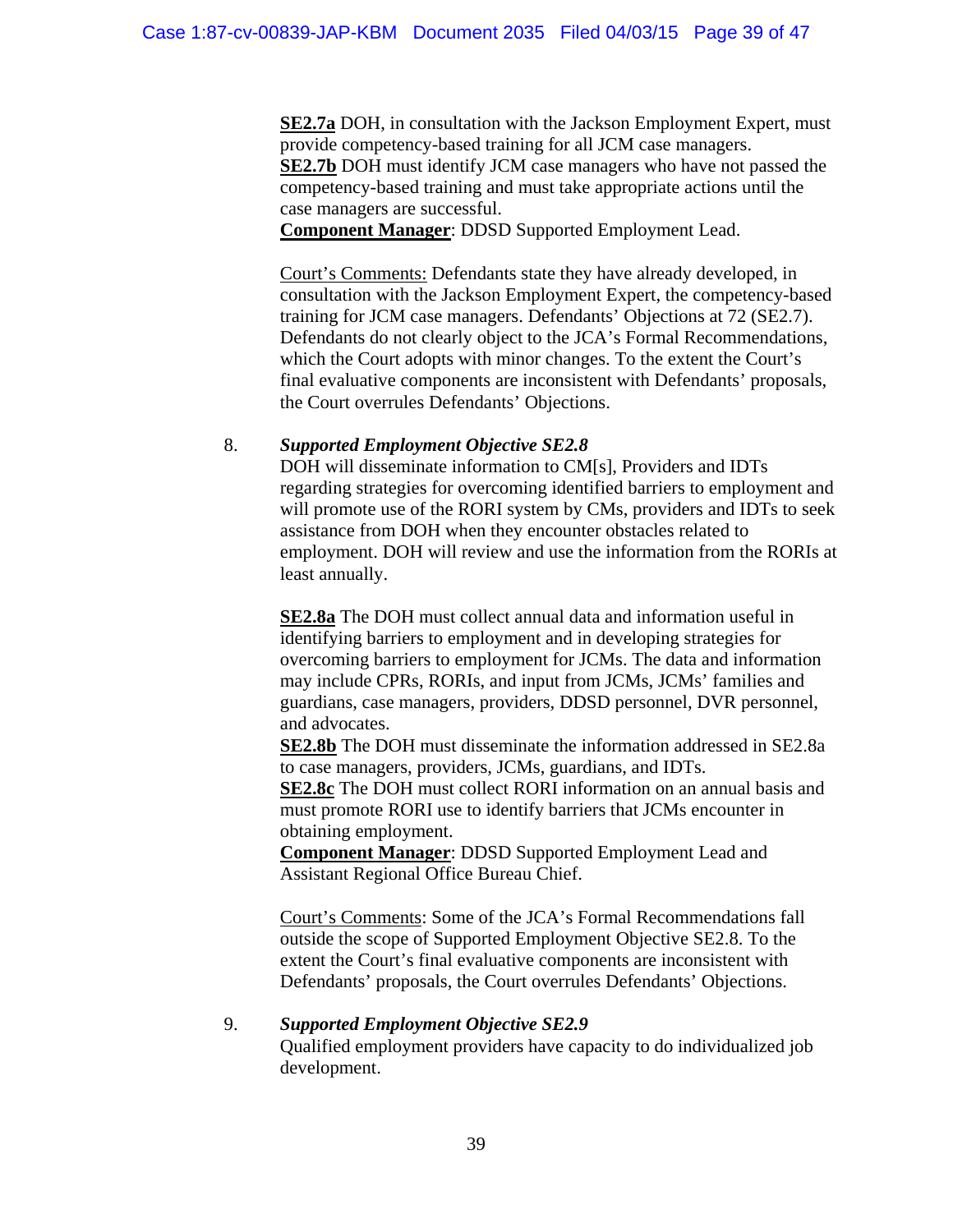**SE2.9a** Defendants must provide adequate training for providers that are unable to perform the individualized job development. **Component Manager**: DDSD Deputy Director.

Court's Comments: To the extent the Court's final evaluative component is inconsistent with Defendants' proposals, the Court overrules Defendants' Objections.

10. *Supported Employment Objective SE2.10* Qualified employment providers have the capacity to provide individualized job supports to JCMs.

> **SE2.10a** Defendants must identify employment positions for JCMs who need job supports to ensure that providers can supply the required job supports to JCMs.

**Component Manager:** DDSD Deputy Director.

 Court's Comments: Defendants state that this Objective is satisfied "by the identification of providers where lack of capacity is a contributor to performance of individualized job supports." Defendants' Objections at 76 (SE2.10). The language "contributor to performance of individualized job supports" is unclear. In addition, the Court observes that the JCA regularly refers to the Jackson Employment Expert as someone who can assist in satisfying Supported Employment Objectives. In contrast, Defendants state that the Jackson Employment Expert lives in Georgia, is employed full time as the Director of Georgia Protection and Advocacy, does not work exclusively in the field of employment, and has informed Defendants that she is not available to travel to New Mexico as requested to perform activities in both Appendix A and the scope of her contract. *Id.* Defendants urge the use of the Statewide Supported Employment Lead, who Defendants assert has skills equivalent to the Jackson Employment Expert and who also has the advantage of current field data. The Court directs the JCA and the parties to confer and decide which professional will perform the required activities. The parties may amend these final evaluative components as needed. To the extent the Court's final evaluative component is inconsistent with Defendants' proposals, the Court overrules Defendants' Objections.

#### 11. *Supported Employment Objective SE2.11* Provider agencies use outcome data to improve practice.

**SE2.11a** Defendants must identify outcome data related to employment of JCMs that will assist provider agencies to improve their services to JCMs. That data may include information concerning provider agencies that are successfully developing jobs for JCMs at criteria or above criteria, provider agencies that are successfully supporting JCMs in maintaining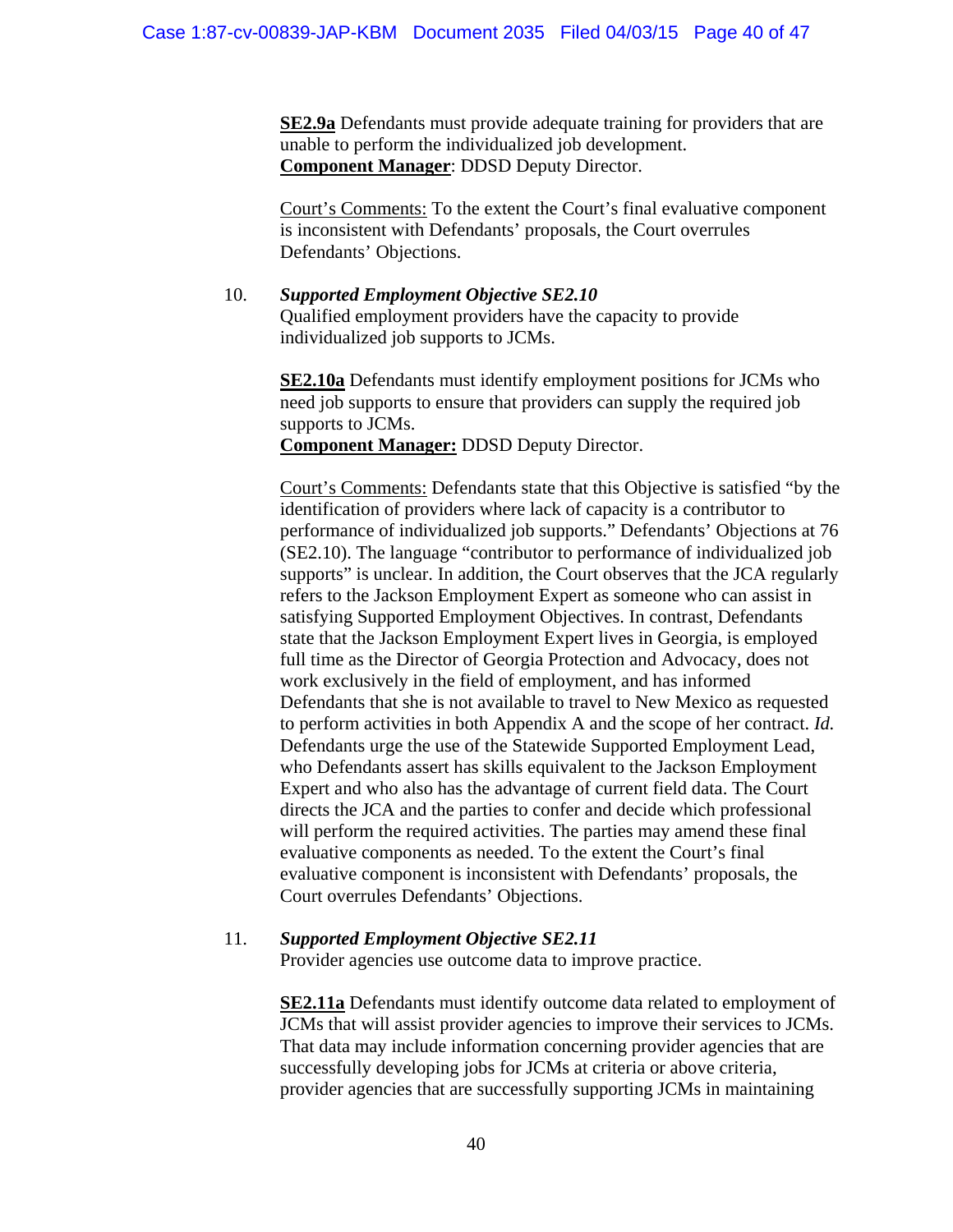community based jobs at criteria or above criteria, and provider agencies that are enabling JCMs to work more hours, receive higher wages, and obtain greater levels of social integration.

**SE2.11b** Defendants must disseminate to provider agencies annual outcome data that Defendants deem helpful for use by provider agencies to improve services to JCMs.

**SE2.11c** Provider agencies must use "the required QA/QI agency plan in regards to ISP implementation specific to Supported Employment." **Component Manager**: DDSD Supported Employment Lead.

Court's Comments: While the Court adopts Defendants' proposed component regarding implementation of the QA/QI agency plan, the Court does not know how it directly relates to Supported Employment Objective SE2.11. The JCA and the parties should work together to agree on the final evaluative components for this Objective so that the language is clear and avoids repetition of final evaluative components included under other Objectives. To the extent the Court's final evaluative components are inconsistent with Defendants' proposals, the Court overrules Defendants' Objections.

# C. **SUPPORTED EMPLOYMENT GOAL 3**

Provide a reliable available form of targeted technical assistance to providers of supported employment based on all provider reviews.

# 1. *Supported Employment Objective SE3.1*

Defendants will inform employment providers where to refer Jackson Class Members for a complete, person-centered vocational assessment, and employment providers will understand the requisite elements of a person-centered vocational assessment as defined by Defendants.

**SE3.1a** Defendants must identify appropriate tools, e.g., the "Assessment" Toolkit," for employment providers, including information about where to refer JCMs for a complete person-centered vocational assessment. **SE3.1b** Defendants must develop training on how to use the Assessment Toolkit, and DDSD Supported Employment Coordinators and other pertinent staff must receive that training.

**SE3.1c** Defendants must provide training to employment providers on how to use the Assessment Toolkit.

**SE3.1d** Defendants must inform employment providers that they may schedule follow-up meetings with Defendants about the use of the Assessment Toolkit.

**Component Manager**: DDSD Deputy Director.

Court's Comments: The JCA recommends that Defendants identify providers in each region of the State that are capable of developing a "complete, person-centered, vocational assessment." JCA's Formal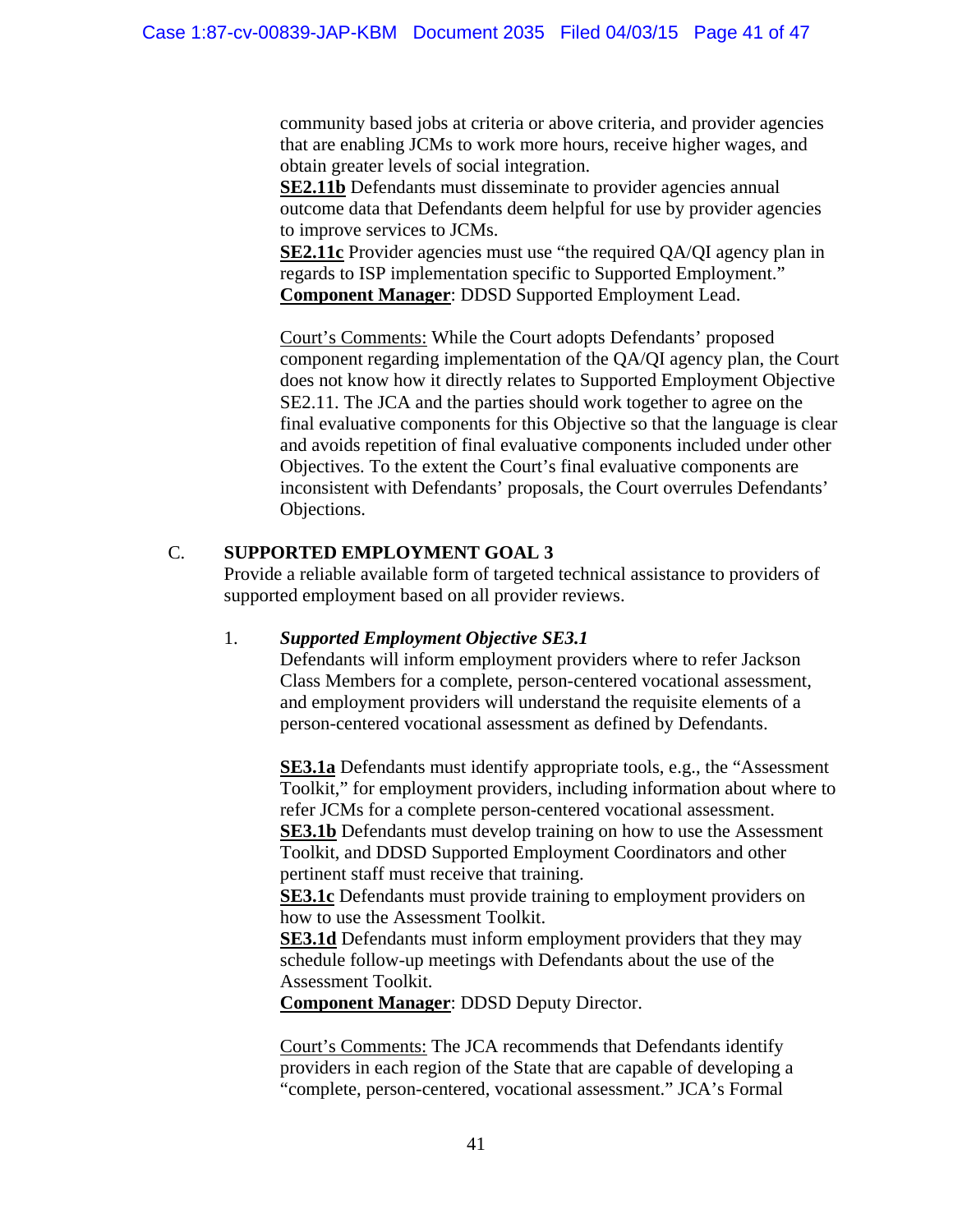Recommendations at 24 (SE3.1a). Other Supported Employment Objectives already address the JCA's Formal Recommendations for this Objective. *See* SE2.1 ("Qualified regional providers will be available in each region for each individual seeking employment"); SE2.9 ("Qualified employment providers have capacity to do individualized job development"). The JCA recommends that Defendants make quarterly determinations regarding whether the vocational assessments include the requisite elements. This is beyond the scope of Supported Employment Objective SE3.1. To the extent the Court's final evaluative components are inconsistent with Defendants' proposals, the Court overrules Defendants' Objections.

# 2. *Supported Employment Objective SE3.2*

IDTs are informed about the importance of accommodations to increase independent performance in the workplace.

**SE3.2a** IDTs, case managers, and qualified employment providers must understand, through training and written communications, the importance of accommodations, supports, and assistive technology for a JCM so as to maximize a JCM's independent performance in the workplace.

**SE3.2b** IDTs, case managers, and qualified employment providers must understand, through training and written communications, the availability of accommodations, supports, and assistive technology for use by a JCM in the workplace.

**SE3.2c** Defendants must document the transmittal of information about the importance of accommodations and supports for a JCM to IDTs, case managers, and qualified employment providers.

**Component Manager**: DDSD Supported Employment Lead.

 Court's Comments: Although the Court includes requirements related to "qualified employment providers" under this Objective, Supported Employment Objective SE2.10 ("Qualified employment providers have the capacity to provide individualized job supports to JCMs") overlaps somewhat with Supported Employment Objective SE3.2. To the extent the Court's final evaluative components are inconsistent with Defendants' proposals, the Court overrules Defendants' Objections.

# 3. *Supported Employment Objective SE3.3*

Use the statewide employment institute to provide training and technical assistance to the field to advance employment opportunities for class members.

**SE3.3a** The DOH and University of New Mexico must have a formal agreement that requires Partners for Employment to respond to requests for employment information and consultation.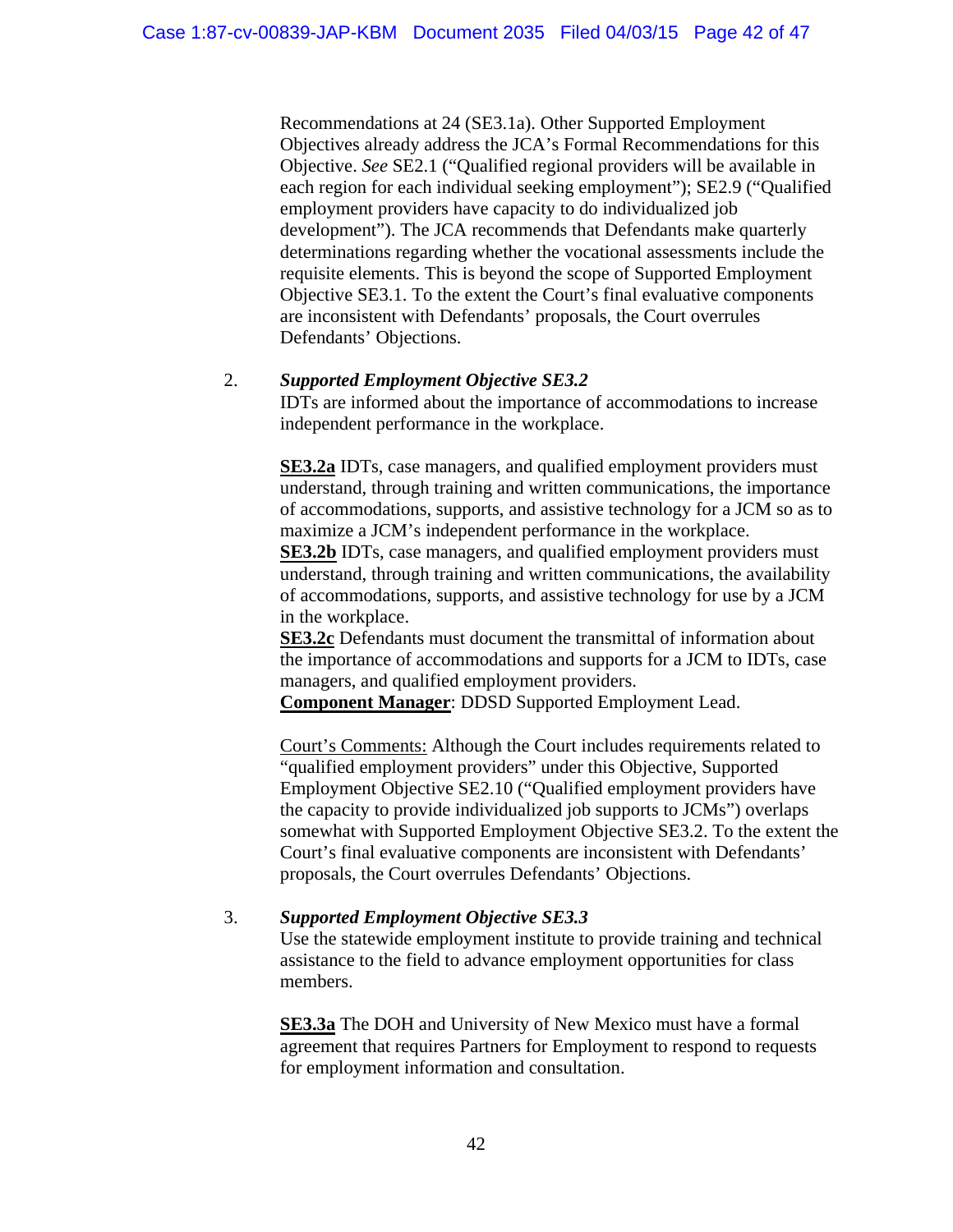**SE3.3b** Partners for Employment must provide training, technical assistance, information, and support to employment providers, JCMs and their families and guardians, and the IDTs in order to advance employment opportunities for JCMs.

**SE3.3c** Defendants must report quarterly the requests for information about employment, training, technical assistance, consultation, and support made to Partners for Employment that it provided regarding JCMs.

**SE3.3d** Defendants' quarterly reports must disclose Partners for Employment's success rate in assisting the advancement of employment opportunities for JCMs.

**Component Manager**: DDSD Supported Employment Lead.

Court's Comments: *See* Court's Comments to Supported Employment Objective SE3.6. To the extent the Court's final evaluative components are inconsistent with Defendants' proposals, the Court overrules Defendants' Objections.

## 4. *Supported Employment Objective SE3.4*

DDSD will provide technical assistance to teams as requested for individuals whom they support to access employment opportunities.

**SE3.4a** DDSD must identify necessary technical assistance and information to provide to IDTs and JCMs and their guardians for purposes of responding to JCMs' employment inquiries and issues.

**SE3.4b** DDSD must respond to inquiries about employment opportunities and provide appropriate job-related technical assistance and information that may include job coaching, mentoring, and problem solving to IDTs and JCMs and their guardians.

**Component Manager**: DDSD Assistant Regional Office Bureau Chief.

Court's Comments: To the extent the Court's final evaluative components are inconsistent with Defendants' proposals, the Court overrules Defendants' Objections.

# 5. *Supported Employment Objective SE3.5*

UNM/CDD Partners for Employment will provide training for people with disabilities, family members, providers, guardians, advocates, case managers, DDSD and DVR consistent with the Employment First Principle.

**Component Manager**: DDSD Supported Employment Lead.

Court's Comments: *See* Court's Comments to Supported Employment Objective SE3.6.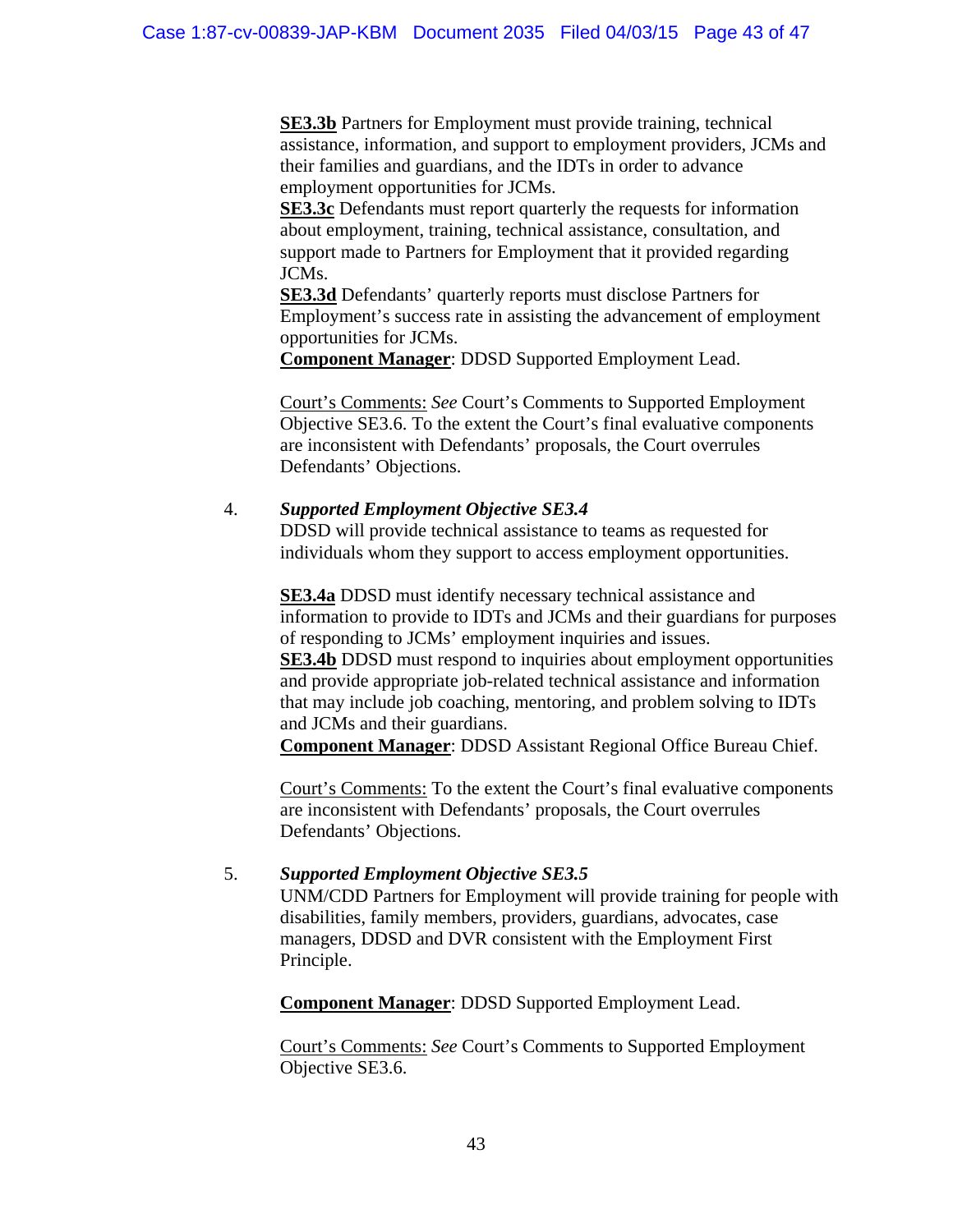# 6. *Supported Employment Objective SE3.6*

Defendants will provide training to employment providers and case managers on evidence based practices in Supported Employment. **Component Manager:** DDSD Supported Employment Lead.

Court's Comments: The Court requires the JCA and the parties to address Supported Employment Objective SE3.3 and Supported Employment Objective SE3.5 with Objective SE3.6 in order to present one set of final evaluative components for the three Objectives. It is clear from the JCA's and Defendants' proposed evaluative components that all three Supported Employment Objectives contemplate Defendants' relationship with Partners for Employment, along with services by Partners for Employment and the Employment First Principle. There is no need to have three separate Supported Employment Objectives that address the same relationships, services, and training. The JCA and the parties may renumber the Supported Employment Objectives as needed.

# 7. *Supported Employment Objective SE3.7*

The appropriate Defendant will work with Partners for Employment (formerly known as Employment Institute) to maintain an ongoing learning collaborative.

**SE3.7a** Defendants must continue to fund and support Partners for Employment in accordance with an active formal agreement between DDSD and UNM, pertinent state procurement rules, and funding appropriated by the state legislature.

**SE3.7b** The Partners for Employment program is intended to provide a learning collaborative that enhances employment opportunities for JCMs. **SE3.7c** Defendants must annually evaluate the outcomes and efficacy of Partners for Employment as the program relates to employment services for JCMs.

**SE3.7d** Defendants must communicate the results of the annual evaluation with Partners for Employment.

**Component Manager**: DDSD Supported Employment Lead.

Court's Comments: To the extent the Court's final evaluative components are inconsistent with Defendants' proposals, the Court overrules Defendants' Objections.

# D. **SUPPORTED EMPLOYMENT GOAL 4**

Assist class members to have meaningful lives.

# 1. *Supported Employment Objective SE4.1*

Class members are able to explore community work experiences including job sampling, trial work experiences and volunteering.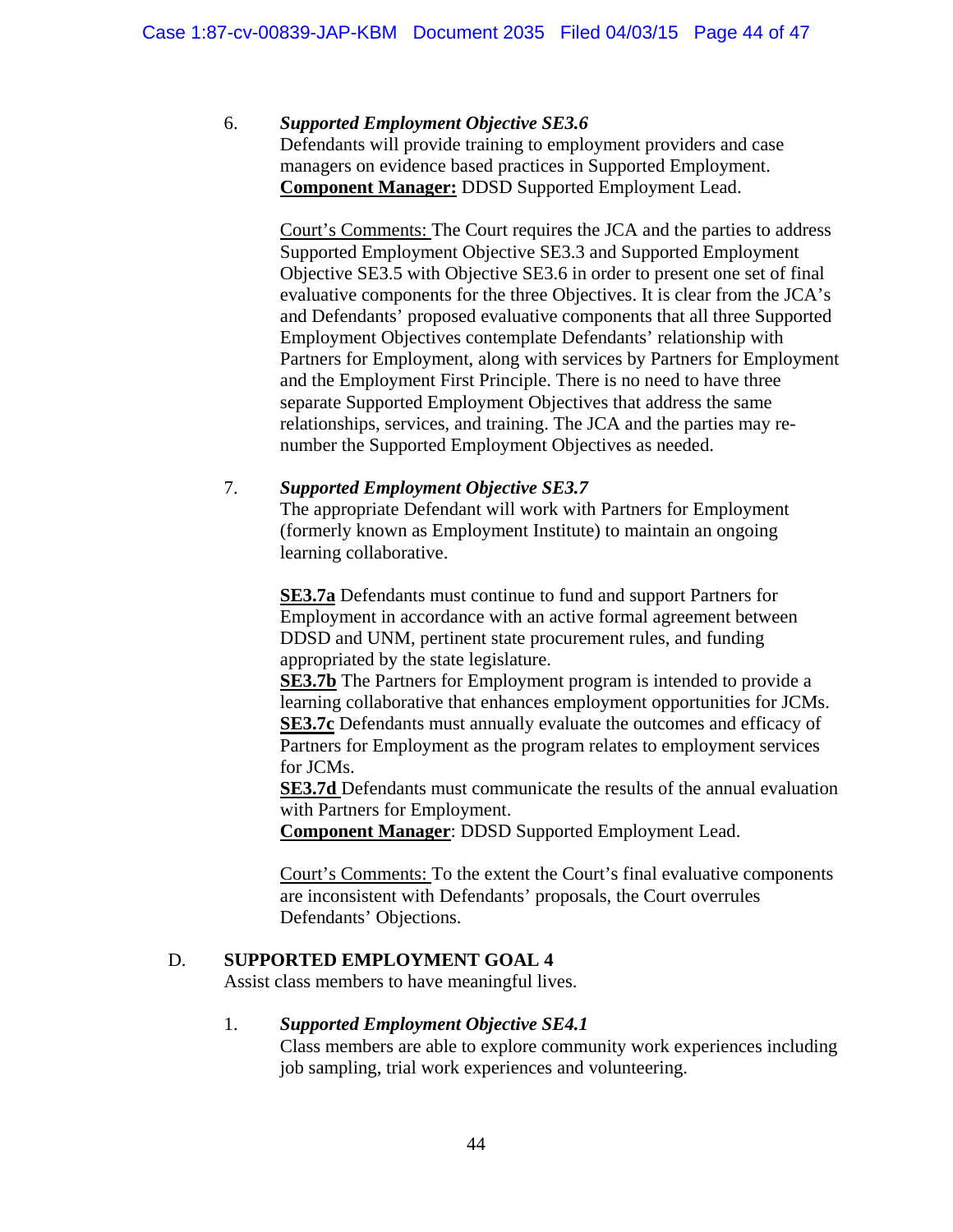**SE4.1a** Defendants must identify JCMs who wish to do job sampling, trial work, or volunteering, provided the JCMs have their guardians' consent to do this type of work.

**SE4.1b** Defendants must identify processes that encourage job sampling, trial work experience, and volunteer opportunities for JCMs identified in SE4.1a.

**SE4.1c** Defendants must communicate processes identified in SE4.1b to JCMs and their guardians, IDTs, case managers, and qualified employment providers.

**SE4.1d** Defendants must ensure that there are qualified employment providers in each region that will afford opportunities for job sampling, trial work experiences, and volunteer opportunities for JCMs identified in SE4.1a.

**Component Manager**: DDSD Supported Employment Lead.

Court's Comments: To the extent the Court's final evaluative components are inconsistent with Defendants' proposals, the Court overrules Defendants' Objections.

# 2. *Supported Employment Objective SE4.2*

Decrease the amount of time class members spend in congregated, segregated settings for persons with D/D and work with IDTs to promote participation in community activities and generic resources that are comparable to those used by non-disabled persons of the same age.

**SE4.2a** Defendants must identify JCMs who are working in "congregated, segregated settings for persons with D/D" and who do not wish to be in these work settings.

**SE4.2b** For those JCMs identified in SE4.2a, Defendants must take steps to decrease the amount of time the JCMs spend in congregated, segregated work settings, provided the JCMs' guardians agree.

**SE4.2c** Defendants must provide education and competency-based training to IDTs and pertinent personnel concerning the importance of having JCMs participate in integrated community activities (in relation to work) and reducing the time spent by JCMs in congregated, segregated work settings.

**SE4.2d** Defendants must annually identify and monitor those JCMs who wish to reduce time spent in congregated segregated work settings and those JCMs who spent reduced hours in congregated, segregated work settings.

**Component Manager**: DDSD Supported Employment Lead.

Court's Comments: The Court narrowed some of the language in the final evaluative components to "work settings" because this is an Objective that relates to the JCM's employment. To the extent the JCA and parties wish to include broader language, it should be placed under more appropriate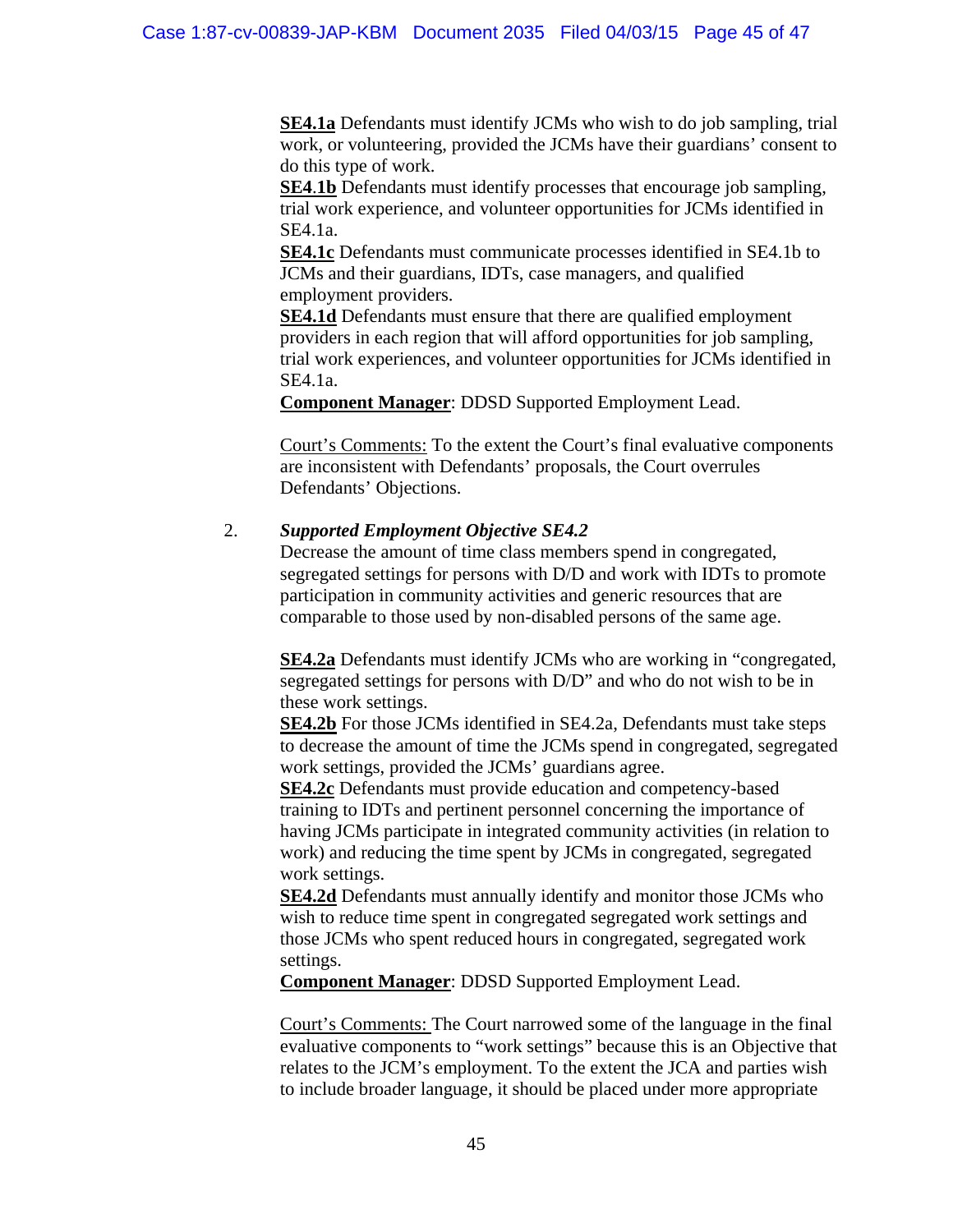Health Goals and Objectives. The Court does not understand the reference to "meaningful day lead" in Defendants' proposals. Defendants' Objections at 87. Similarly, the Court does not understand the JCA's reference to "CMS HCBS settings guidance pertaining to waiver funded presumptively isolating and segregating services." JCA's Formal Recommendations at 27 (SE4.2a).To the extent the Court's final evaluative components are inconsistent with Defendants' proposals, the Court overrules Defendants' Objections.

## **Conclusion**

Defendants must demonstrate sustained substantial compliance with all of the final evaluative components for the Health, Safety, and Supported Employment Objectives set out in this Order. *See* Table IV (attached).6

The JCA and the parties should work with Chief Magistrate Judge Karen B. Molzen to

prepare a comprehensive list of outstanding obligations, including the final evaluative

components and obligations in Table II to the MEMORANDUM OPINION AND ORDER (Doc.

No. 1996), with a timetable of realistic dates for completion of all outstanding obligations. The

parties should file the comprehensive list of outstanding obligations and the timetable by May

15, 2015.

If necessary, the JCA and the parties should also address with Chief Magistrate Judge

Molzen the issue of sustained substantial compliance and the period of time deemed sufficient to

show sustainability.

## **IT IS ORDERED THAT:**

- (1) the parties must file an Amended Table IV by **May 1, 2015**;
- (2) the parties must file a comprehensive list of outstanding obligations and the timetable

by **May 15, 2015**; and

 $6$  Should the JCA and the parties agree to amend the final evaluative components for Safety Objective 5.4 and Supported Employment Objectives SE2.1, SE2.5, SE2.10, SE2.11, SE3.3, SE3.5, and SE3.6, and SE 4.2 they should file an Amended Table IV by May 1, 2015.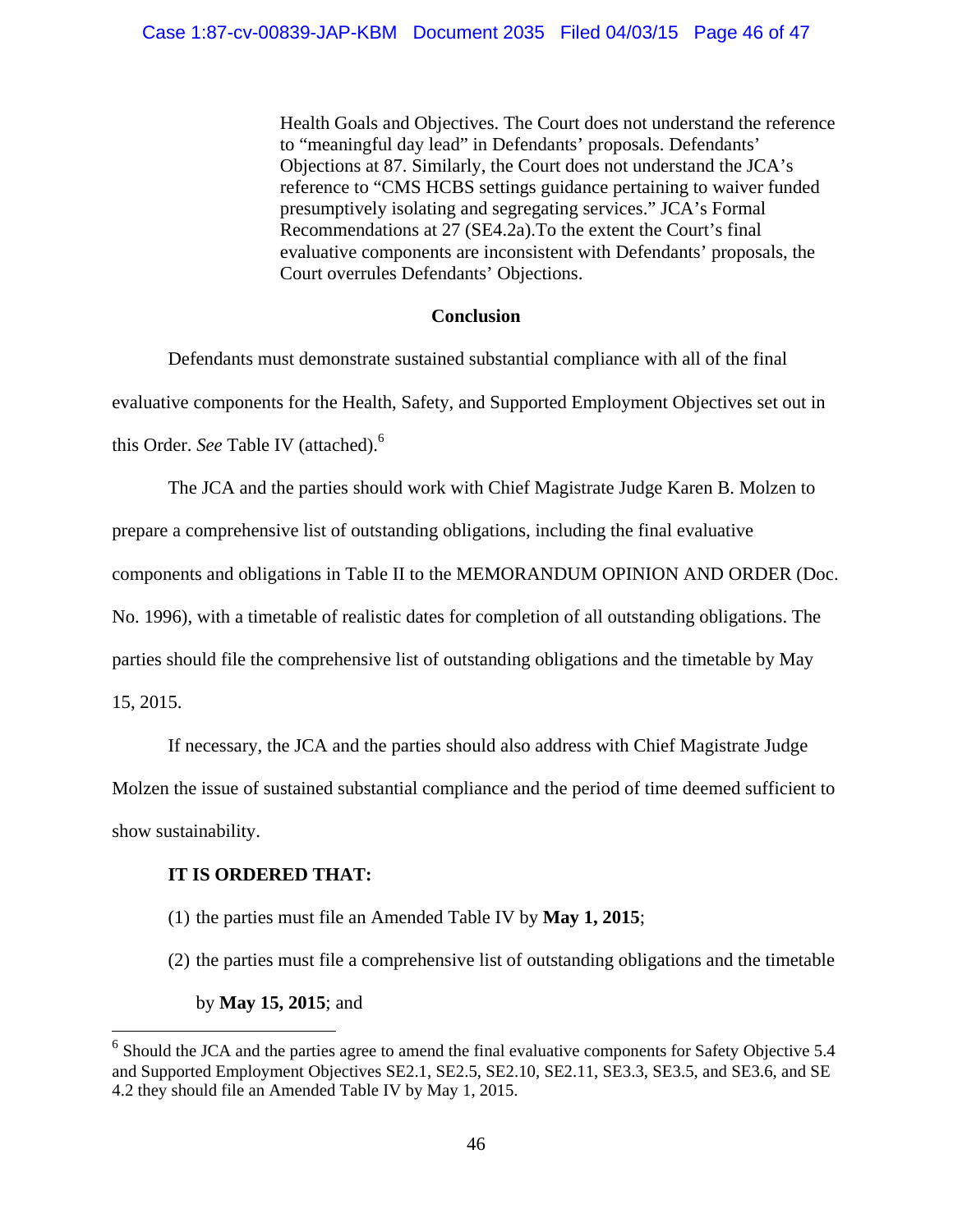(3) Defendants must demonstrate sustained substantial compliance with all of the final evaluative components for the Health, Safety, and Supported Employment Objectives set forth in this opinion.

anns v sarker SENIOR UNITED STATES DISTRICT JUDGE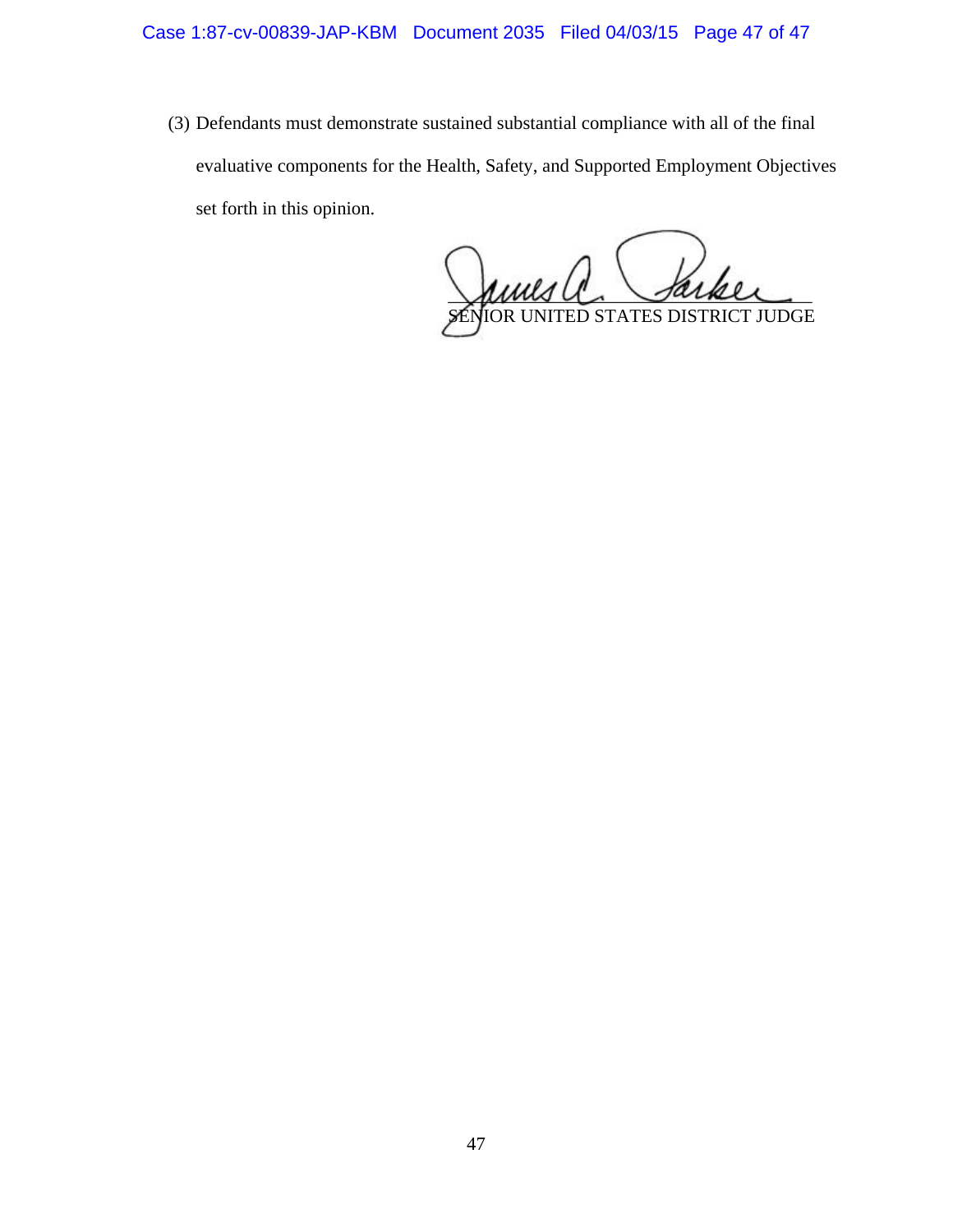## **TABLE IV**

## **Final Evaluative Components for Health, Safety and Supported Employment Plans**

## **HEALTH PLAN**

### *Health Objective H1.1*

Expectations for healthcare coordination are appropriate as evidenced by welldefined roles and responsibilities that are carried out and measured at the provider, region and state level.

H1.1a The Department of Health (DOH) must define healthcare coordination roles and responsibilities at the provider, regional, and state levels in DOH policies, procedures, and standards.

H1.1b The DOH must disseminate the definitions referred to in H1.1a to all pertinent providers.

H1.1c The definitions of healthcare coordination roles and responsibilities must contain measurable performance indicators so that the DOH can assess whether the assigned responsibilities are carried out at the provider, regional, and state levels.

H1.1d The DOH must annually evaluate the performance of healthcare coordination roles and responsibilities consistent with the measurable performance indicators through the use of field surveys or other appropriate tools.

H1.1e The DOH must take prompt corrective action for healthcare coordination performance that does not meet the measurable performance indicators.

## *Health Objective H1.2*

Nurses routinely monitor Jackson Class Members' individual health needs through (1) oversight, (2) communication with DSP (Direct Support Professionals), and (3) corrective actions in order to implement the Jackson Class Members' health plans, to ensure that the Jackson Class Members' health needs are being met, and to timely respond to changes in Jackson Class Members' health status.

H1.2a Defendants must ensure that each JCM's healthcare needs, conditions, and risk factors are accurately documented in the JCM's healthcare plan.

H1.2b DSP and their supervisors must receive training by nurses in order to competently and correctly implement each JCM's healthcare plan.

H1.2c Nurses must visit each JCM in accordance with DOH requirements.

H1.2d Nurses must meet with DSP as needed to monitor each JCM's health status

H1.2e Defendants must ensure prompt revision of a JCM's healthcare plan if there is a change in the JCM's health status.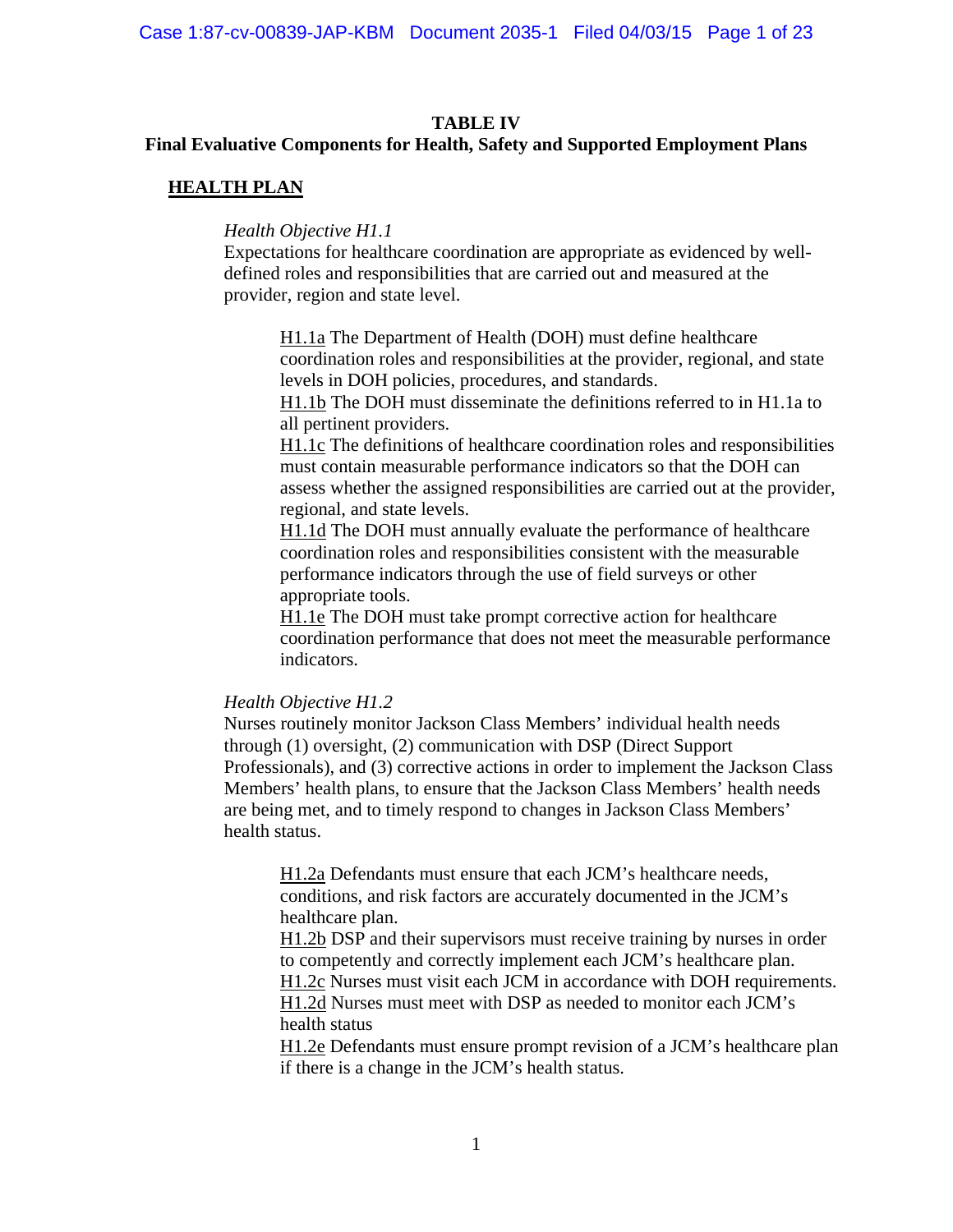#### *Health Objective H1.3*

Teams use accurate health records for Jackson Class Members. H1.3a Defendants must monitor the accuracy of each JCM's healthcare plan, including the JCM's current health records. H1.3b Each JCM's "Therap eCHATs" ("Electronic Comprehensive Assessment Tool") must be updated within 45 days before an IDT (Interdisciplinary Team) Meeting at which the JCM's annual ISP (Individual Service Plan) is created.

### *Health Objective H1.4*

Teams (including the individual) have information (education, consultant and technical assistance) needed to achieve goals stated in individual Healthcare Plans, MERPs [Medical Emergency Response Plans], CARMPs [Comprehensive Aspiration Risk Management Plans] and written direct support instructions as appropriate to the individual.

H1.4a DDSD must identify healthcare professionals with specialized skills to provide needed information, consultation, and technical assistance to IDTs, based on an accurate assessment of the JCM's healthcare needs. H1.4b Each JCM must have access to healthcare professionals with specialized skills, as needed.

#### *Health Objective H1.5*

Identified health needs for Jackson Class Members, including daily medical considerations, are addressed in individualized healthcare plans, MERPs, CARMPs, and written direct support instructions as appropriate to the Jackson Class Members. Healthcare plans are reviewed and promptly modified in response to changes in health status.

 H1.5a Defendants must prepare quarterly reports on a sample of the JCMs to monitor the accuracy of the JCMs' individual healthcare plans. H1.5b Defendants must take action to correct inaccuracies in the JCMs' individual healthcare plans.

## *Health Objective H1.6*

Current and complete information is provided to the healthcare professionals treating or evaluating the individual.

 H1.6a Healthcare professionals, who treat or evaluate a JCM, must have a copy of the JCM's accurate "Health Passport."

 H1.6b Each JCM's healthcare plan must indicate that the JCM's accurate and up-to-date Health Passport is to be provided to treating or evaluating healthcare professionals.

 H1.6c A JCM's provider or case manager must ensure that a JCM's accurate Health Passport is provided to treating and evaluating healthcare professionals.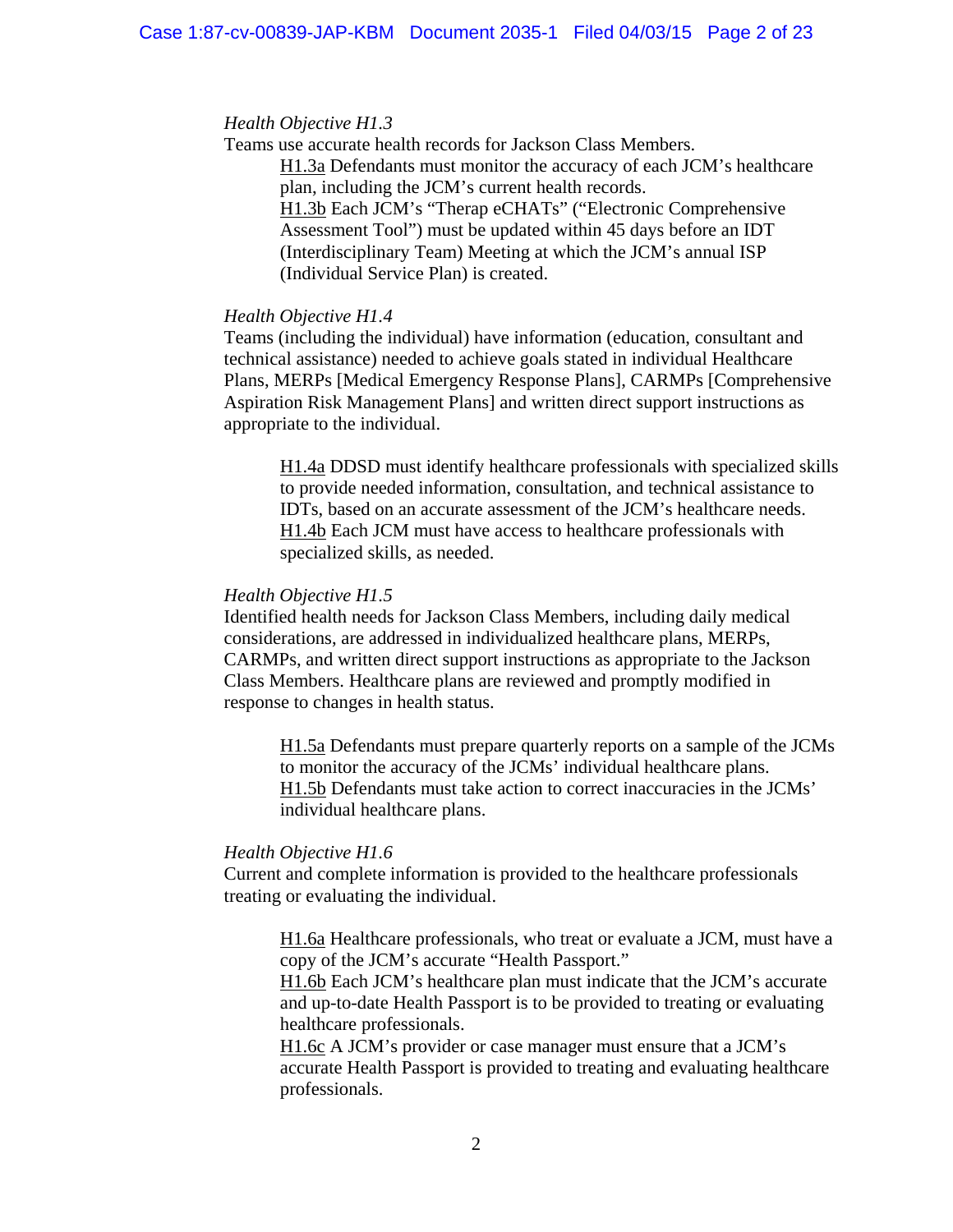#### *Health Objective H1.7*

The team assures recommendations from healthcare professionals are reviewed with the individual and guardian in a manner that supports informed decisionmaking and [are] either implemented, or documented in a Decision Consultation Form if recommendation is declined.

 H1.7a A JCM's IDT must ensure that a healthcare professional's recommendations and assessments (1) are promptly communicated to the nurse, guardian, DSP, and entire healthcare team, as needed, and (2) are implemented, unless the IDT declines the healthcare professional's recommendations by completing a Decision Consultation Form. H1.7b A JCM's healthcare records must accurately identify and reflect any recommendations and assessments of the JCM's treating and evaluating healthcare professionals.

H1.7c Defendants, through appropriate personnel, e.g., provider agencies and case managers, must ensure that a healthcare professional's recommendations are implemented within the prescribed timeframe. H1.7d The JCM's IDT must complete a Decision Consultation Form, as appropriate, for use by the JCM's healthcare professionals. The Decision Consultation Form must be kept in the JCM's healthcare records.

## *Health Objective H1.8*

Each Jackson Class Member will receive the Jackson Class Member's medications (1) in the doses prescribed, (2) in the manner and frequency prescribed, and (3) at the times prescribed.

> H1.8a Defendants must monitor the accuracy of dispensation of prescription medications to each JCM. H1.8b Defendants must take prompt action to correct any failure to

properly dispense medications to a JCM in accordance with prescriptions.

#### *Health Objective H2.1*

Jackson Class Members receive age appropriate preventive/early detection screening/immunizations for health risk factors.

H2.1a The DOH must publish and implement routine preventive and early detection healthcare screening standards, adjustable for the age and the specific condition of each JCM. Defendants may adopt, if appropriate for a JCM, the national screening and immunization standards, that Defendants refer to as the "US Preventive Services Task Force A and B Recommendations" and the "Immunization Practices clinical preventive services."

H2.1b Each JCM must receive routine preventive screening and immunizations consistent with the DOH's standards unless the JCM, in conjunction with the JCM's guardian and primary healthcare provider,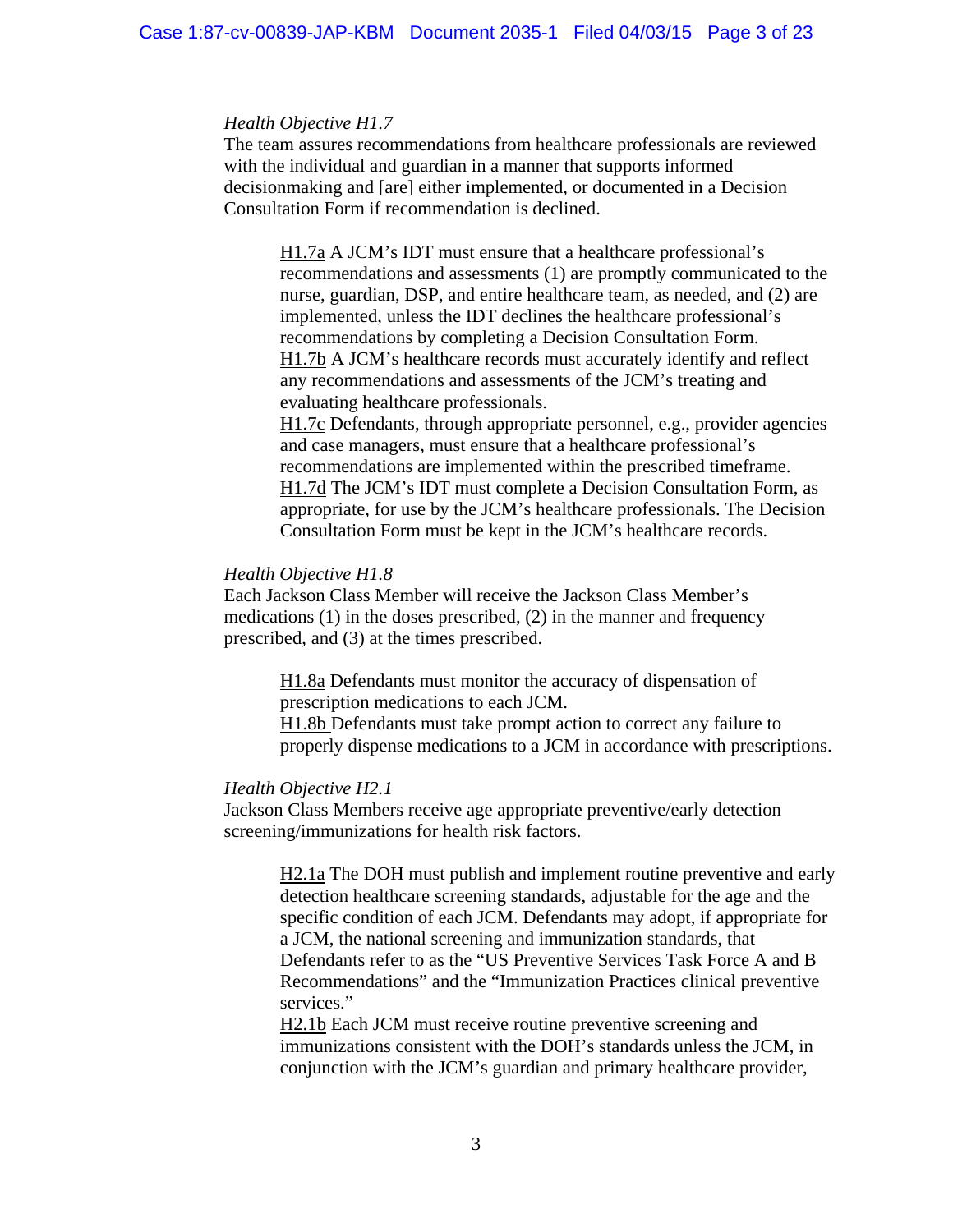makes an informed choice to reject the recommended screening and immunization standards.

#### *Health Objective H3.1*

Jackson Class Members receive increased intensity of services during acute episodes or illnesses.

H3.1a A nurse's monitoring, including nursing assessments and oversight, must increase during a JCM's acute episodes or illnesses. H3.1b Face-to-face visits by a nurse must occur and must be documented in response to a JCM's acute episodes or illnesses. H3.1c The failure of a nurse to monitor a JCM's acute episodes or illnesses must be promptly corrected.

## *Health Objective H3.2*

Direct Service Personnel/supervisors are able to identify subtle signs of change/acute symptoms.

> H3.2a The DOH must issue and must implement healthcare guidelines for use by healthcare provider staff about the timely identification of and response to changes in the health status of a JCM so that a JCM does not experience unnecessary pain, loss of optimal function, or regression. The DOH may develop "fact sheets" that define a specific health condition, related signs and symptoms, and recommended actions, or the DOH may develop other pertinent policies and procedures that provide the required guidance.

H3.2b Each JCM's ISP must contain individual-specific information on how to identify subtle signs of change or acute symptoms.

H3.2c DSP and supervisors must receive and must complete appropriate training on how to timely identify signs of change or acute symptoms in a JCM.

H3.2d DSP and supervisors must promptly document in the ISP or Healthcare Plan any acute symptoms and any signs of change in a JCM's health status.

## *Health Objective H3.3*

When informed of signs of change in health status (including chronic and acute pain) agency nurses take immediate action.

H3.3a The DOH or pertinent agency must develop and must publish effective pain management strategies for addressing a JCM's chronic and acute pain.

H3.3b The DOH or pertinent agency must communicate these effective pain management strategies to the JCM's treating healthcare professionals.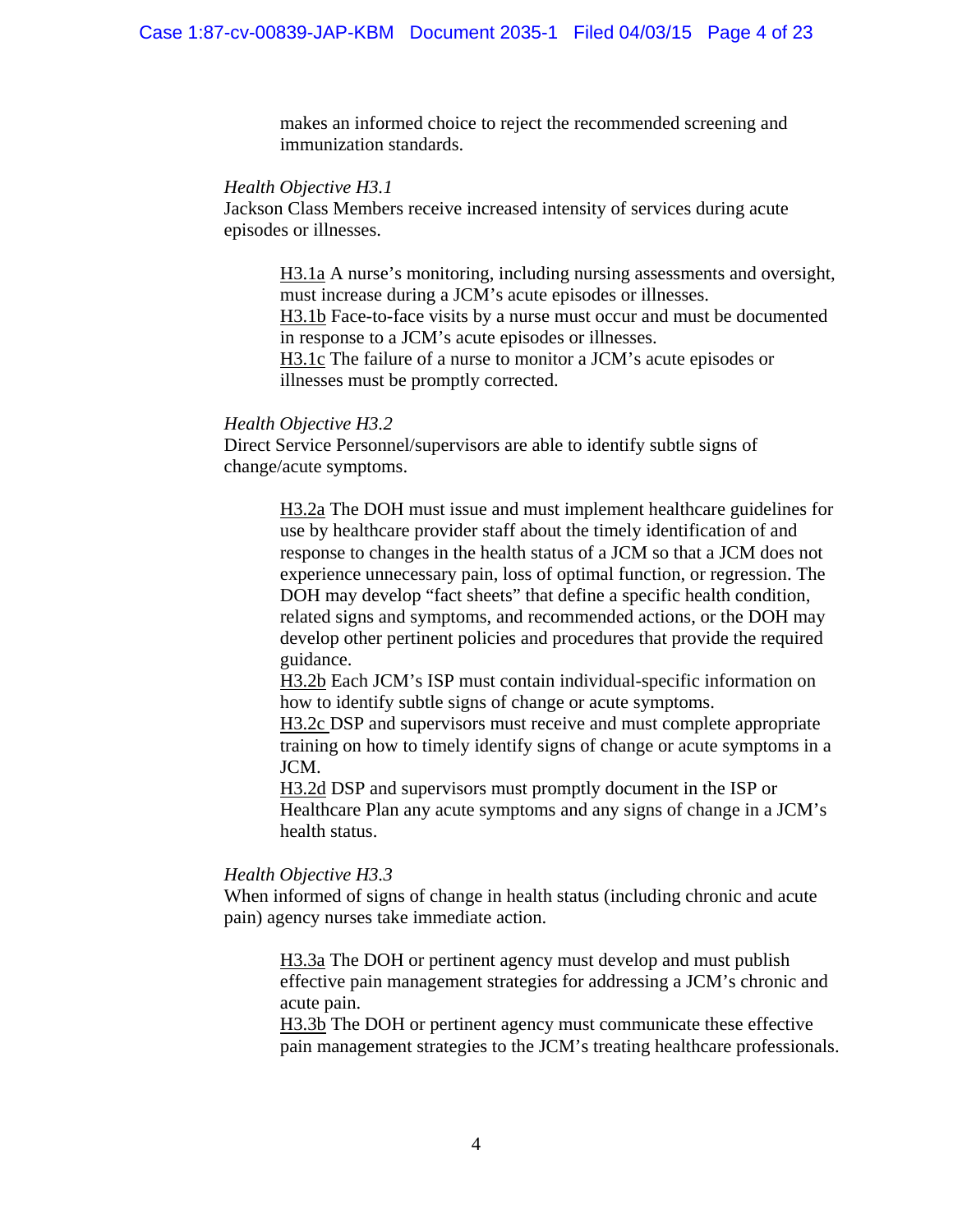H3.3c The DOH must evaluate the effectiveness of pain management strategies and must record the effectiveness of those strategies in the JCM's e-CHAT, healthcare plan, and nursing report.

H3.3d Nurses must identify and must respond to signs of a JCM's chronic and acute pain and must take prompt action to reduce or to eliminate the JCM's pain.

#### *Health Objective H3.4*

When an individual is receiving healthcare in an out of home setting, critical health and functional information will be provided and the individual's existing adaptive equipment that can be used in that setting will be offered.

H3.4a The DOH must develop and must implement a procedure to ensure communication of a JCM's need for existing adaptive equipment and supports to an out-of-home provider.

H3.4b The out-of-home provider must receive a JCM's Health Passport, along with information concerning the JCM's mobility, comfort, safety, and sensory items within 24 hours of the JCM's placement with an out-ofhome provider.

H3.4c The necessary adaptive supports already used by a JCM must be offered to the out-of-home provider within 24 hours of the JCM's placement with an out-of-home provider.

### *Health Objective H3.5*

When a JCM is receiving healthcare in an out-of-home setting, the IDT will plan for a smooth transition back to the JCM's home as soon as medically feasible.

 H3.5a The JCM's IDT, case managers, and pertinent healthcare staff (including Regional Office and Agency nurses), along with the out-ofhome facility's discharge planners, must promptly meet together to plan for a JCM's discharge as soon as it is medically feasible to ensure a safe discharge, provided the guardian consents to discharge.

 H3.5b The JCM's e-CHAT and other healthcare records must be promptly updated by appropriate healthcare providers to indicate healthcare and adaptive supports that the JCM received from the out-of-home provider in order to ensure a safe and smooth transition back to the JCM's home.

#### *Health Objective H4.1*

Competent personnel (nurses, DSP, front line supervisors, ancillary providers, and case managers), who have received and passed competency based training related to prevention and early identification, provide services to Jackson Class Members. (Ashton #6, 7, 8)

H4.1a The parties and the JCA must develop a mandatory competency based training program.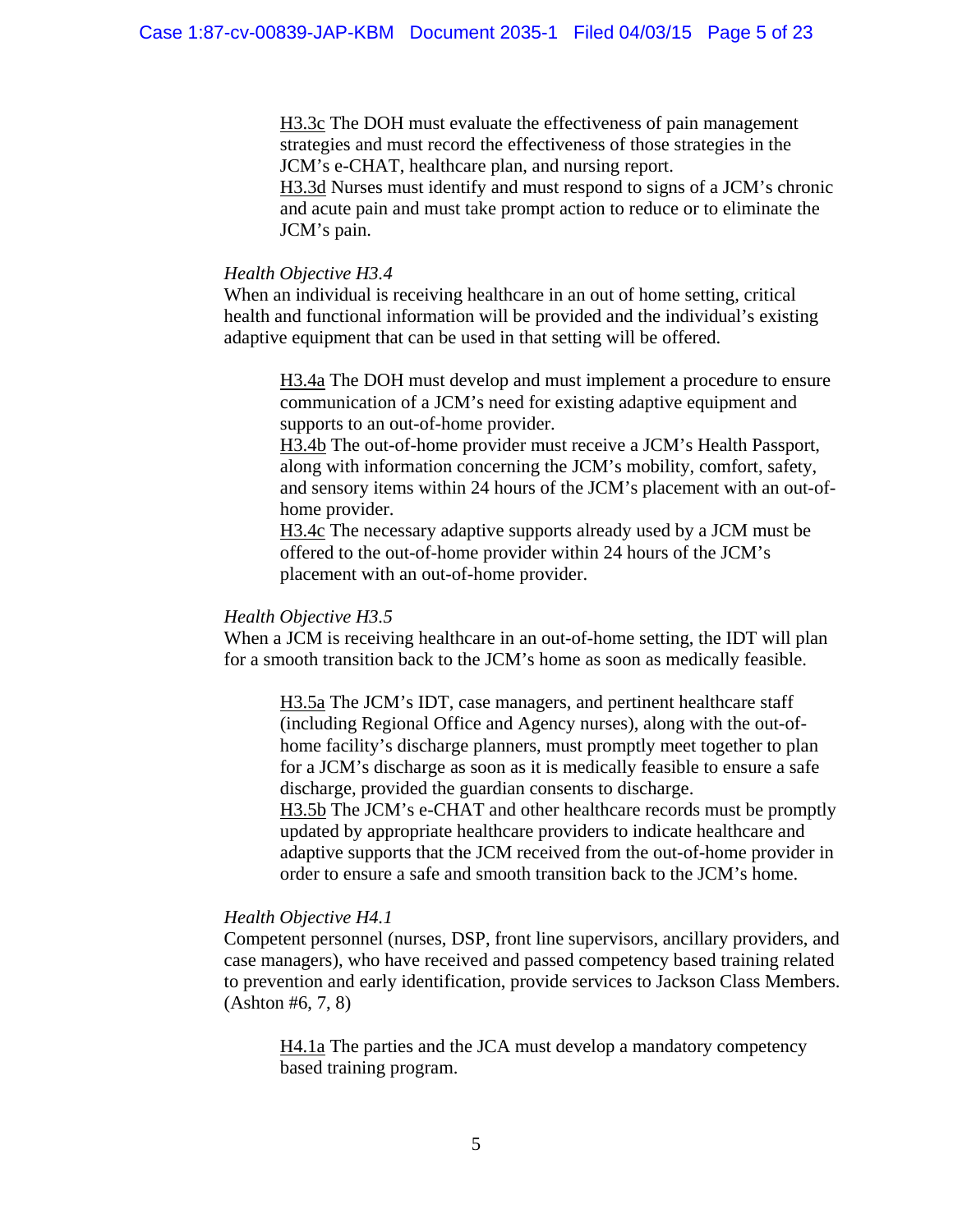H4.1b Nurses, DSP, front-line supervisors, ancillary providers, and case managers must satisfactorily complete the mandatory competency based training program.

H4.1c The DOH must independently measure compliance by nurses, DSP, front-line supervisors, ancillary providers, and case managers with mandatory competency based training.

H4.1d The DOH must take prompt remedial action for nurses, DSP, frontline supervisors, ancillary providers, and case managers who are found deficient in the mandatory competency based training.

H4.1e Nurses, DSP, front-line supervisors, ancillary providers, and case managers must receive information specific to Ashton #6, 7, and 8, as outlined in the Health Communications Matrix.

#### *Health Objective H4.2*

IDTs provide for the changing health supports class members need as they age including advanced care planning and have access to palliative care consistent with their individual needs.

H4.2a Case managers and agency nurses must provide up-to-date information and resources to JCMs and their guardians about advanced care planning and palliative or end-of-life care so that the JCMs and their guardians can make informed choices.

H4.2b The DOH must identify, and must document on an annual basis in the pertinent healthcare records, those JCMs who want advanced care planning, including palliative care, and those JCMs who decline advanced care planning.

H4.2c The DOH must provide advanced care planning and palliative care to those JCMs who choose to have advanced care planning and palliative care.

#### *Health Objective H4.3*

Quality Assurance information is used to improve health outcomes.

H4.3a The DOH must identify gaps in healthcare services to JCMs and must develop strategies to improve healthcare services to JCMs. H4.3b The DOH must use existing quality assurance information and tools – including the measurements found in the CPR (Community Practice Review), Out-of-Home Placement, Emergency Services Utilization, ANE (Abuse, Neglect, and Exploitation) Reporting, and Provider QA (Quality Assurance) Reports – to improve healthcare services to JCMs and to fill in gaps in healthcare services to JCMs.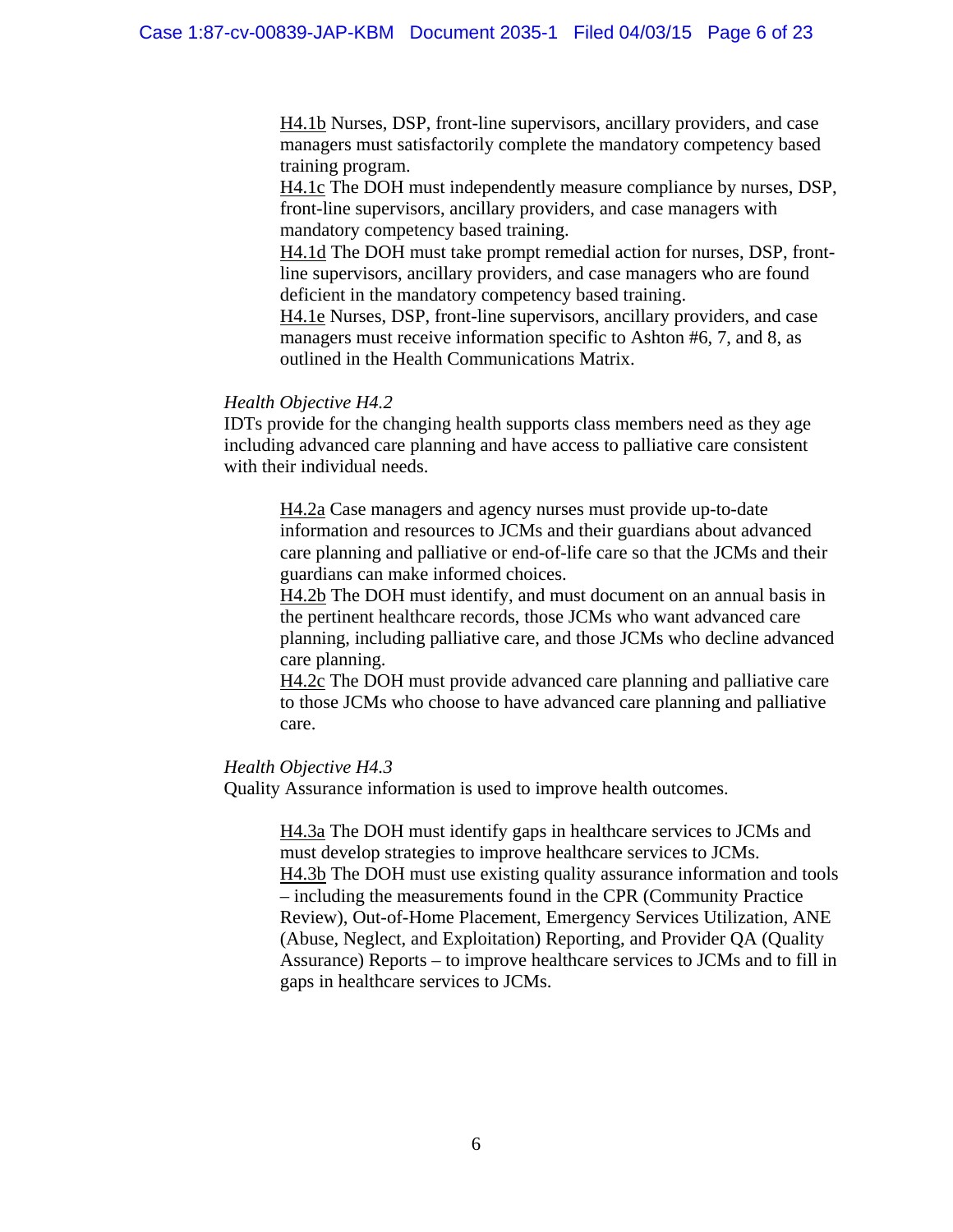#### **SAFETY PLAN**

*Safety Objective S1.1*

Define "Abuse, Neglect and Exploitation" (ANE) consistent with New Mexico Statutory Adult Protective Services (APS) definitions.

S1.1a The DOH must promulgate revised regulations that define ANE consistent with APS definitions.

#### *Safety Objective S1.2*

Provide educational information about how to detect ANE.

S1.2a The DOH must develop and must provide annually educational information to providers, physicians, clinicians, families, guardians, and law enforcement about detecting ANE.

## *Safety Objective S1.3*

The individuals listed in POA [Plan of Action] CIMS B [Community Incident Management System] [regional coordinators, agency coordinators, direct contact staff, DD[S]D staff, case managers, agency executive staff, IMB investigators, agency IMCs, agency direct service staff] will receive the training described in the Eva Kutas Recommendations #7 and #8 and will pass a formal test of the individuals' knowledge and understanding of IMB provider policy requirements.

S1.3a All current and new staff as listed in POA CIMS B and the DDSD staff ( Regional Directors, Assistant Regional Office Bureau Chief, and the DDSD Training Unit) must successfully complete competency based training that incorporates the principles of adult learning described in Kutas Recommendations # 7 and #8.

S1.3b All current and new staff in POA CIMS B and the DDSD staff must complete competency based training from a DHI trainer before working alone with JCMs and their guardians.

S1.3c All current and new staff in POA CIMS B and the DDSD staff must demonstrate a knowledge and understanding of the training received in S1.3a and S1.3b by passing a formal test.

S1.3d All current and new staff listed in POA CIMS B and the DDSD staff must receive refresher competency based training on an annual basis.

*Safety Objective S1.4*

ANE is reported immediately.

S1.4a The DOH must maintain a toll-free 24 hour, 7 days a week, telephone number to receive reports of ANE. S1.4b The DOH must communicate to its staff and the providers who have contact with JCMs that ANE of JCMs must be reported immediately.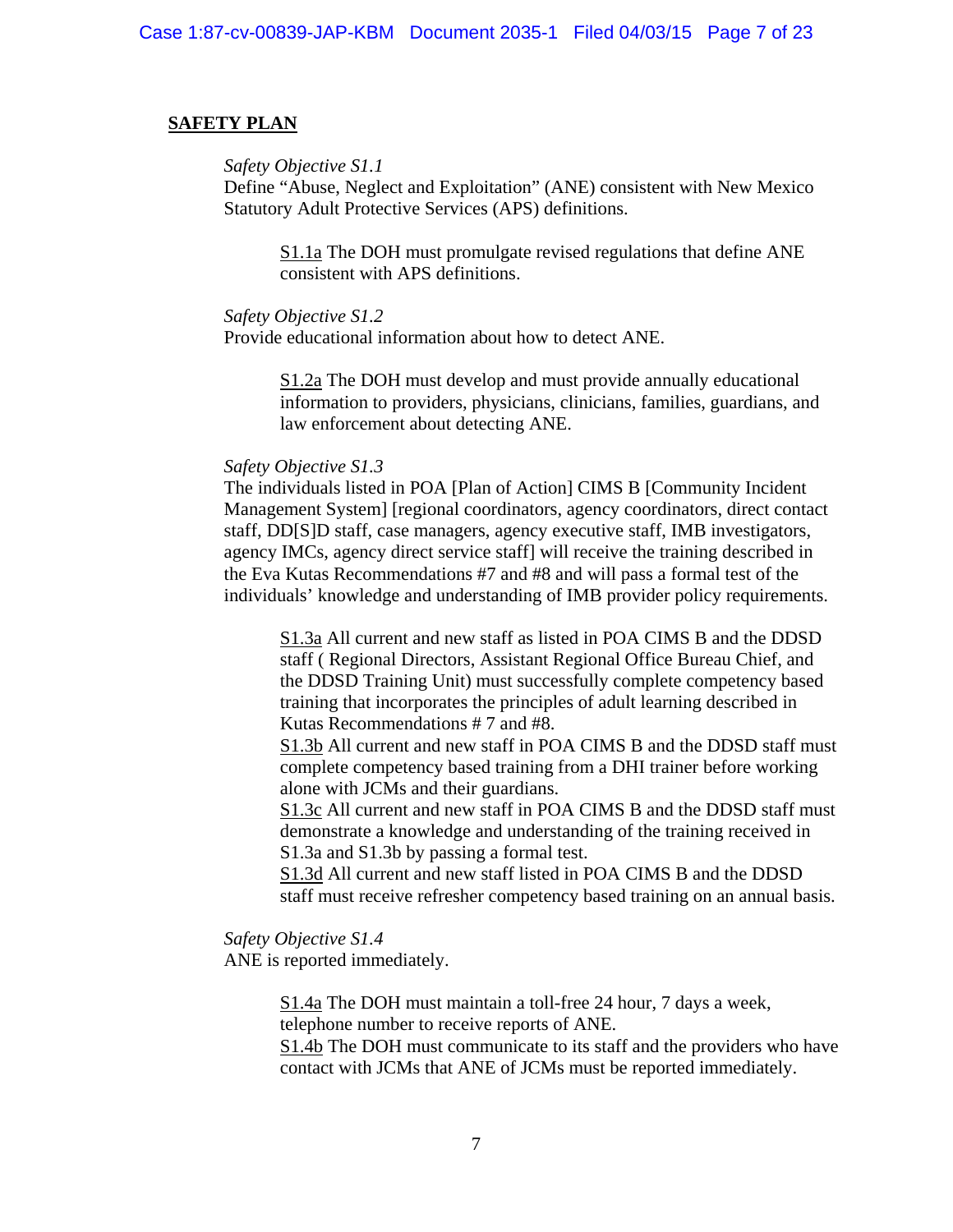S1.4c IMB must formally document reports of ANE of JCMs and must take corrective action when ANE is not reported immediately.

#### *Safety Objective S1.5*

Providers will take immediate action to develop a safety plan after an allegation of ANE to protect the alleged victim(s) during the course of an investigation.

S1.5a Providers for JCMs must immediately develop, with IMB approval and monitoring, an Immediate Action and Safety Plan (IASP) in all cases of reported ANE.

S1.5b The DOH must monitor providers for compliance with IASPs and must take corrective action as needed.

#### *Safety Objective S1.6*

Severity of the alleged ANE dictates the investigation response.

S1.6a The DOH must establish a priority of investigation responses consistent with the applicable policy which requires investigative responses be three hours or less for emergencies, 24 hours or less for Priority 1 incidents, and 5 days or less for Priority 2 incidents.

#### *Safety Objective S[Kutas]2.1*

Competent ANE Investigators conduct professionally adequate investigations.

S2.1a ANE Investigators must pass Core Competency and Field Training before conducting investigations of ANE.

S2.1b The Supervisory Review Tool must be used to assess an ANE investigation in every case of ANE.

S2.1c ANE investigations must not be closed until they meet the standards of the Supervisory Review Tool, which verifies whether the investigation meets the standard for professionally adequate investigations.

S2.1d The DOH must review ANE intake and investigation quality, consistent with the Kutas quality indicators, on a quarterly basis.

#### *Safety Objective S[Kutas]3.1*

Consistent with the IGA (Inter-Governmental Agreement), IMB will be the primary authority for ANE investigations.

S3.1a The DOH must promulgate administrative rules that delineate the IMB's responsibilities as they relate to the IMB's primary authority to conduct single ANE investigations.

S3.1b The DOH must monitor the IMB's compliance with these administrative rules on a quarterly basis and must promptly correct any deficiencies.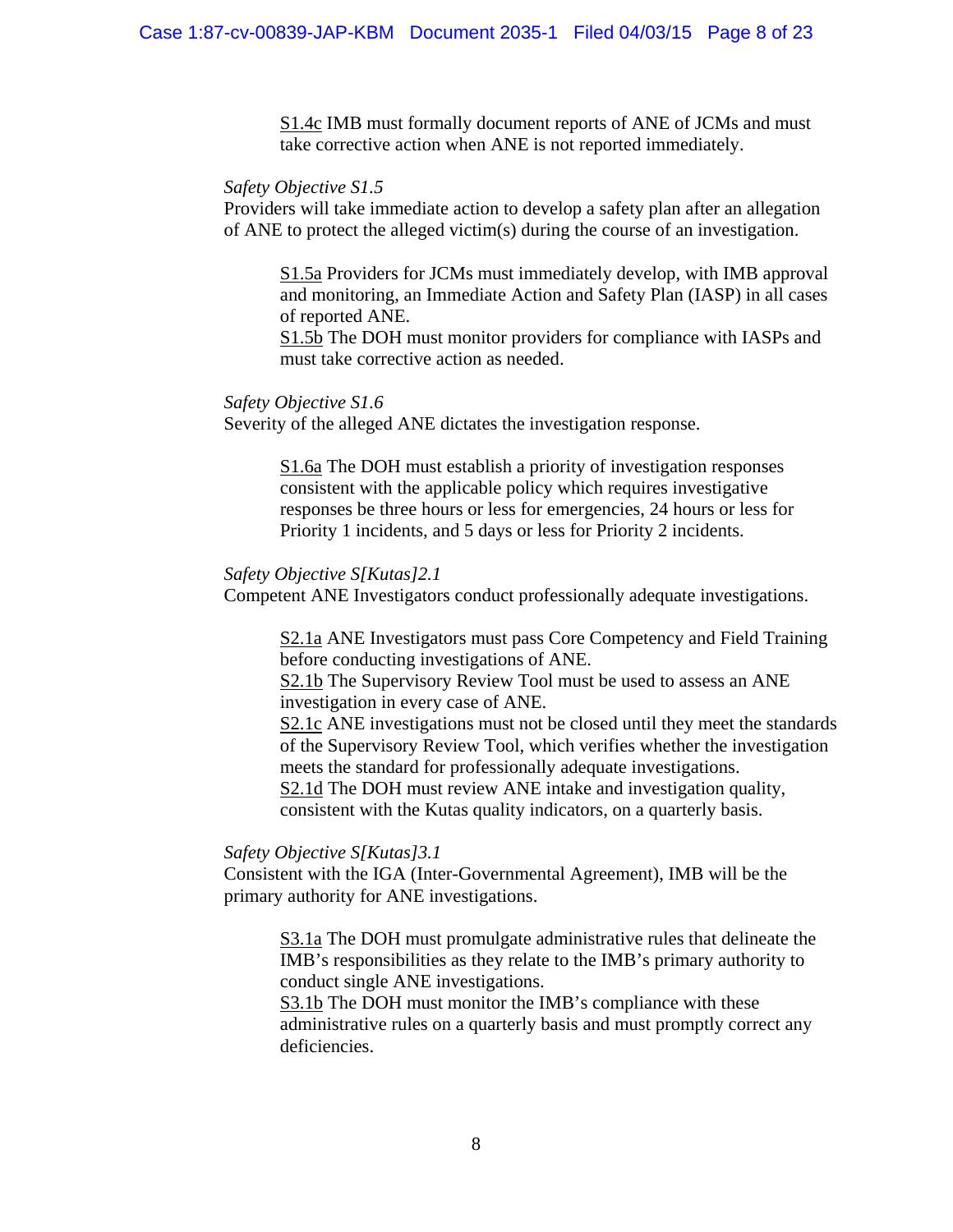#### *Safety Objective S[Kutas]4.1*

Provide information regarding ANE reports/investigations to designated stakeholders.

> S4.1a The DOH must provide timely information regarding ANE reports, investigations, and findings to JCMs, stakeholders (families, guardians, providers, case managers), and other individuals or staff who need that information to ensure the safety of JCMs.

S4.1b The reporter of ANE must receive information from the DOH about the status of the ANE report and any findings.

S4.1c Notification of substantiation of ANE reports must comply with New Mexico Administrative Code 7.1.14.12 (Notification of Investigation Results).

## *Safety Objective S[Kutas]5.1*

Risk of ANE is reduced when individual/systems issues are identified and prevent[ive] and remedial measures are taken.

> S5.1a When there is substantiated ANE, Defendants must take immediate preventive and remedial action at the individual, program, and system levels.

S5.1b When there is substantiated ANE, the appropriate case managers must ensure that identified health and safety risks for a JCM are addressed and remediated.

S5.1c Providers and appropriate regional office staff must review ANE investigations and findings to determine if responses to substantiated ANE are timely, effective, and sustained.

S5.1d When there is substantiated ANE, the JCM's ISP must include pertinent information about the ANE investigation and the ANE report for purposes of reducing and preventing ANE.

## *Safety Objective S[Kutas]6.1*

Use ANE information to improve health/safety.

S6.1a The DOH must implement an integrated data system to identify patterns concerning ANE at the individual, program, and systems levels. S6.1b Quarterly, the DHI and DDSD must examine IMB data and must identify patterns of ANE, indicated, for example, by multiple reports of ANE by providers or JCMs, by substantiated cases of ANE, by use of emergency services in response to ANE, and by out-of-home placements resulting from ANE.

S6.1c The DOH must disseminate to providers and pertinent personnel information about ANE, including patterns of ANE, identified "systems" issues concerning ANE, and identified causes and contributing factors of ANE.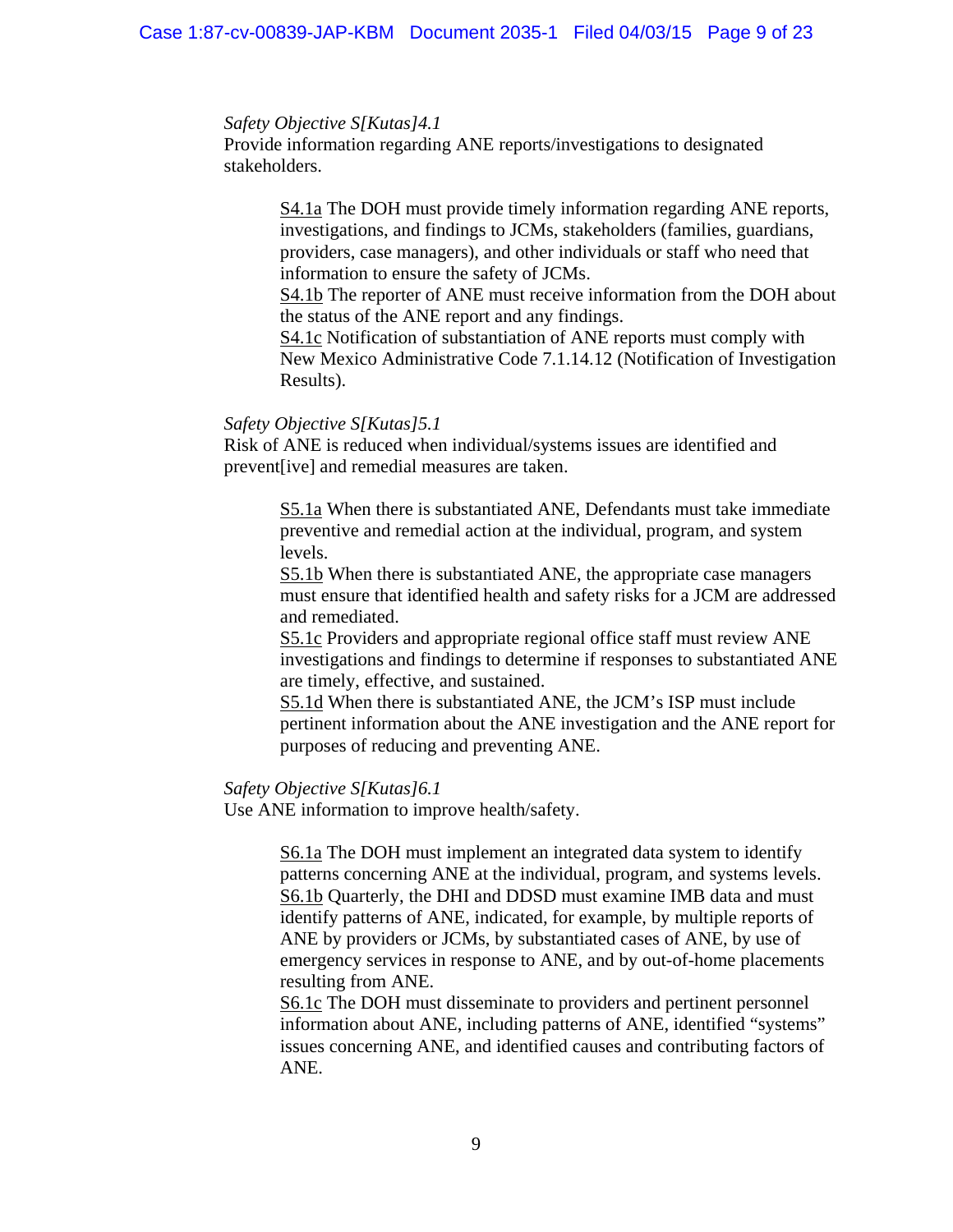#### *Safety Objective S2.1*

All deaths are reviewed and a root cause analysis is done of preventable deaths. The findings from the root cause analysis will be used to strategically reduce the likelihood of preventable deaths.

S2.1a Qualified independent healthcare professionals and relevant administrative personnel must timely report and review all JCM deaths. S2.1b The DOH must timely provide autopsy reports and independent healthcare professionals' reports of JCMs' deaths to the Mortality Review Committee (MRC), that then reviews and analyzes all JCM deaths, and makes findings and recommendations.

S2.1c The DOH must identify and take appropriate remedial actions in response to the MRC's findings and recommendations.

S2.1d The DOH mortality review process must be consistent with the components in the General Accounting Office Mortality Review Report, GAO-08-529, as tailored for New Mexico's population and demographics. S2.1e In response to analysis of JCMs' deaths and the mortality review process, the DOH must identify root causes of the JCM deaths and must remediate identified deficiencies in the mortality review process so as to reduce the likelihood of preventable deaths.

#### *Safety Objective S3.1*

Establish and use indicators to measure quality of DD [Developmentally Disabled] Services in New Mexico.

> S3.1a The DOH must establish "DD key indicators" at the individual, program, and systems levels that guide programs and services for JCMs. S3.1b The DOH must ensure that the DD key indicators are present in the DDW provider agreements, DDW (Developmentally Disabled Waiver) standards, and the QMB (Quality Management Bureau) review tool. S3.1c The DOH must identify and must document a JCM's preferences and needs, through the use of DD key indicators, the CPR (Community Practice Review), and other JCM data, with respect to gaining skills, increasing independence, and participating in integrated community activities.

> S3.1d The DOH and providers must respect a JCM's informed choices for program development and services to meet the JCM's preferences and needs.

S3.1e Providers must use information from the DD key indicators, the CPR, and the JCM to promptly correct deficiencies in programs and services and to improve practice.

#### *Safety Objective S3.2*

Community Practice Reviews are provided by competent personnel as evidenced by reviewers who have passed competency based training.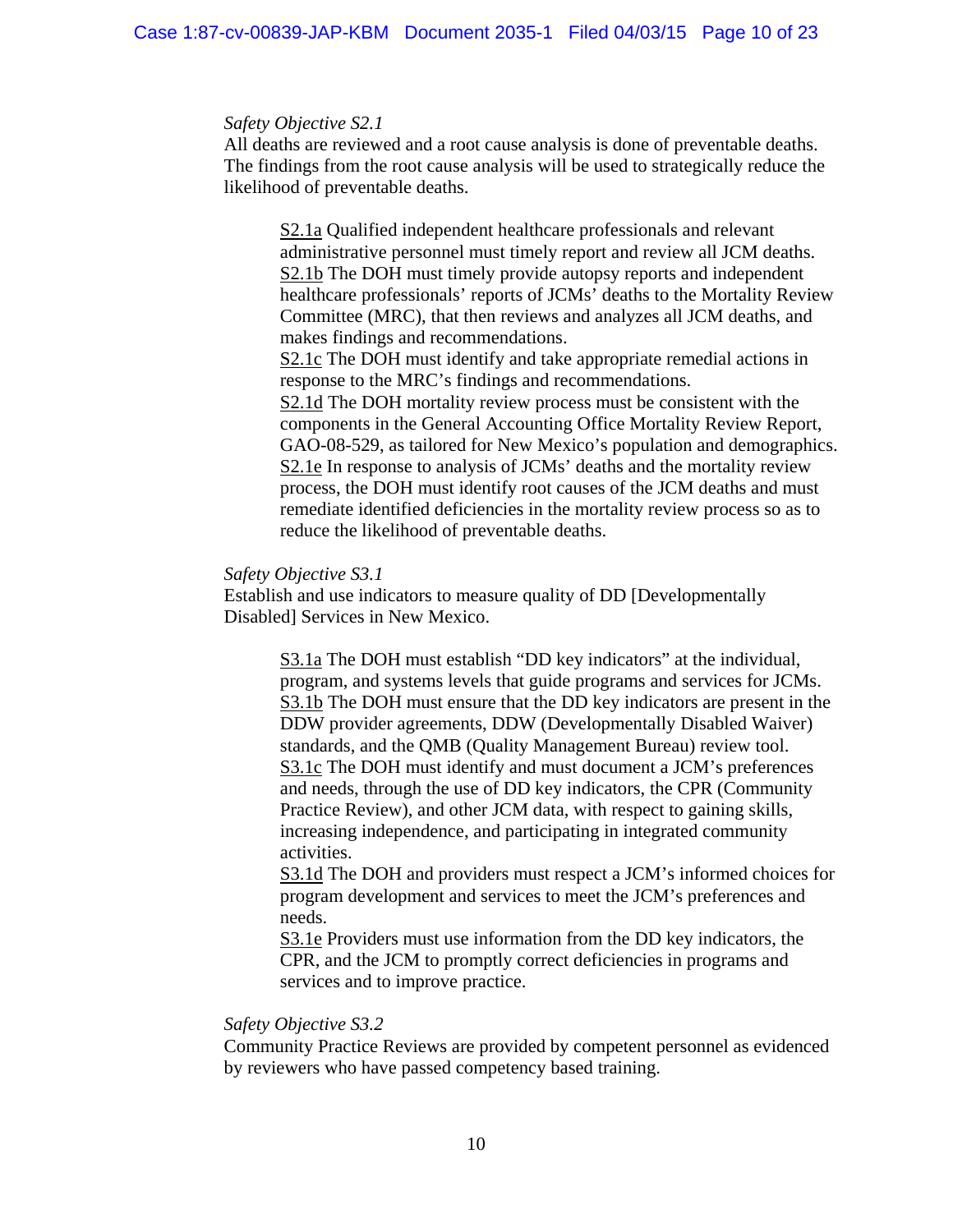S3.2a Community Practice Reviewers must satisfactorily complete the DOH mandatory competency-based training, including "Online Pre-Service Manual Part 1, person Centered Planning 2 day, Health and Wellness Coordination, and Advocacy Strategies," before participating in the CPR.

S3.2b The Community Monitor must be satisfied with the selection and training of the Community Practice Reviewers and of the Case Judges who review the Community Practice Reviewers' findings. S3.2c The Community Monitor must determine the CPR sampling methodology, protocol instrument, reviewers' guidelines, scoring, and evidence used to assess compliance with the elements of the CPR, consistent with related requirements in the JSD (Joint Stipulation on Disengagement)

### *Safety Objective S3.3* Implement the CPR.

S3.3a The DOH must annually conduct the CPR consistent with the Community Monitor's existing sampling methodology, protocol instrument, reviewers' guidelines, scoring, and evidence. S3.3b The Community Monitor must issue individual, regional, and statewide reports that contain the Community Monitor's findings and recommendations.

S3.3c The DOH must continue to provide adequate resources to support the implementation of the CPR for purposes of demonstrating sustainability.

## *Safety Objective S3.4*

Use the findings from the CPR to improve services for class members and to improve the system of services for Jackson class members.

S3.4a DDSD must work with service providers and case management agencies that have "repeat findings" of deficiencies or problems to improve and sustain improvement with respect to the identified deficiencies or problems.

S3.4b The DDSD and providers must use the 2013–2015 CPR findings and recommendations.

S3.4c DDSD must meet with providers that have high health risk-related findings and providers that have the highest number or 2013–2015 CPR findings of deficiencies to improve those providers' services to JCMs. S3.4d Defendants must identify actions taken in response to the 2013– 2015 CPR findings and ensure that deficiencies are remedied.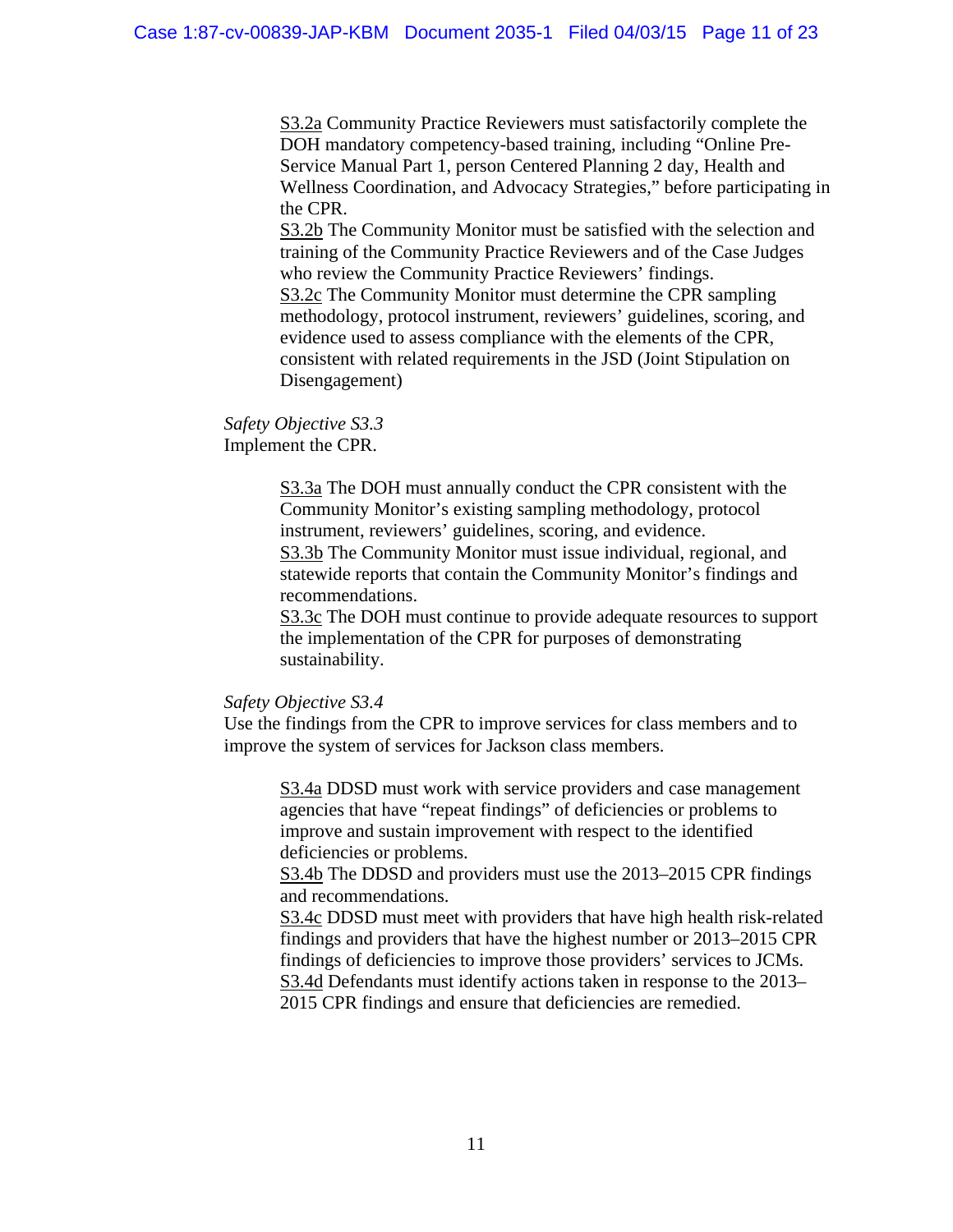#### *Safety Objective S3.5*

Competency based training is provided based in part on analysis of identified deficiencies from the CPR through the DDSD required trainings and to specific entities as appropriate.

S3.5a DDSD must evaluate CPR findings to identify deficiencies in its required competency-based training.

S3.5b Using its evaluation of CPR findings, the DDSD must modify existing competency-based training or must provide additional competency-based training to address identified deficiencies. S3.5c Providers with identified deficiencies, and especially providers with repeat deficiencies, must receive competency-based training designed to address deficiencies.

#### *Safety Objective S3.6*

Use information from the CPR in an integrated manner to inform program development and management for class members.

S3.6a DDSD must develop, modify, and manage programs and services for JCMs based on identified correlations in the CPR information and other JCM data.

S3.6b DDSD must file semi-annual reports identifying program development and implementation.

## *Safety Objective S3.7*

Regulatory program reviews are completed by staff who have received and passed competency based training specific to their QMB roles and responsibilities.

S3.7a DHI/QMB staff must receive competency-based training for evaluating programs that serve JCMs.

S3.7b DHI/QMB staff must satisfactorily complete competency-based training before evaluating programs and providers that serve JCMs.

#### *Safety Objective S3.8*

Regulatory review of CM [case management] agencies by the QMB, will include a review of essential services as determined by professional assessments and IDT decisions of individual needs and preferences.

S3.8a QMB must identify and must review the essential services that should be provided to JCMs, consistent with IDT decisions and determinations by medical professionals, therapists, and nutritional experts.

S3.8b QMB must modify its CM data to reflect the identified essential services for JCMs.

S3.8c QMB must review CM agencies on an annual basis, using quality indicators consistent with the DDSD 2006 Case Management Manual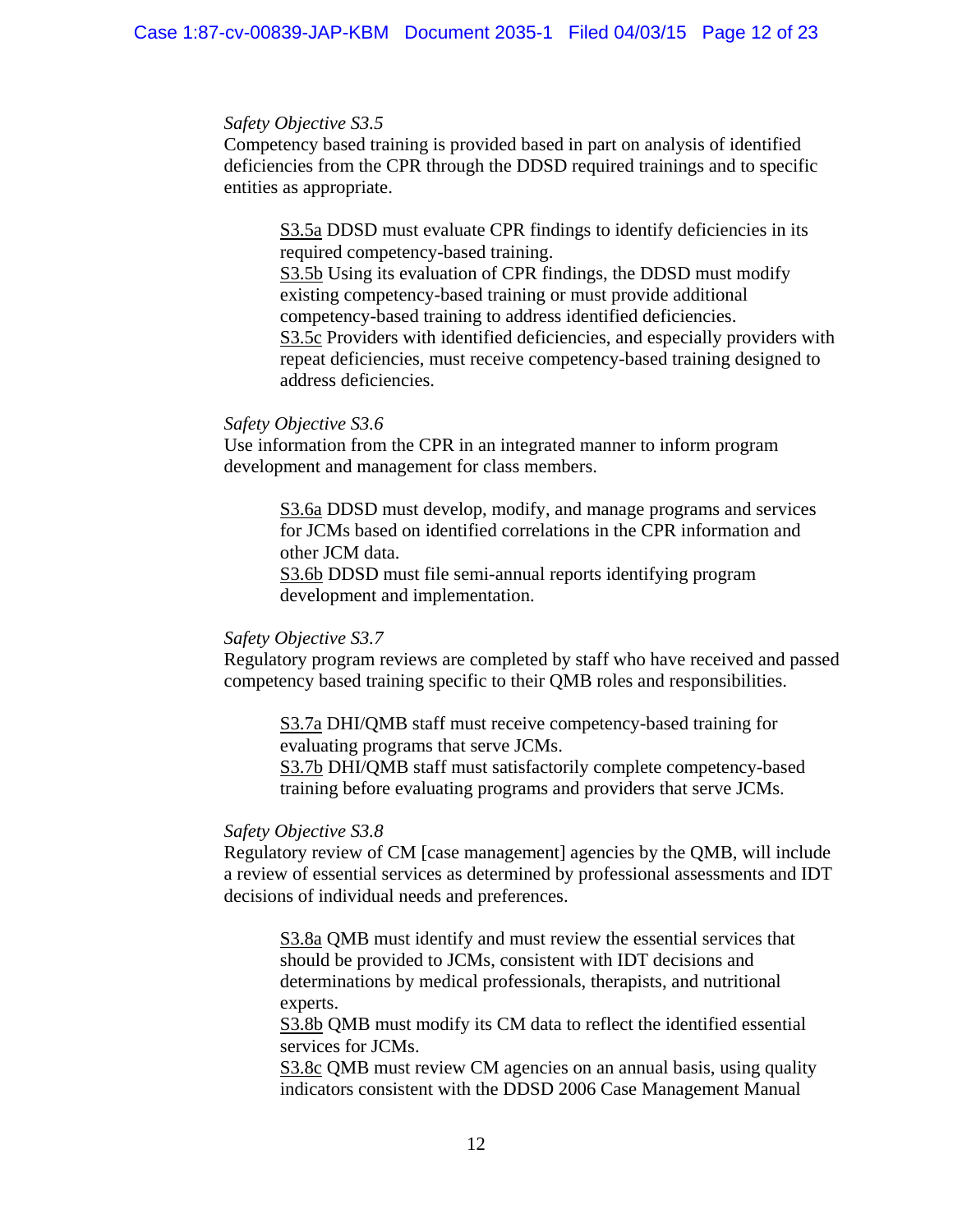Resource Guide and DDSD Service Standards, to ensure essential services are being provided to JCMs.

#### *Safety Objective S4.1*

Examine current Quality Assurance and Quality Improvement processes and activities intended to safeguard Jackson Class Members and to improve the quality of provider performance in relation to Jackson Class Members. Take steps to increase transparency, accountability, and effective remediation. Establish measurable indicators that are consistent with the pertinent standards that address the quality of provider performance.

S4.1a The DOH, with stakeholder input, must analyze its quality assurance and quality improvement systems and must modify these systems accordingly to improve the quality of services and of provider performance for JCMs.

S4.1b The DOH must annually evaluate the quality of providers' services and must promptly issue "provider report cards" that identify strengths, deficiencies, and remediation plans of the providers.

S4.1c The DOH must allow public access of the provider report cards. S4.1d Increased transparency and accountability of providers' services must be measured by the Provider Selection Guide (a DOH publication). S4.1e The DOH must review a provider more frequently in cases where there is evidence that the provider has an increased number of deficiencies or increasingly serious deficiencies.

#### *Safety Objective S4.2*

DOH response is proportionate to the seriousness of the contractor's alleged substandard performance when corrective action is not effectively implemented.

S4.2a Defendants must identify a contractor's deficiencies in cases where the contractor failed to effectively implement corrective action. S4.2b Defendants must take remedial action proportional to the seriousness of the alleged substantial performance by a contractor that fails to effectively implement an identified corrective action.

#### *Safety Objective S5.1*

Providers will use the identified performance indicators as part of their agency quality assurance system to improve quality.

S5.1a The DOH must establish measurable quality indicators, including (1) implementation of a QA/QI (Quality Assurance/Quality Improvement) Plan, (2) implementation of ISPs, (3) analysis of General Events Reports data, (4) compliance with Caregivers Criminal History Screening requirements, (5) compliance with Employee Abuse Registry requirements, (6) compliance with DDSD training requirements,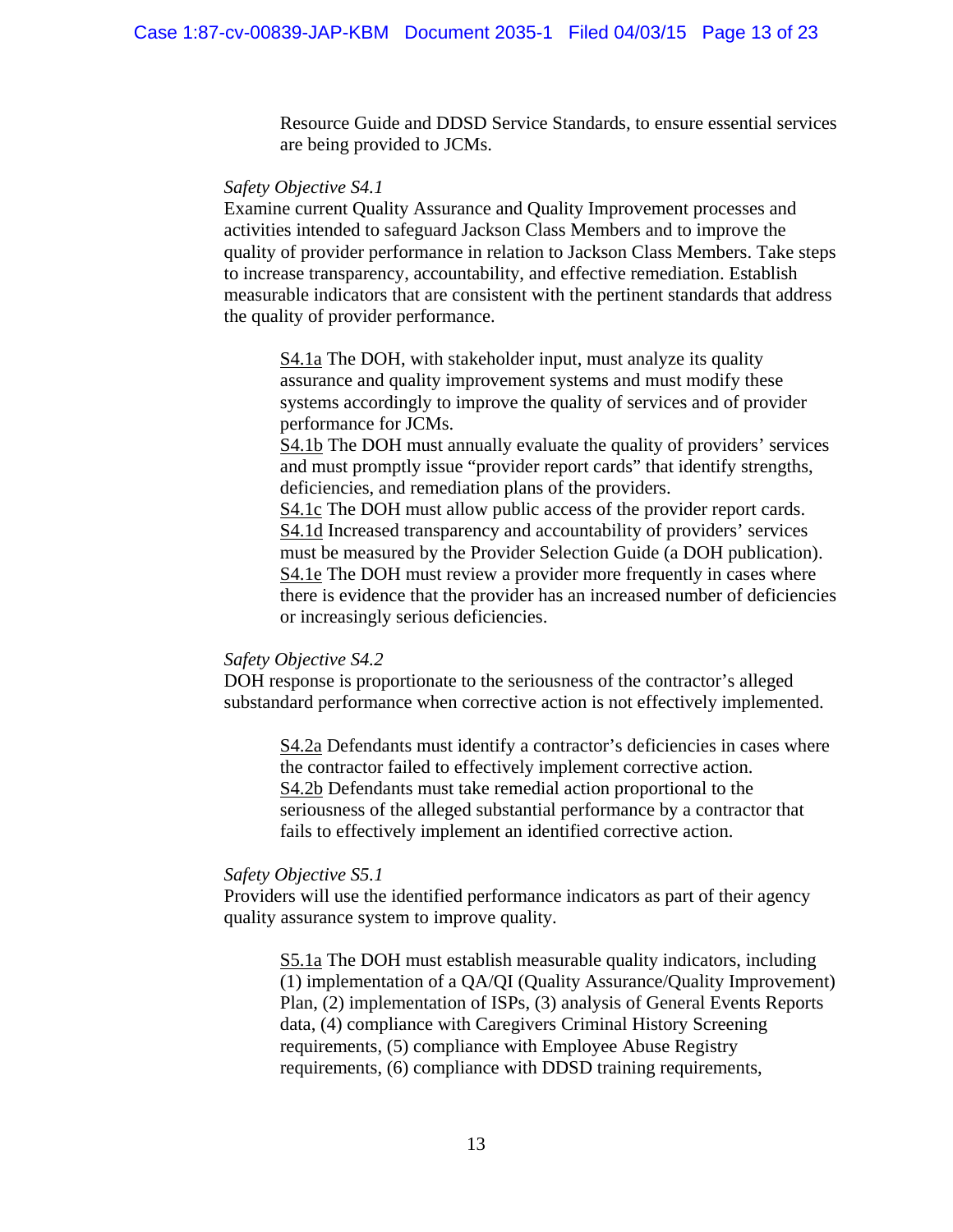(7) patterns of reporting incidents, and (8) results of improvement actions taken in previous quarters, at the individual, program, and systems levels. S5.1b The DOH must communicate these required measurable quality indicators to providers.

S5.1c Providers must use the required measurable quality indicators to improve the quality of their services to JCMs.

S5.1d The DOH must determine providers' compliance in using the measurable quality indicators through the use of QMB surveys for a fiscal year.

#### *Safety Objective S5.2*

Use significant events reported through GER (General Events Reporting)- including use of emergency services, falls, medication errors, and law enforcement incidents -- to support DD system management, that includes responses to significant events.

S5.2a The joint DDSD and DHI Significant Events Committee, and the DDSQI Developmental Disabilities Supports Division Quality Improvement must routinely use the GER information (as defined by Safety Objective S5.2) to support DD system management. S5.2b Defendants must use the GER information to identify the JCMs most at risk, to inform providers and regional Quality Assurance staff of JCMs most at risk, and to request the development and implementation of prevention plans specific to a JCM's identified risks.

S5.2c Defendants must provide DDSQI with significant event information found in electronic reporting through Therap GER for use by members of the joint DDSD and DHI Significant Events Committee in program development and improvement.

S5.2d The DOH must analyze significant event information, must identify undesirable trends or deficiencies in performance (e.g., failure to respond adequately to significant events), must develop remedial plans, and must evaluate effectiveness of remediation.

## *Safety Objective S5.3*

Implement a responsive and effective case management system as evidenced by the provision of needed supports and services.

S5.3a Case managers must demonstrate that they know the current strengths, needs, preferences, and medical conditions of the JCMs they serve through updating each JCM's ISP to address these factors. S5.3b Case Managers must ensure that each JCM's ISP is properly implemented and should use the Omnicaid Claims Report to confirm that a JCM received the services identified on the ISP. S5.3c Case Managers must identify significant risks, needed supports, and unmet needs for each JCM; must convene the IDT promptly whenever a JCM is at risk or a JCM's needs are not being fully addressed; must ensure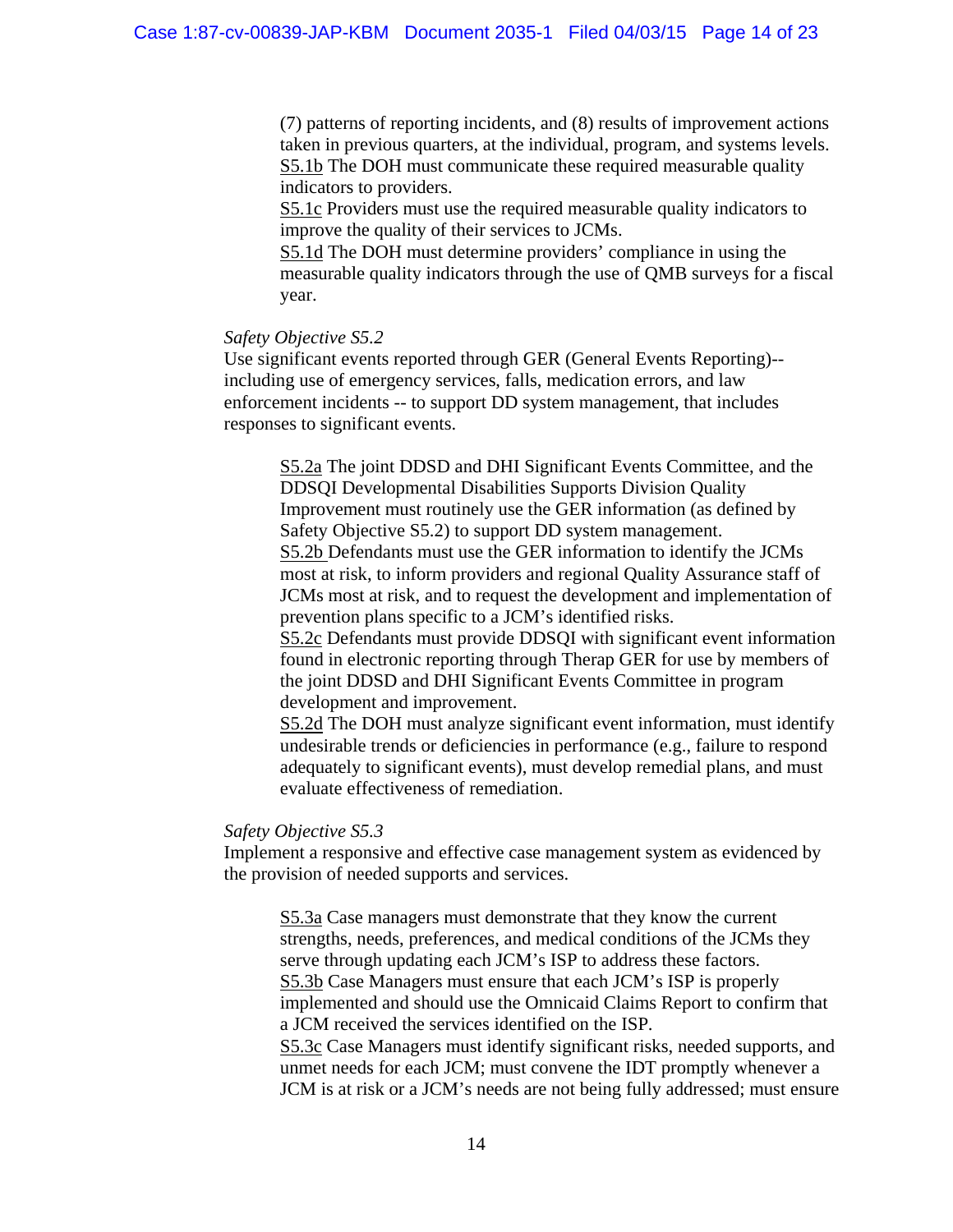that the JCM's needs are addressed; and must seek assistance from the DOH if the IDT is unable to adequately meet a JCM's needs. S5.3d The DOH must monitor and evaluate the performance of each case management agency on an annual basis and must use its evaluation to determine whether the case management agency should be certified as a DD Waiver provider.

### *Safety Objective S5.4*

Develop and implement an effective, integrated DD Strategic Information Management System.

> S5.4a The DOH must evaluate its integrated DD Strategic Information Management System, comprised of the electronic Health management System, DDSD (LTSD) reports, and HSD's (Human Services Department) Medicaid Management Information System (MMIS) (currently Omnicaid), in terms of that integrated system's capacity to use information through web-based reports for JCMs.

S5.4b The DOH must make DDSD (LTSD) reports available as webbased reports.

S5.4c The DOH must ensure that the "ad-hoc reports pulled from HSD's MMIS" are available from DDSD.

S5.4d The DOH must transition the "Therap reports on Provider Compliance" to DDSD. (If this does not reflect Defendants' proposed evaluative component, which may not have been complete or clear, Doc. No. 2022 at 58, Defendants should correct evaluative component S5.4d as needed.)

S5.4e Defendants must evaluate the usefulness and gaps in the abovedescribed data collection system and must modify or update the system where practicable.

## **SUPPORTED EMPLOYMENT PLAN**

## *Supported Employment Objective SE 1.1*

Achieve an annual increase of Jackson Class Members working "at criteria," in accordance with information gathered regarding the Jackson Class Members' abilities and desires to be employed, and the guardians' positions on employment of the Jackson Class Members. Defendants must provide technical, supported employment assistance to the Jackson Class Members and support for teams to assist all qualified and willing Jackson Class Members to obtain "at criteria" employment.

SE1.1a Defendants must obtain current statistics on JCMs who are not working at criteria, but who wish to work and are capable of working at criteria, provided the JCMs' guardians support working at criteria.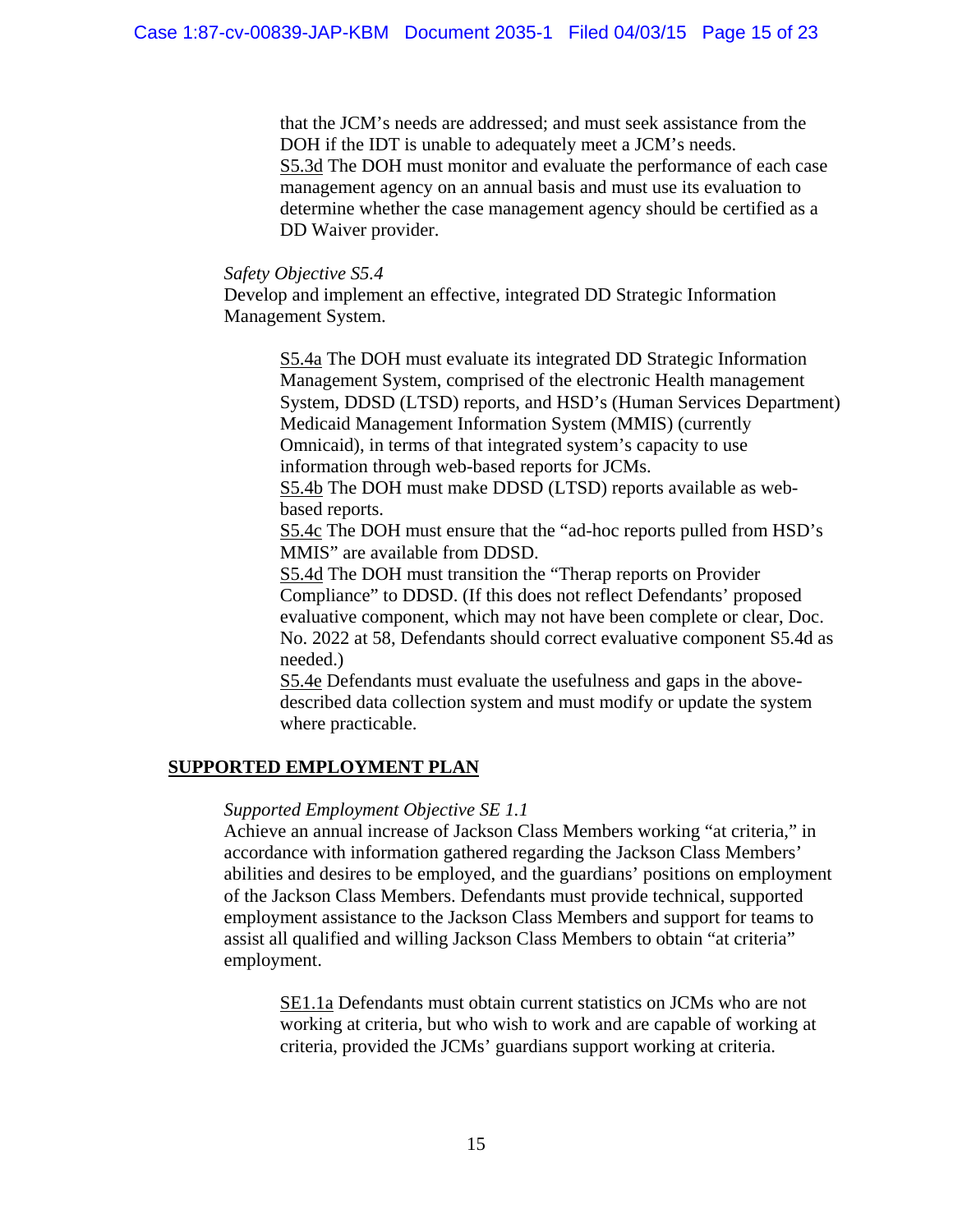SE1.1b Defendants must provide technical vocational assistance and support through job developers and job coaches for all JCMs identified in SE1.1a.

SE1.1c Defendants must achieve an annual increase in the number of JCMs working at criteria, consistent with SE1.1a.

SE1.1d Defendants must provide technical assistance to JCMs and their teams to obtain jobs for JCMs consistent with the federal definition of Supported Employment.

#### *Supported Employment Objective SE 1.2*

Defendants will increase the number of qualified providers statewide in order to increase the number of Jackson Class Members earning minimum wage or better, and to increase the average number of hours per week worked by Jackson Class Members. Defendants will develop a plan with time lines to provide quality supported employment at criteria to all priority class members who are determined to be appropriate for work.

SE1.2a Defendants must develop a written strategy and process to recruit and retain qualified employment providers for all JCMs who wish to and are able to work at criteria, with their guardians' consent.

SE1.2b Defendants must provide a current written list of qualified employment providers to JCMs and their guardians.

SE1.2c Defendants must use the list of qualified employment providers to increase the number of JCMs earning minimum wage or better and to increase the number of hours per week worked by JCMs.

SE1.2d Defendants must create and must disseminate a timeline with target dates for the employment at criteria of all JCMs who wish to work, who can work, and who have the consent of the guardians to work at criteria.

SE1.2e Defendants must maintain and must report annual statistics on the number of (1) JCMs who wish to work at criteria, (2) JCMs who can work at criteria with their guardians' consent, and (3) JCMs who are working at criteria. Defendants must correlate these annual statistics with the target dates in the timeline.

#### *Supported Employment Objective SE 1.3*

Personnel who develop or implement career development plans will receive and pass competency based training based on DDW standards on career development planning.

SE1.3a Defendants must develop competency based training on DDW standards for career development planning.

SE1.3b Personnel must have satisfactorily passed competency based training on DDW standards for career development planning before providing career development planning to JCMs and their guardians.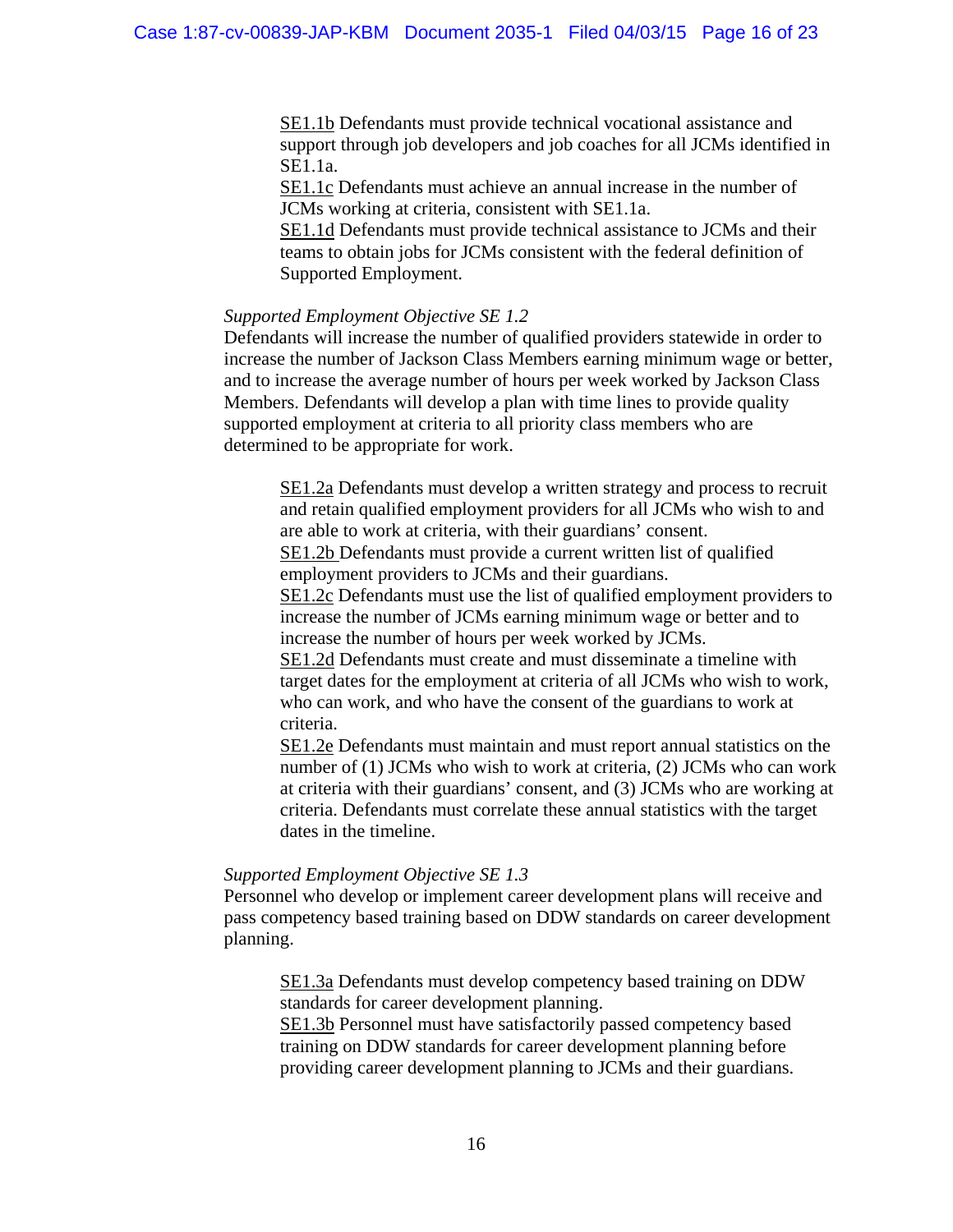#### *Supported Employment Objective SE 1.4*

Increase capacity to create traditional and non-traditional paths to employment.

SE1.4a The DDSD Deputy Director must develop an approved action plan to deploy an SE expert or experts to work with qualified employment providers to increase the number of traditional and non-traditional employment opportunities for JCMs to work at criteria. SE1.4b Defendants, through Partners for Employment, must deliver customized employment training to qualified employment providers in reference to employment of JCMs at criteria. SE1.4c Defendants must use funding available through the IGA for the development of JCMs' vocational assessment profiles (VAPs). SE1.4d Defendants must demonstrate through annual statistics that they have increased the capacity to provide traditional and non-traditional paths for employment of JCMs at criteria.

#### *Supported Employment Objective SE 1.5*

Individual records (including ISPs) of Jackson Class Members will contain accurate employment plans that include information about the Jackson Class Members' desires to work, the Jackson Class Members' skills for existing jobs, and whether the guardians want the Jackson Class Members to work.

SE1.5a Defendants, through appropriately trained personnel, must update each JCM's ISP with a current and accurate employment plan, including information about the JCM's employment goals and whether the JCM wishes to work, has skills for existing work, seeks traditional or nontraditional work, and has the guardian's consent to work.

#### *Supported Employment Objective SE 1.6*

When there is a change in an individual's life that impacts their employment status, the team will meet within 10 days and take action to minimize the disruption to the class member's employment.

 SE1.6a Defendants must have a system in place to minimize the disruption to a JCM's employment when a JCM suffers a "life change" (hospitalization, significant health status change, relocation to another city, loss of employment).

 SE1.6b Defendants must promptly document any life change for a JCM in appropriate forms, including Case Management Site Visit Forms and IDT Meeting minutes.

 SE1.6c The JCM's team must meet within ten (10) days of a JCM's life change to take approved actions to minimize a disruption in the JCM's employment.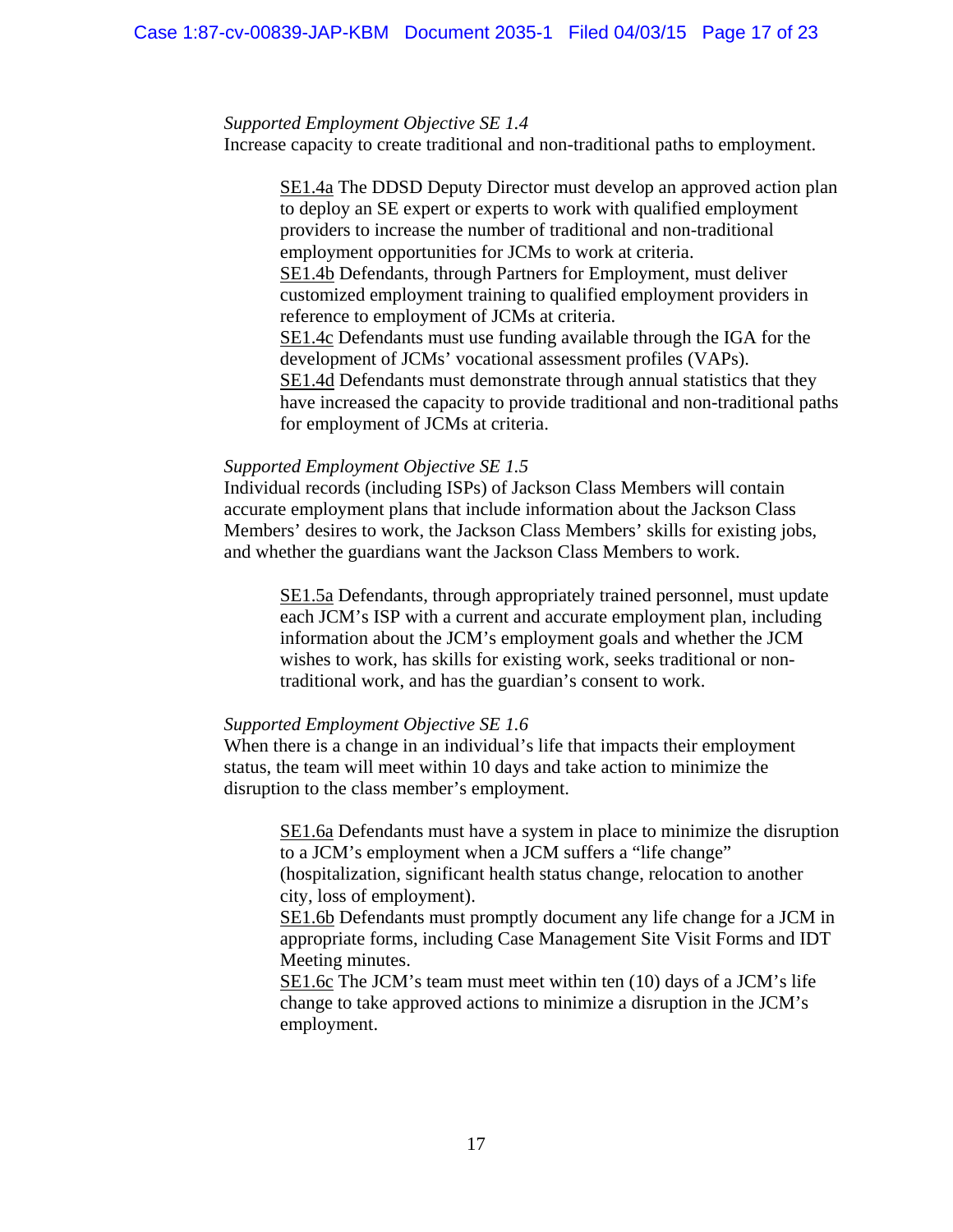#### *Supported Employment Objective SE2.1*

Qualified regional providers will be available in each region for each individual seeking employment.

SE2.1a Defendants must develop a process to produce a list of qualified employment providers in all regions of the State for JCMs who seek employment.

SE2.1b Defendants must create written standards that qualified employment providers must meet, including standards addressing employment goals for JCMs.

SE2.1c Qualified employment providers that do not meet Defendants' standards must be placed on probation for a period not to exceed six (6) months. If a qualified employment provider does not meet Defendants' standards by the end of the probationary period, Defendants must eliminate that employment provider from the list.

SE2.1d Defendants must ensure that JCMs in every region of the State have some choice of qualified employment providers. Defendants need not provide qualified employment providers in regions of the State where there are no JCMs who seek employment.

#### *Supported Employment Objective SE2.2*

Defendants will implement the Employment First Policy that explicitly sets forth the role and importance of employment, as well as expectations for employment, in a Jackson Class Member's life.

SE2.2a The DOH must develop and must implement an Employment First Policy consistent with professionally accepted standards of practice that apply to a JCM.

SE2.2b The Employment First Policy must set forth in writing the role and importance of employment for a JCM and a JCM's expectation of employment.

SE2.2c The DOH must make available to a JCM and the JCM's family and guardian information on how to obtain vocational assistance, vocational assessment, assistance for non-traditional employment, and DVR services.

## *Supported Employment Objective SE2.3*

Clarify what the employment first principle means in terms of day-to-day practice for all stakeholders (people with disabilities, family members, providers, guardians, advocates, case managers, DDSD, DVR, Partners for Employment).

SE2.3a Defendants must communicate to stakeholders, including pertinent agency personnel, the meaning of New Mexico's Employment First Policy as it relates to day-to-day practice and assistance to JCMs and their guardians.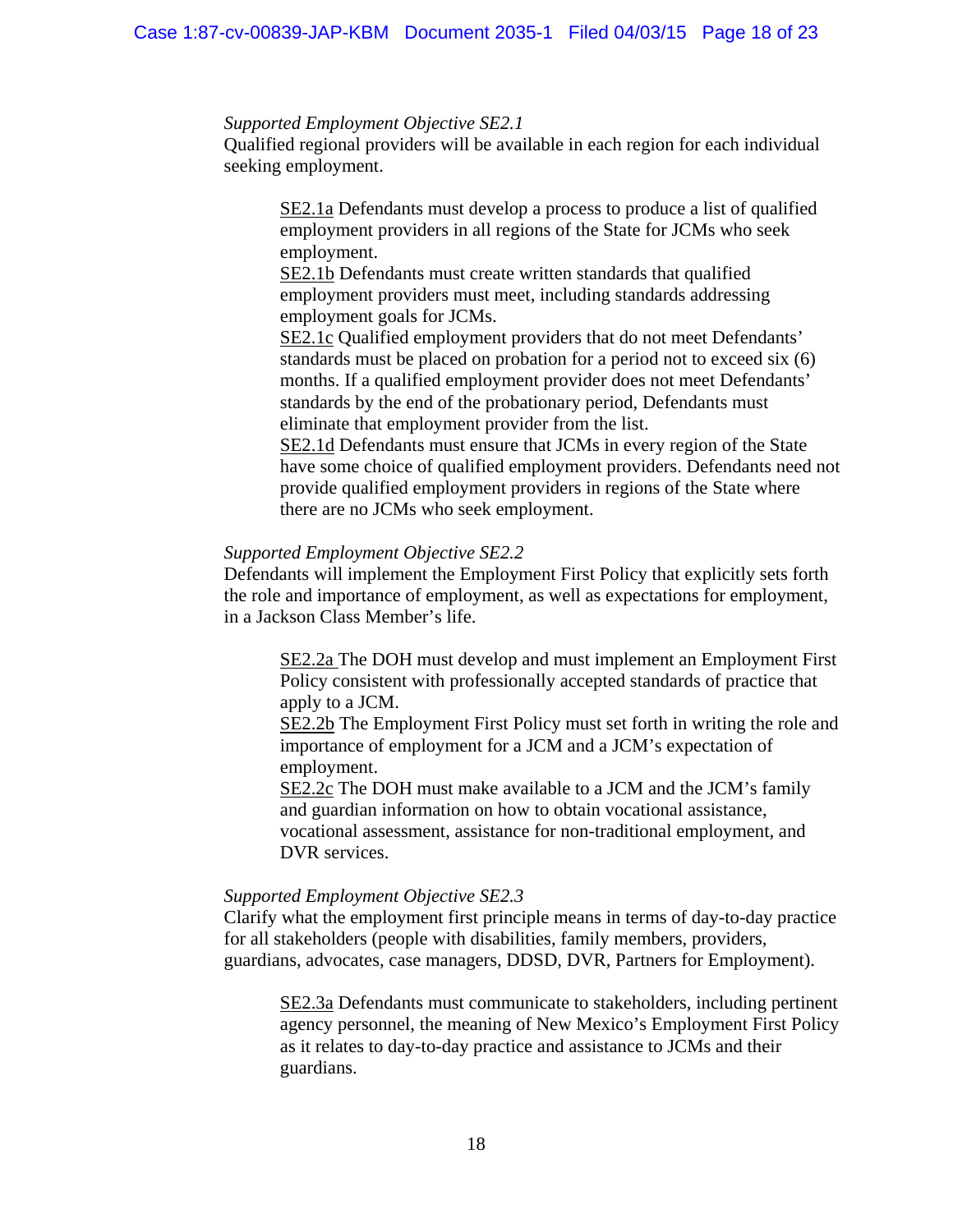SE2.3b Defendants must communicate information about New Mexico's Employment First Policy through formal training sessions, delivery of written materials, or other outreach efforts.

SE2.3c Defendants must use the proposed Communication Matrix–which contains columns indicating audience size, frequency of event, method of communication, key message delivered, and date of communication–to identify communications about New Mexico's Employment First Policy.

#### *Supported Employment Objective SE2.4*

Identify quality employment providers based on employment outcome data.

SE2.4a Defendants must measure qualified employment providers through employment outcome data that includes each JCM's name, start and end date of each job, employer of record, wages earned, hours worked, and summary of qualified employment providers' assistance.

#### *Supported Employment Objective SE2.5*

Review CPR and other employment data. Analyze data and use the resulting information annually to help make improvements to the employment system and improve provider performance.

SE2.5a Defendants must maintain and must analyze current employment data and the CPR.

SE2.5b Defendants, through the Statewide Supported Employment Lead or the Jackson Employment Expert, must use the resulting information to enhance employment outcomes for JCMs.

#### *Supported Employment Objective SE2.6*

Increase the number of qualified providers statewide. Qualified providers are defined as those that get people jobs in the community, maintain jobs and help individuals with career advancement.

#### *Supported Employment Objective SE2.7*

CMs will demonstrate competence in facilitating IDTs regarding employment outcomes for class members. Competence will be demonstrated by passing competency based training regarding DOH employment policies.

SE2.7a DOH, in consultation with the Jackson Employment Expert, must provide competency-based training for all JCM case managers. SE2.7b DOH must identify JCM case managers who have not passed the competency-based training and must take appropriate actions until the case managers are successful.

#### *Supported Employment Objective SE2.8*

DOH will disseminate information to CM[s], Providers and IDTs regarding strategies for overcoming identified barriers to employment and will promote use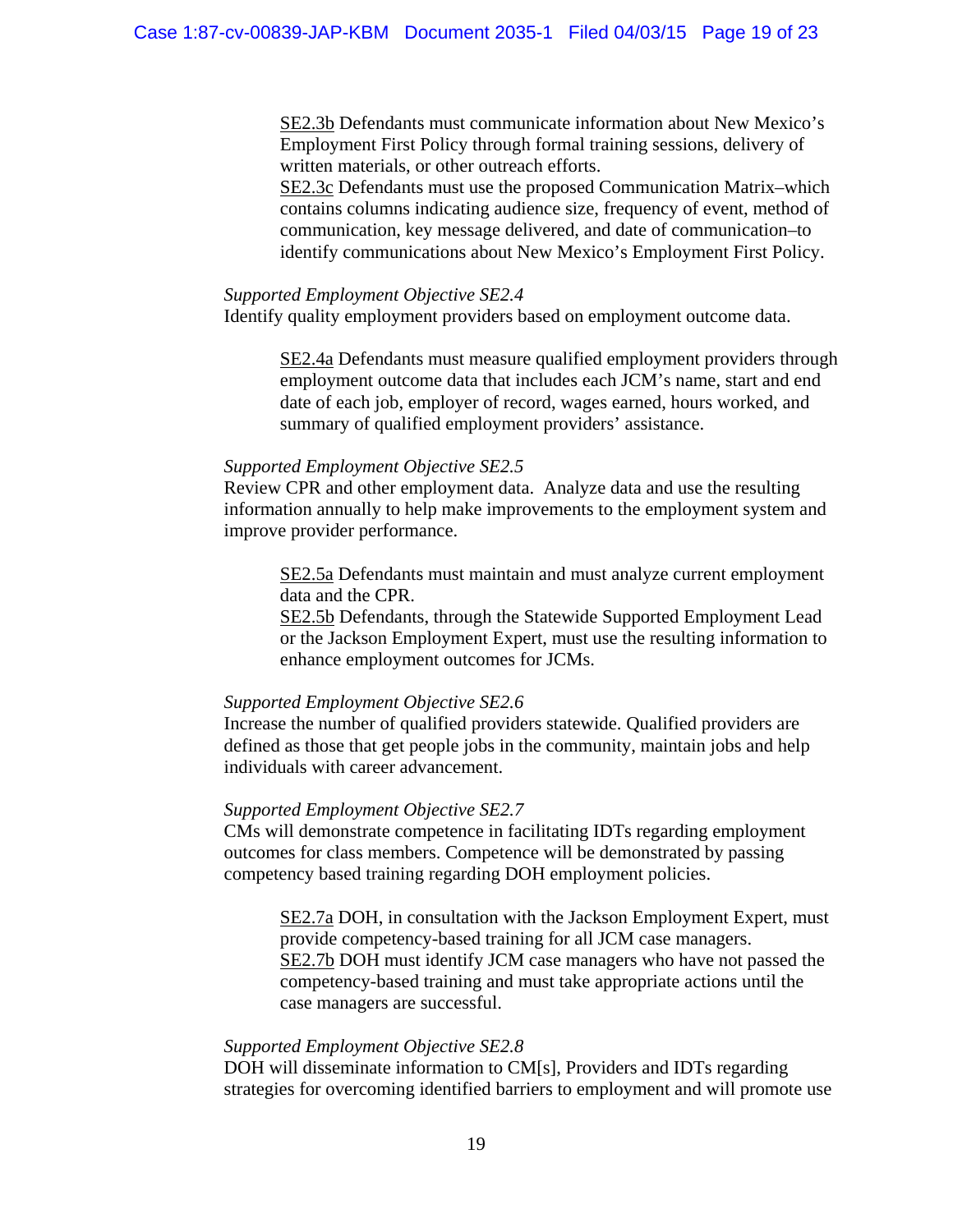of the RORI system by CMs, providers and IDTs to seek assistance from DOH when they encounter obstacles related to employment. DOH will review and use the information from the RORIs at least annually.

SE2.8a The DOH must collect annual data and information useful in identifying barriers to employment and in developing strategies for overcoming barriers to employment for JCMs. The data and information may include CPRs, RORIs, and input from JCMs, JCMs' families and guardians, case managers, providers, DDSD personnel, DVR personnel, and advocates.

SE2.8b The DOH must disseminate the information addressed in SE2.8a to case managers, providers, JCMs, guardians, and IDTs. SE2.8c The DOH must collect RORI information on an annual basis and must promote RORI use to identify barriers that JCMs encounter in obtaining employment.

#### *Supported Employment Objective SE2.9*

Qualified employment providers have capacity to do individualized job development.

> SE2.9a Defendants must provide adequate training for providers that are unable to perform the individualized job development.

## *Supported Employment Objective SE2.10*

Qualified e mployment providers have the capacity to provide individualized job supports to JCMs.

 SE2.10a Defendants must identify employment positions for JCMs who need job supports to ensure that providers can supply the required job supports to JCMs.

#### *Supported Employment Objective SE2.11*

Provider agencies use outcome data to improve practice.

 SE2.11a Defendants must identify outcome data related to employment of JCMs that will assist provider agencies to improve their services to JCMs. That data may include information concerning provider agencies that are successfully developing jobs for JCMs at criteria or above criteria, provider agencies that are successfully supporting JCMs in maintaining community based jobs at criteria or above criteria, and provider agencies that are enabling JCMs to work more hours, receive higher wages, and obtain greater levels of social integration.

SE2.11b Defendants must disseminate to provider agencies annual outcome data that Defendants deem helpful for use by provider agencies to improve services to JCMs.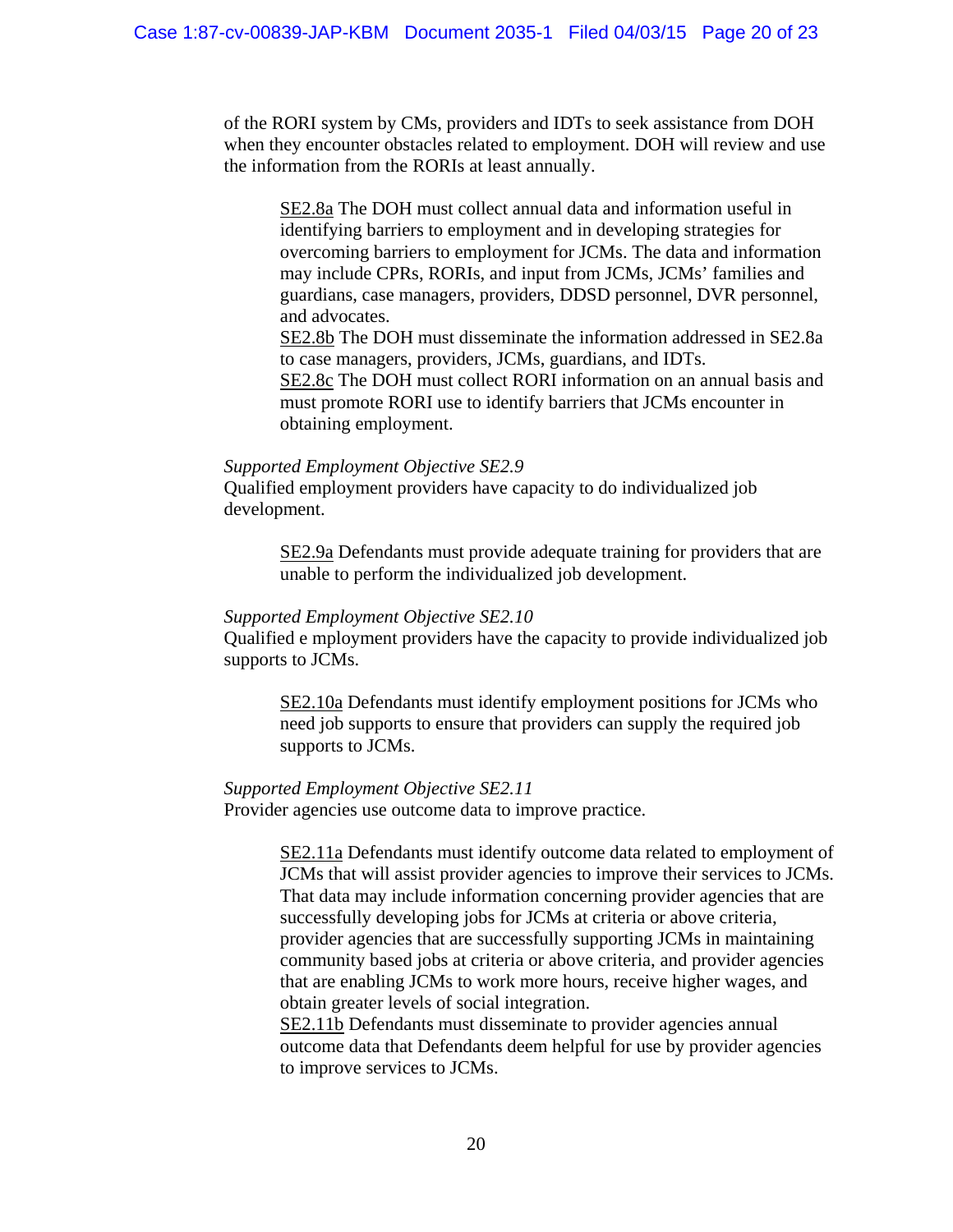SE2.11c Provider agencies must use "the required QA/QI agency plan in regards to ISP implementation specific to Supported Employment."

## *Supported Employment Objective SE3.1*

Defendants will inform employment providers where to refer Jackson Class Members for a complete, person-centered vocational assessment, and employment providers will understand the requisite elements of a person-centered vocational assessment as defined by Defendants.

SE3.1a Defendants must identify appropriate tools, e.g., the "Assessment Toolkit," for employment providers, including information about where to refer JCMs for a complete person-centered vocational assessment. SE3.1b Defendants must develop training on how to use the Assessment Toolkit, and DDSD Supported Employment Coordinators and other pertinent staff must receive that training.

SE3.1c Defendants must provide training to employment providers on how to use the Assessment Toolkit.

SE3.1d Defendants must inform employment providers that they may schedule follow-up meetings with Defendants about the use of the Assessment Toolkit.

#### *Supported Employment Objective SE3.2*

IDTs are informed about the importance of accommodations to increase independent performance in the workplace.

> SE3.2a IDTs, case managers, and qualified employment providers must understand, through training and written communications, the importance of accommodations, supports, and assistive technology for a JCM so as to maximize a JCM's independent performance in the workplace. SE3.2b IDTs, case managers, and qualified employment providers must understand, through training and written communications, the availability of accommodations, supports, and assistive technology for use by a JCM in the workplace.

SE3.2c Defendants must document the transmittal of information about the importance of accommodations and supports for a JCM to IDTs, case managers, and qualified employment providers.

#### *Supported Employment Objective SE3.3*

Use the statewide employment institute to provide training and technical assistance to the field to advance employment opportunities for class members.

SE3.3a The DOH and University of New Mexico must have a formal agreement that requires Partners for Employment to respond to requests for employment information and consultation.

SE3.3b Partners for Employment must provide training, technical assistance, information, and support to employment providers, JCMs and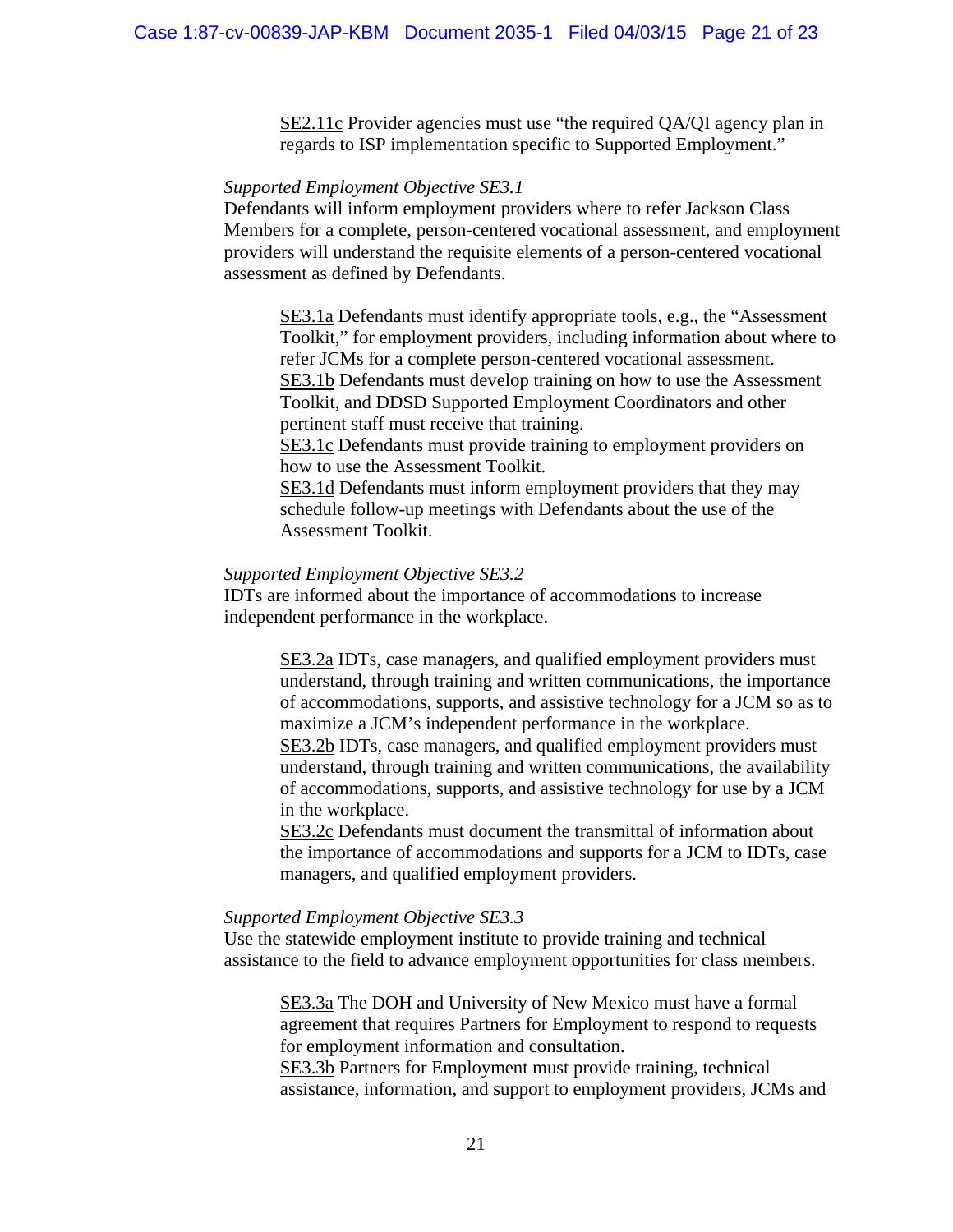their families and guardians, and the IDTs in order to advance employment opportunities for JCMs.

SE3.3c Defendants must report quarterly the requests for information about employment, training, technical assistance, consultation, and support made to Partners for Employment that it provided regarding JCMs.

SE3.3d Defendants' quarterly reports must disclose Partners for Employment's success rate in assisting the advancement of employment opportunities for JCMs.

#### *Supported Employment Objective SE3.4*

DDSD will provide technical assistance to teams as requested for individuals whom they support to access employment opportunities.

SE3.4a DDSD must identify necessary technical assistance and information to provide to IDTs and JCMs and their guardians for purposes of responding to JCMs' employment inquiries and issues. SE3.4b DDSD must respond to inquiries about employment opportunities and provide appropriate job-related technical assistance and information that may include job coaching, mentoring, and problem solving to IDTs and JCMs and their guardians.

## *Supported Employment Objective SE3.5*

UNM/CDD Partners for Employment will provide training for people with disabilities, family members, providers, guardians, advocates, case managers, DDSD and DVR consistent with the Employment First Principle.

## *Supported Employment Objective SE3.6*

Defendants will provide training to employment providers and case managers on evidence based practices in Supported Employment.

## *Supported Employment Objective SE3.7*

The appropriate Defendant will work with Partners for Employment (formerly known as Employment Institute) to maintain an ongoing learning collaborative.

SE3.7a Defendants must continue to fund and support Partners for Employment in accordance with an active formal agreement between DDSD and UNM, pertinent state procurement rules, and funding appropriated by the state legislature.

SE3.7b The Partners for Employment program is intended to provide a learning collaborative that enhances employment opportunities for JCMs. SE3.7c Defendants must annually evaluate the outcomes and efficacy of Partners for Employment as the program relates to employment services for JCMs.